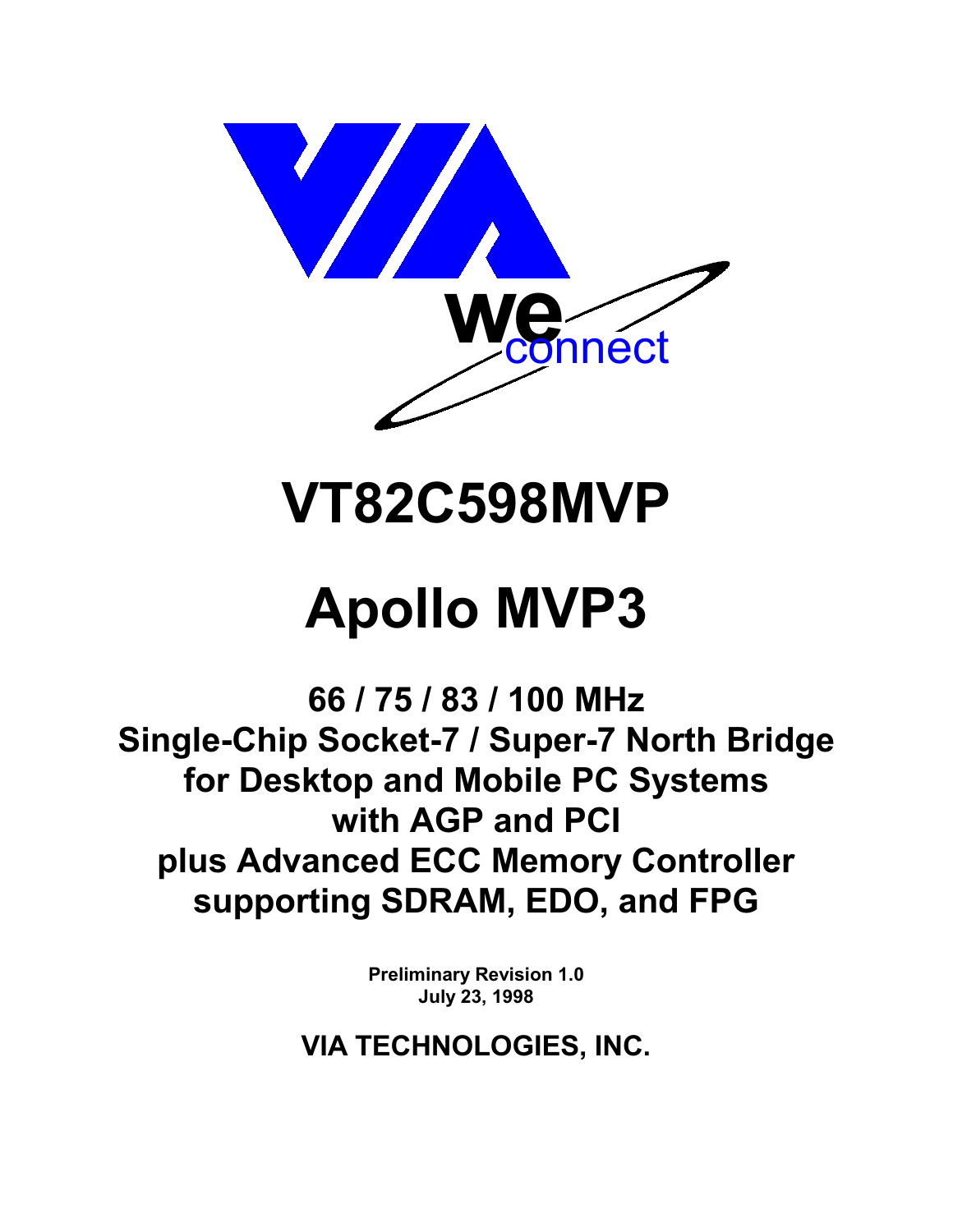# Copyright Notice:

Copyright © 1997, 1998 VIA Technologies Incorporated. Printed in the United States. ALL RIGHTS RESERVED.

No part of this document may be reproduced, transmitted, transcribed, stored in a retrieval system, or translated into any language, in any form or by any means, electronic, mechanical, magnetic, optical, chemical, manual or otherwise without the prior written permission of VIA Technologies Incorporated.

VT82C586B, VT82C596, VT82C597, VT82V597AT, VT82C598MVP, Mobile South, Apollo VP3, and Apollo MVP3 may only be used to identify products of VIA Technologies.

PS/2™ is a registered trademark of International Business Machines Corp.

Pentium™, P54C™, P55C™, and MMX™ are registered trademarks of Intel Corp.

 $\text{C}\text{v}$ rix $6_x 86$ <sup>TM</sup> is a registered trademark of Cyrix Corp.

AMD5<sub>K</sub>86<sup>TM</sup>, AMD6<sub>K</sub>86<sup>TM</sup>, AMD-K5<sup>TM</sup>, and AMD-K6<sup>TM</sup> are registered trademarks of Advanced Micro Devices Corp.

Windows 95™ and Plug and Play™ are registered trademarks of Microsoft Corp.

PCI<sup>™</sup> is a registered trademark of the PCI Special Interest Group.

VESA™ is a trademark of the Video Electronics Standards Association.

All trademarks are the properties of their respective owners.

# Disclaimer Notice:

No license is granted, implied or otherwise, under any patent or patent rights of VIA Technologies. VIA Technologies makes no warranties, implied or otherwise, in regard to this document and to the products described in this document. The information provided by this document is believed to be accurate and reliable to the publication date of this document. However, VIA Technologies assumes no responsibility for any errors in this document. Furthermore, VIA Technologies assumes no responsibility for the use or misuse of the information in this document and for any patent infringements that may arise from the use of this document. The information and product specifications within this document are subject to change at any time, without notice and without obligation to notify any person of such change.

# Offices:

86\$ 2IILFH 7DLSHL 2IILFH 1045 Mission Court 86\$ 7DLSHL 7DLZDQ 52&

Fremont, CA 94539 **68 Chung-Cheng Road, Hsin-Tien** 7HO  7HO   $Fax$ : (886-2) 218-5453

# **Online Services:**

Home Page: http://www.via.com.tw (Taiwan) -or-http://www.viatech.com (USA) FTP Server ftp.via.com.tw (Taiwan) BBS: 886-2-2185208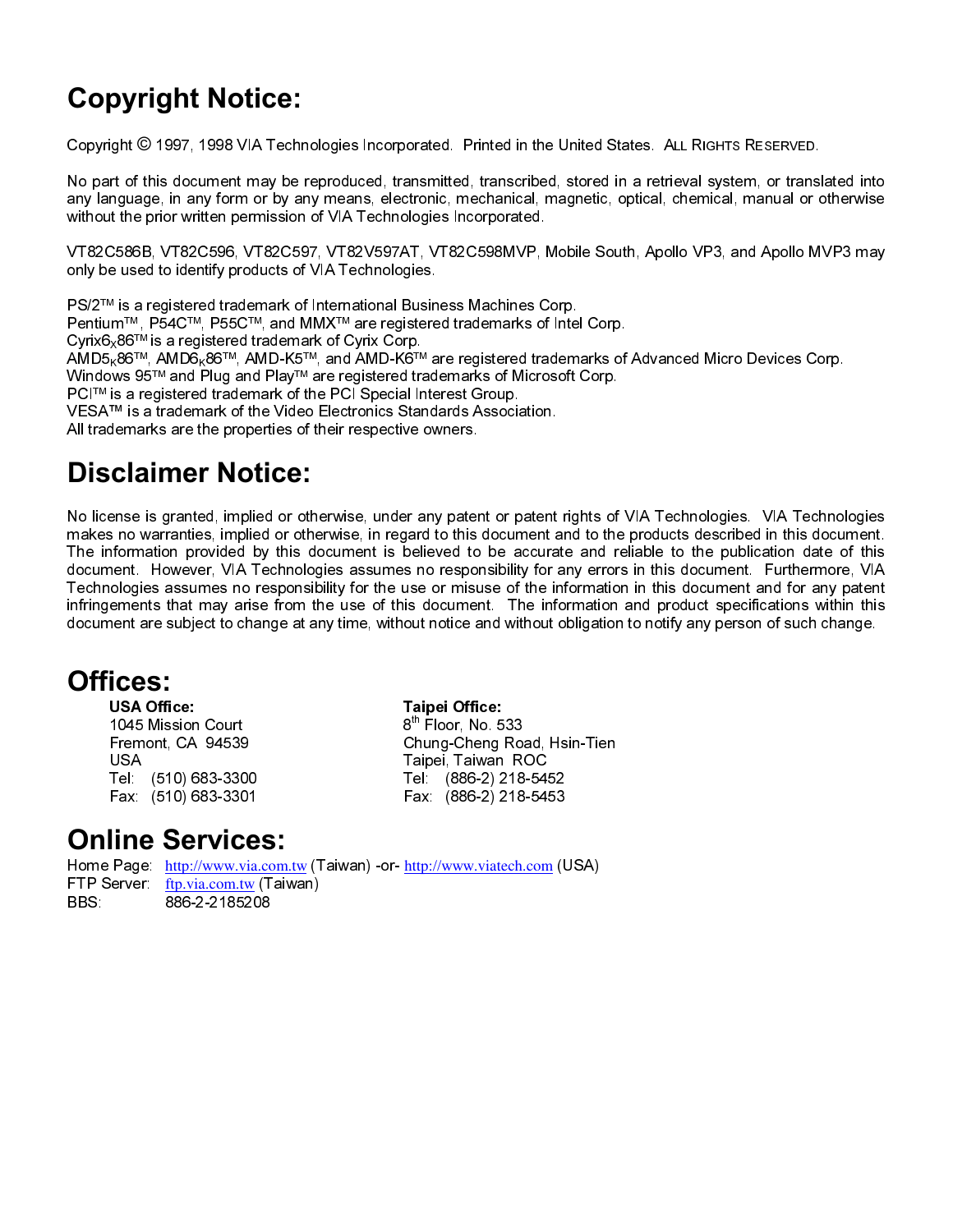

# **REVISION HISTORY**

| <b>Document Release</b> | Date     | Revision                                                                                                                                                                                                                                                                                                                                                                                                                                                                                                                                                                                                                                                                                                                                                                                                                                                                                                                                                                                                                                                                                                                                                                                                                                                                                                                                                                                                                                                                                                                                                                                               | Initials  |
|-------------------------|----------|--------------------------------------------------------------------------------------------------------------------------------------------------------------------------------------------------------------------------------------------------------------------------------------------------------------------------------------------------------------------------------------------------------------------------------------------------------------------------------------------------------------------------------------------------------------------------------------------------------------------------------------------------------------------------------------------------------------------------------------------------------------------------------------------------------------------------------------------------------------------------------------------------------------------------------------------------------------------------------------------------------------------------------------------------------------------------------------------------------------------------------------------------------------------------------------------------------------------------------------------------------------------------------------------------------------------------------------------------------------------------------------------------------------------------------------------------------------------------------------------------------------------------------------------------------------------------------------------------------|-----------|
| 0.1                     | 9/22/97  | Initial release                                                                                                                                                                                                                                                                                                                                                                                                                                                                                                                                                                                                                                                                                                                                                                                                                                                                                                                                                                                                                                                                                                                                                                                                                                                                                                                                                                                                                                                                                                                                                                                        | $\rm{DH}$ |
| 0.2                     | 10/3/97  | Updated pinouts & fixed pin definitions: DRAM, Power Management, Power<br>Cleaned up AC Timing figures & fixed miscellaneous signal name typos<br>Renamed ADS[1:0]# as GDS[1:0]# to reduce confusion with ADS#<br>Renamed DCLKI / DCLKO as MCLKI / MCLKO                                                                                                                                                                                                                                                                                                                                                                                                                                                                                                                                                                                                                                                                                                                                                                                                                                                                                                                                                                                                                                                                                                                                                                                                                                                                                                                                               | DH        |
| 0.3                     | 10/9/97  | Changed pinouts to be pin compatible with VT82C597 Apollo VP3 with the<br>following differences: TA8 is changed to REQ4#, TA9 is changed to GNT4#,<br>reserved pin is SUSCLK, reserved pin is SUSST#, GPAR is GPAR/CKRUN#.<br>New CKE0-3# functions are shared on RAS4#, RAS5#, MAB0, and MAB1.                                                                                                                                                                                                                                                                                                                                                                                                                                                                                                                                                                                                                                                                                                                                                                                                                                                                                                                                                                                                                                                                                                                                                                                                                                                                                                        | DH        |
| 0.4                     | 10/10/97 | Updated pinout definitions (rev 0.3 pin change was incomplete)                                                                                                                                                                                                                                                                                                                                                                                                                                                                                                                                                                                                                                                                                                                                                                                                                                                                                                                                                                                                                                                                                                                                                                                                                                                                                                                                                                                                                                                                                                                                         | DH        |
| 0.5                     | 11/7/98  | Updated feature bullets and overview; added mobile system block diagram<br>Added references and connection information for VT82C596 Mobile South<br>Fixed typographical errors (0.35 micron technology not 0.5)<br>Clarified power pin functions & fixed power plane naming<br>Removed VTT function from VT82C598 (VT82C598AT feature only)<br>Added HA25-27 strapping options and 2.5x and 3x clock mode descriptions<br>Fixed typo in timing figure "2bank PBSRAM Read 3111-2111" NA# signal<br>Updated register definitions to reflect internal MVP3 register document rev 0.7<br>• Added I/O Port 22<br>$\bullet$ - Rx04[9] changed to RO<br>- Rx50[4-3] 9 and 10-bit tag removed<br>- COAST module detection table removed<br>- Rx53[1-0] new bits added<br>- Rx58[0, 4, 12] virtual channel support bits added<br>- Rx63[1-0] "10", Rx68[4] changed to reserved<br>- Rx68[1-0] changed to dipswitch read of system CPU bus frequency<br>- Rx69 added (DRAM Clock Select)<br>- Rx6C[5] added (MD-to-HD Pop) for 100MHz timing improvement<br>- Rx6C[6] added (DRAM Start Cycle control)<br>- Rx70[5-4, 2-1] bits changed/added, bit-0 changed to reserved<br>- Rx71[5] added (CPU-to-IDE Posting), bit-5 changed to reserved<br>- Rx72[7] changed wording to clarify function, bit-0 changed to reserved<br>- Rx73[7], Rx78 (PMU Control), Rx88[2] added<br>- Rx80[6-4] changed reserved bits to "always program to 0"<br>- RxAC[3] added to allow RW of RxA4[1]<br>- RxAC[1] added (AGP Arbitration Parking), bit-0 changed<br>- RxFC and RxFE added (Back Door Control and Back Door Device ID) | DH        |
| 0.6                     | 12/5/97  | - Device 1 - Added Rx40[4-3, 1-0], Rx41[6, 1], Rx42[4]<br><b>Updated AC Electrical Specifications</b><br>Fixed typos and clarified wording in pin descriptions: TA0-7, GCLK<br>Removed incorrect note at start of "Device 0 Config Regs - Host Bridge"<br>Removed incorrect notes at end of registers 68 and 6B (device 0)                                                                                                                                                                                                                                                                                                                                                                                                                                                                                                                                                                                                                                                                                                                                                                                                                                                                                                                                                                                                                                                                                                                                                                                                                                                                             | DH        |
| 1.0                     | 7/26/98  | Removed 598 pinouts and renamed 598AT as 598MVP<br>Removed DDR SDRAM-II, ESDRAM, & Virtual Chan from feature bullets<br>Updated feature bullets and pin descriptions to correspond to production parts<br>Updated AGP spec support from 1.0 to 2.0 (1x and 2x transfer modes)<br>Fixed register definition errors: Device 0 Rx70[4], Rx73[0,4,7]<br>Updated AC Elec Specs - HA & TA setup times for 100MHz CPU interface<br>Removed DDR SDRAM timing<br>Moved functional timing diagrams to separate document<br>Fixed other miscellaneous typographical and formatting errors                                                                                                                                                                                                                                                                                                                                                                                                                                                                                                                                                                                                                                                                                                                                                                                                                                                                                                                                                                                                                         | DH        |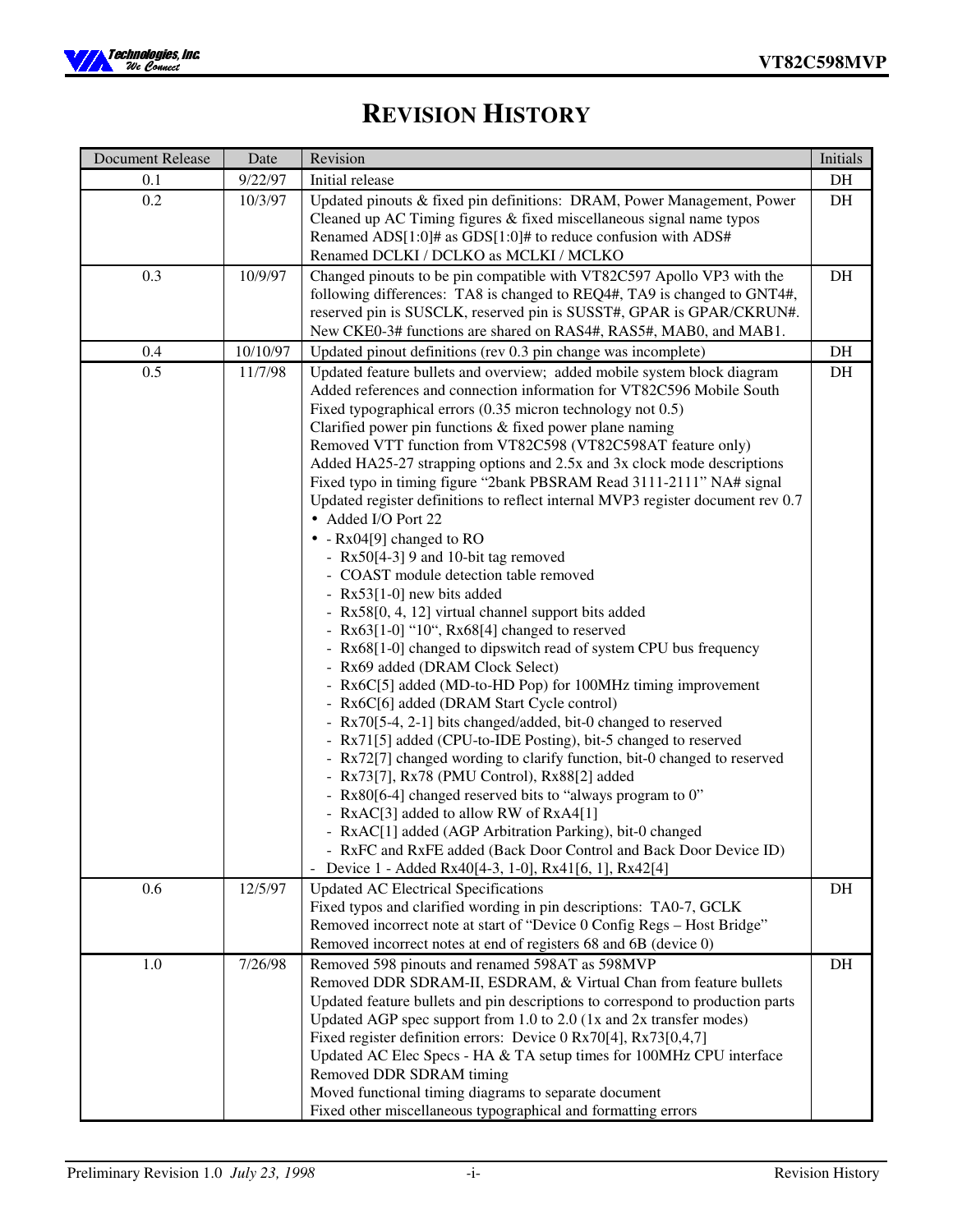

# **TABLE OF CONTENTS**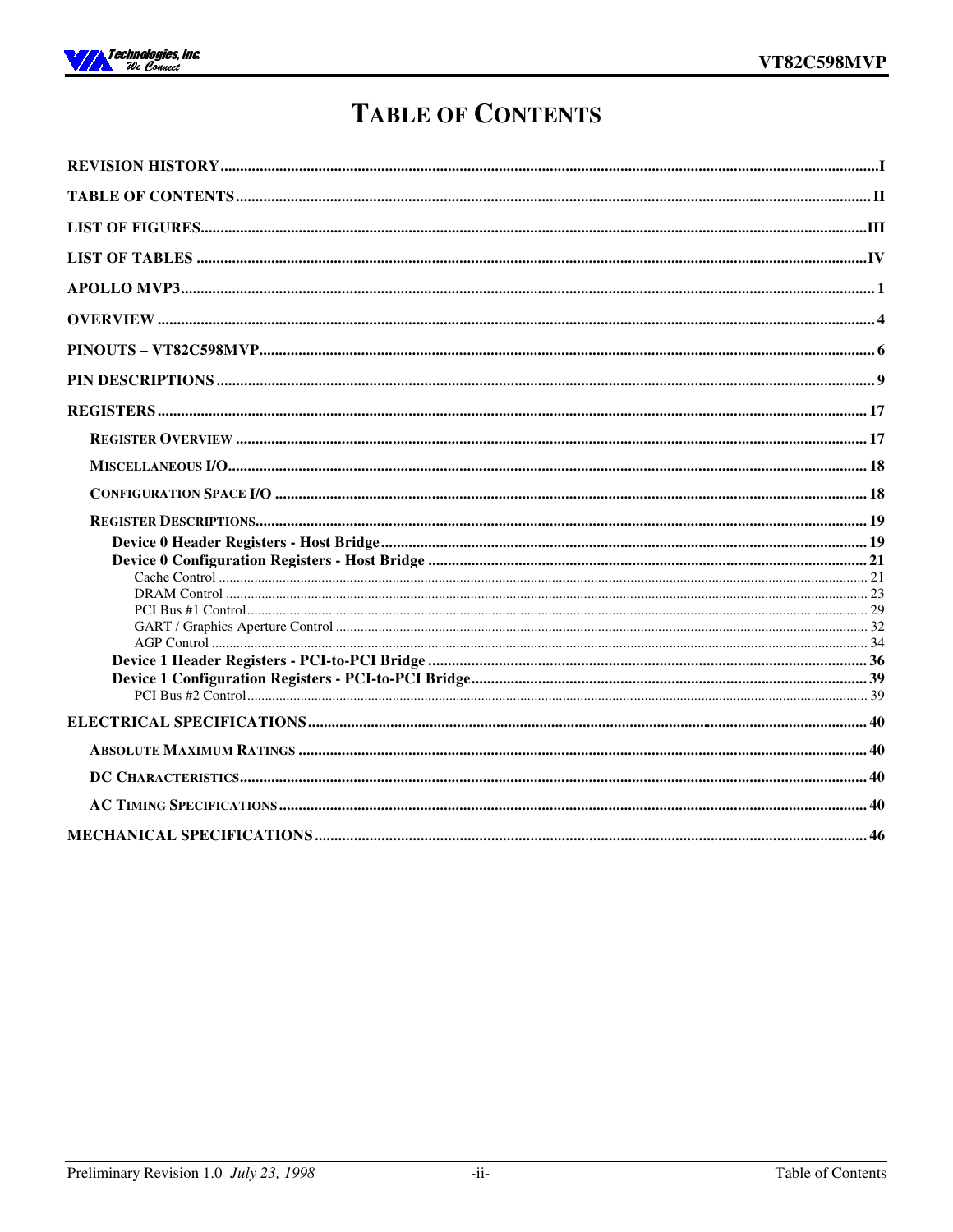

# **LIST OF FIGURES**

| FIGURE 1. APOLLO MVP3 SYSTEM BLOCK DIAGRAM USING THE VT82C586B SOUTH BRIDGE 4       |  |
|-------------------------------------------------------------------------------------|--|
| FIGURE 2. APOLLO MVP3 SYSTEM BLOCK DIAGRAM USING THE VT82C596 MOBILE SOUTH BRIDGE 5 |  |
|                                                                                     |  |
|                                                                                     |  |
|                                                                                     |  |
|                                                                                     |  |
|                                                                                     |  |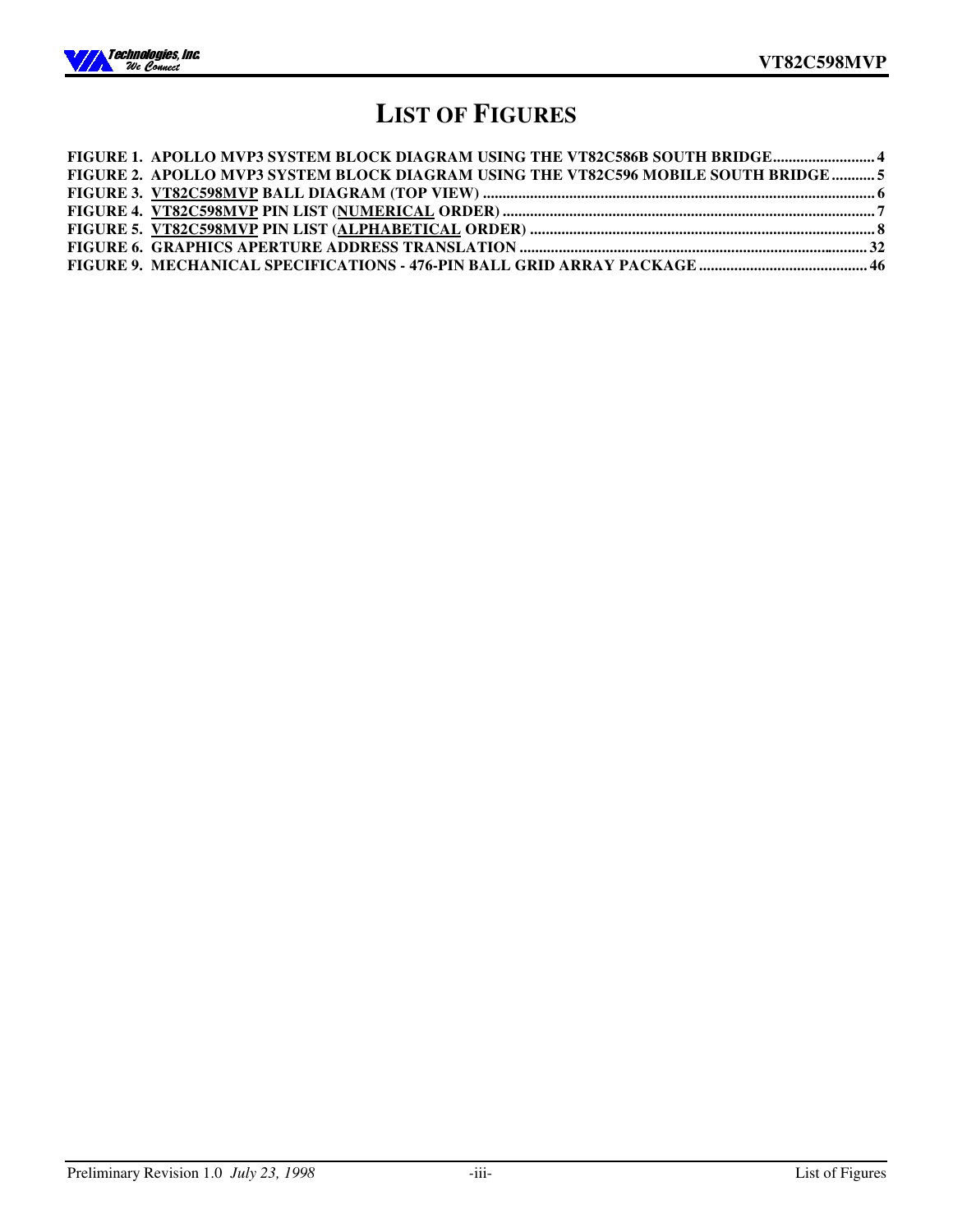

# **LIST OF TABLES**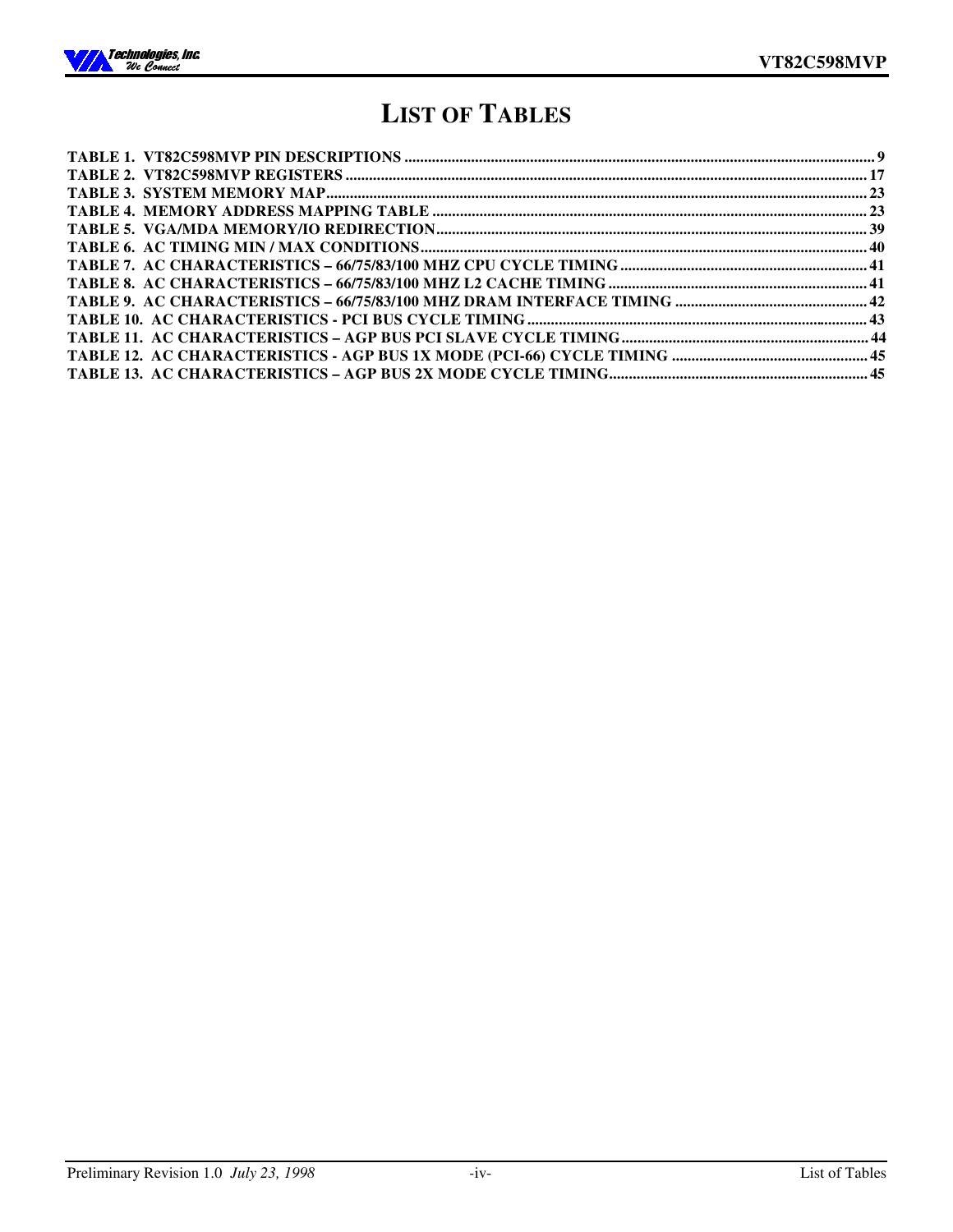

# **VIA VT82C598MVP APOLLO MVP3**

# 66 / 75 / 83 / 100 MHz Single-Chip Socket-7 / Super-7 North Bridge for Desktop and Mobile PC Systems with AGP and PCI plus Advanced ECC Memory Controller supporting SDRAM, EDO, and FPG

# • **AGP / PCI / ISA Mobile and Deep Green PC Ready**

- Supports 3.3V and sub-3.3V interface to CPU
- Supports separately powered 3.3V (5V tolerant) interface to system memory, AGP, and PCI bus
- − PC-97 compatible using VIA VT82C586B (208-pin PQFP) south bridge chip with ACPI Power Management for cost-efficient desktop applications
- Modular power management and clock control for mobile system applications
- − Combine with VIA VT82C596 (Intel PIIX4 pin compatible 324-pin BGA) "Mobile South" south bridge chip for state-of-the-art mobile applications

# • **High Integration**

- − Single chip implementation for 64-bit Socket-7-CPU, 64-bit system memory, 32-bit PCI and 32-bit AGP interfaces
- − **Apollo MVP3** Chipset: **VT82C598MVP** system controller and **VT82C586B** PCI to ISA bridge
- − Chipset includes UltraDMA-33 EIDE, USB, and Keyboard / PS2-Mouse Interfaces plus RTC / CMOS on chip

# • **High Performance CPU Interface**

- Supports all Socket-7 processors including 64-bit Intel Pentium™ / Pentium™ with MMX™, AMD 6<sub>K</sub>86™ (K6 ™), Cyrix/IBM  $6_X86^{TM}$  /  $6_X86MX^{TM}$ , and IDT/Centaur C6 CPUs
- − 66 / 75 / 83 / 100 MHz CPU external bus speed (internal 300MHz and above)
- − Built-in deskew DLL (Delay Lock Loop) circuitry for optimal skew control within and between clocking regions
- − Cyrix/IBM 6<sub>x</sub>86 linear burst support
- AMD  $6<sub>K</sub>86<sup>TM</sup>$  write allocation support
- System management interrupt, memory remap and STPCLK mechanism

### • **Advanced Cache Controller**

- − Direct map write back or write through secondary cache
- − Pipelined burst synchronous SRAM (PBSRAM) cache support
- − Flexible cache size: 0K / 256K / 512K / 1M / 2MB
- 32 byte line size to match the primary cache
- − Integrated 8-bit tag comparator
- − 3-1-1-1-1-1-1-1 back to back read timing for PBSRAM access up to 100 MHz
- − Tag timing optimized (less than 4ns setup time) to allow external tag SRAM implementation for most flexible cache organization
- Sustained 3 cycle write access for PBSRAM access or CPU to DRAM & PCI bus post write buffers up to 100 MHz
- Supports CPU single read cycle L2 allocation
- System and video BIOS cacheable and write-protect
- − Programmable cacheable region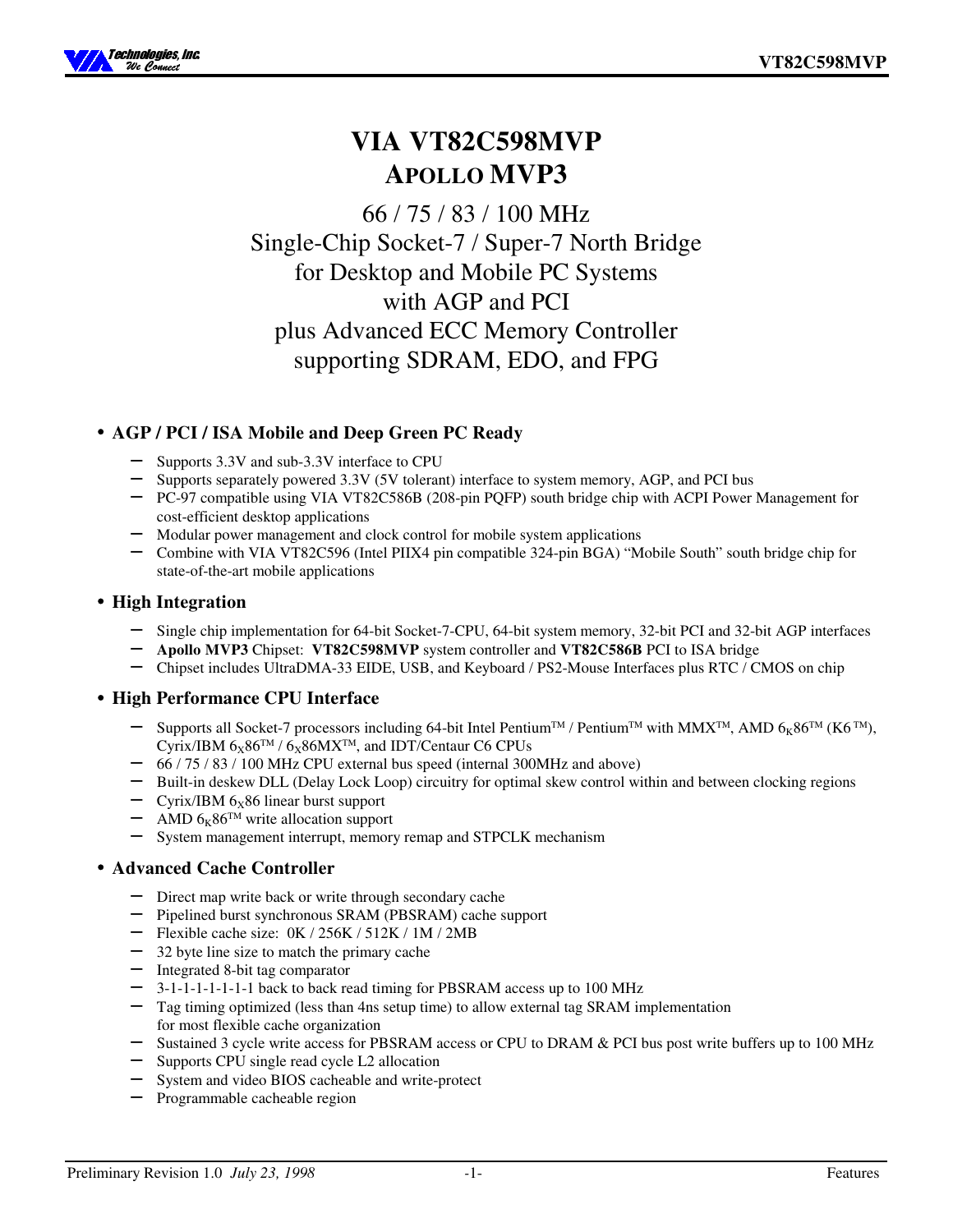

### • **Full Featured Accelerated Graphics Port (AGP) Controller**

− Synchronous and pseudo-synchronous with the host CPU bus with optimal skew control

| PCI    | AGP              | <b>CPU</b> | <b>DRAM</b>     | Mode                    |                       |
|--------|------------------|------------|-----------------|-------------------------|-----------------------|
| 33 MHz | 66 MHz           |            | 100 MHz 100 MHz | 3x synchronous          | (DRAM uses CPU clock) |
| 33 MHz | 66 MHz           | 83 MHz     | 83 MHz          | 2.5x pseudo-synchronous | (DRAM uses CPU clock) |
| 30 MHz | $60 \text{ MHz}$ | 75 MHz     | 75 MHz          | 2.5x pseudo-synchronous | (DRAM uses CPU clock) |
| 33 MHz | 66 MHz           | 66 MHz     | 66 MHz          | 2x synchronous          | (DRAM uses CPU clock) |
| 33 MHz | 66 MHz           | 100 MHz    | 66 MHz          | 3x synchronous          | (DRAM uses AGP clock) |
| 33 MHz | 66 MHz           | 83 MHz     | 66 MHz          | 2.5x pseudo-synchronous | (DRAM uses AGP clock) |
| 30 MHz | $60 \text{ MHz}$ | 75 MHz     | 66 MHz          | 2.5x pseudo-synchronous | (DRAM uses AGP clock) |
| 33 MHz | 66 MHz           | 66 MHz     | 66 MHz          | 2x synchronous          | (DRAM uses AGP clock) |

- − AGP v2.0 compliant (1x and 2x transfer modes)
- Supports SideBand Addressing (SBA) mode (non-multiplexed address / data)
- Supports 133MHz 2X mode for AD and SBA signalling
- − Pipelined split-transaction long-burst transfers up to 533 MB/sec
- − Eight level read request queue
- − Four level posted-write request queue
- − Thirty-two level (quadwords) read data FIFO (128 bytes)
- Sixteen level (quadwords) write data FIFO (64 bytes)
- Intelligent request reordering for maximum AGP bus utilization
- Supports Flush/Fence commands
- − Graphics Address Relocation Table (GART)
	- One level TLB structure
	- Sixteen entry fully associative page table
	- LRU replacement scheme
	- − Independent GART lookup control for host / AGP / PCI master accesses
- − Windows 95 OSR-2 VXD and integrated Windows 98 / NT5 miniport driver support

#### • **Concurrent PCI Bus Controller**

- − PCI buses are synchronous / pseudo-synchronous to host CPU bus
- 33 MHz operation on the primary PCI bus
- − 66 MHz PCI operation on the AGP bus
- − PCI-to-PCI bridge configuration on the 66MHz PCI bus
- − Supports up to five PCI masters
- − Peer concurrency
- − Concurrent multiple PCI master transactions; i.e., allow PCI masters from both PCI buses active at the same time
- Zero wait state PCI master and slave burst transfer rate
- PCI to system memory data streaming up to 132Mbyte/sec
- − PCI master snoop ahead and snoop filtering
- Six levels (double-words) of CPU to PCI posted write buffers
- Byte merging in the write buffers to reduce the number of PCI cycles and to create further PCI bursting possibilities
- Enhanced PCI command optimization (MRL, MRM, MWI, etc.)
- − Forty-eight levels (double-words) of post write buffers from PCI masters to DRAM
- Sixteen levels (double-words) of prefetch buffers from DRAM for access by PCI masters
- Supports L1/L2 write-back forward to PCI master read to minimize PCI read latency
- Supports L1/L2 write-back merged with PCI master post-write to minimize DRAM utilization
- Delay transaction from PCI master reading DRAM
- Read caching for PCI master reading DRAM
- Transaction timer for fair arbitration between PCI masters (granularity of two PCI clocks)
- Symmetric arbitration between Host/PCI bus for optimized system performance
- − Complete steerable PCI interrupts
- − PCI-2.1 compliant, 32 bit 3.3V PCI interface with 5V tolerant inputs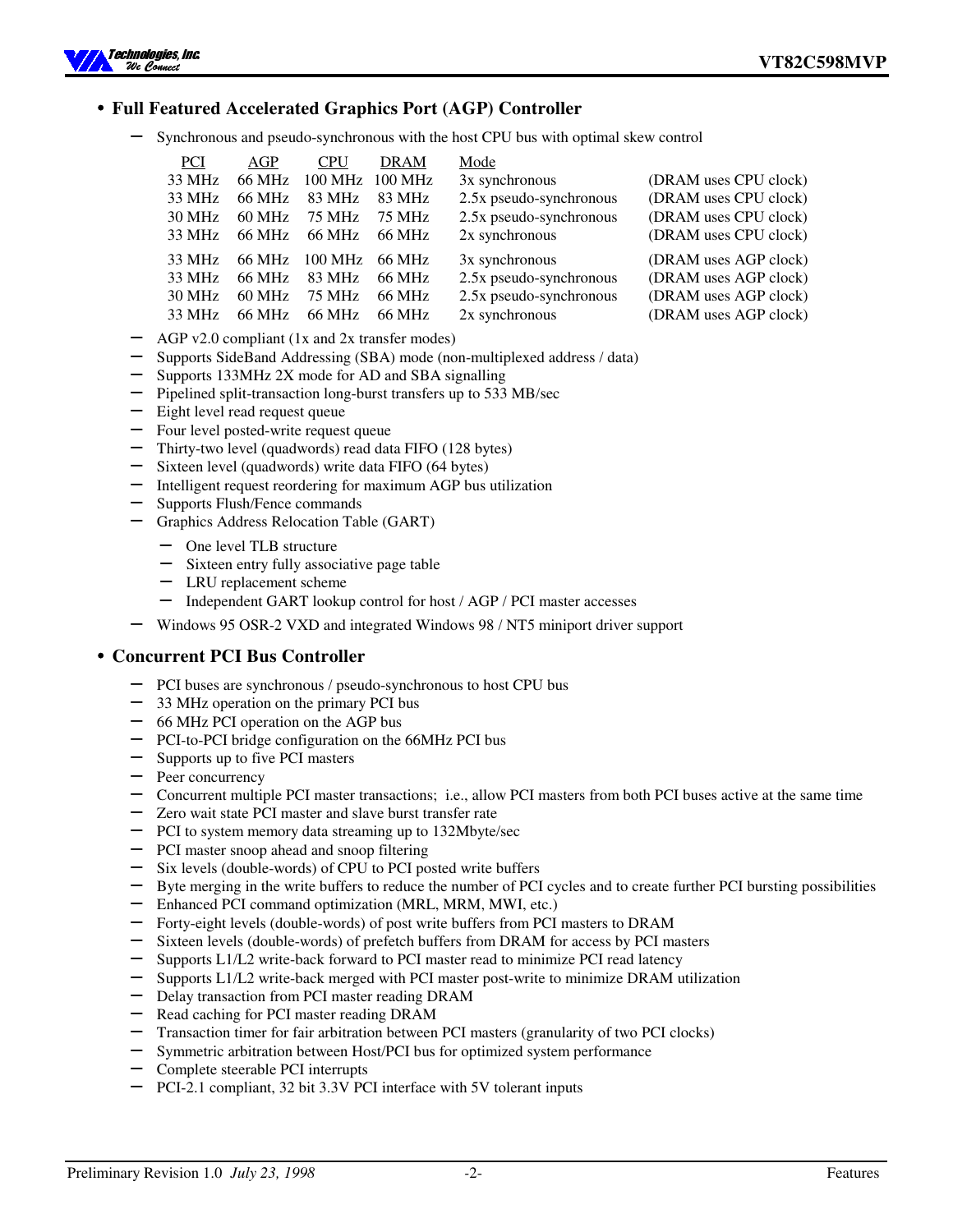

### • **Advanced High-Performance DRAM Controller**

- DRAM interface synchronous with host CPU (66/75/83/100 MHz) or AGP (66MHz) for most flexible configuration
- Concurrent CPU and AGP access
- − FP, EDO, and SDRAM
- 66MHz and 100MHz (PC100) SDRAM support
- Different DRAM types may be used in mixed combinations
- Different DRAM timing for each bank
- − Dynamic Clock Enable (CKE) control for SDRAM power reduction in mobile and desktop systems
- − Mixed 1M / 2M / 4M / 8M / 16MxN DRAMs
- − 6 banks up to 768MB DRAMs
- − Flexible row and column addresses
- − 64-bit data width only
- 3.3V DRAM interface with 5V-tolerant inputs
- Programmable I/O drive capability for MA, command, and MD signals
- − Optional bank-by-bank ECC (single-bit error correction and multi-bit error detection) or EC (error checking only) for DRAM integrity
- Two-bank interleaving for 16Mbit SDRAM support
- − Two-bank and four bank interleaving for 64Mbit SDRAM support
- − Supports maximum 8-bank interleave (i.e., 8 pages open simultaneously); banks are allocated based on LRU
- Seamless DRAM command scheduling for maximum DRAM bus utilization
- (e.g., precharge other banks while accessing the current bank)
- Four cache lines (16 quadwords) of CPU/cache to DRAM write buffers
- Four quadwords of CPU/cache to DRAM read prefetch buffers
- − Concurrent DRAM writeback
- Read around write capability for non-stalled CPU read
- − Burst read and write operation
- − 5-2-2-2-2-2-2-2 back-to-back accesses for EDO DRAM
- − 6-1-1-1-2-1-1-1 back-to-back accesses for SDRAM
- BIOS shadow at 16KB increment
- Decoupled and burst DRAM refresh with staggered RAS timing
- Programmable refresh rate and refresh on populated banks only
- CAS before RAS or self refresh

#### • **Mobile System Support**

- − Independent clock stop controls for CPU / SDRAM, AGP, and PCI bus
- PCI and AGP bus clock run and clock generator control
- − VTT suspend power plane preserves memory data
- − Suspend-to-DRAM and Self-Refresh operation
- New VIA BGA VT82C596 "Mobile South" south bridge chip available soon for support of new mobile features
- Dynamic clock gating for internal functional blocks for power reduction during normal operation
- − Low-leakage I/O pads
- **Built-in NAND-tree pin scan test capability**
- **3.3V, 0.35um, high speed / low power CMOS process**
- **35 x 35 mm, 476 pin BGA Package**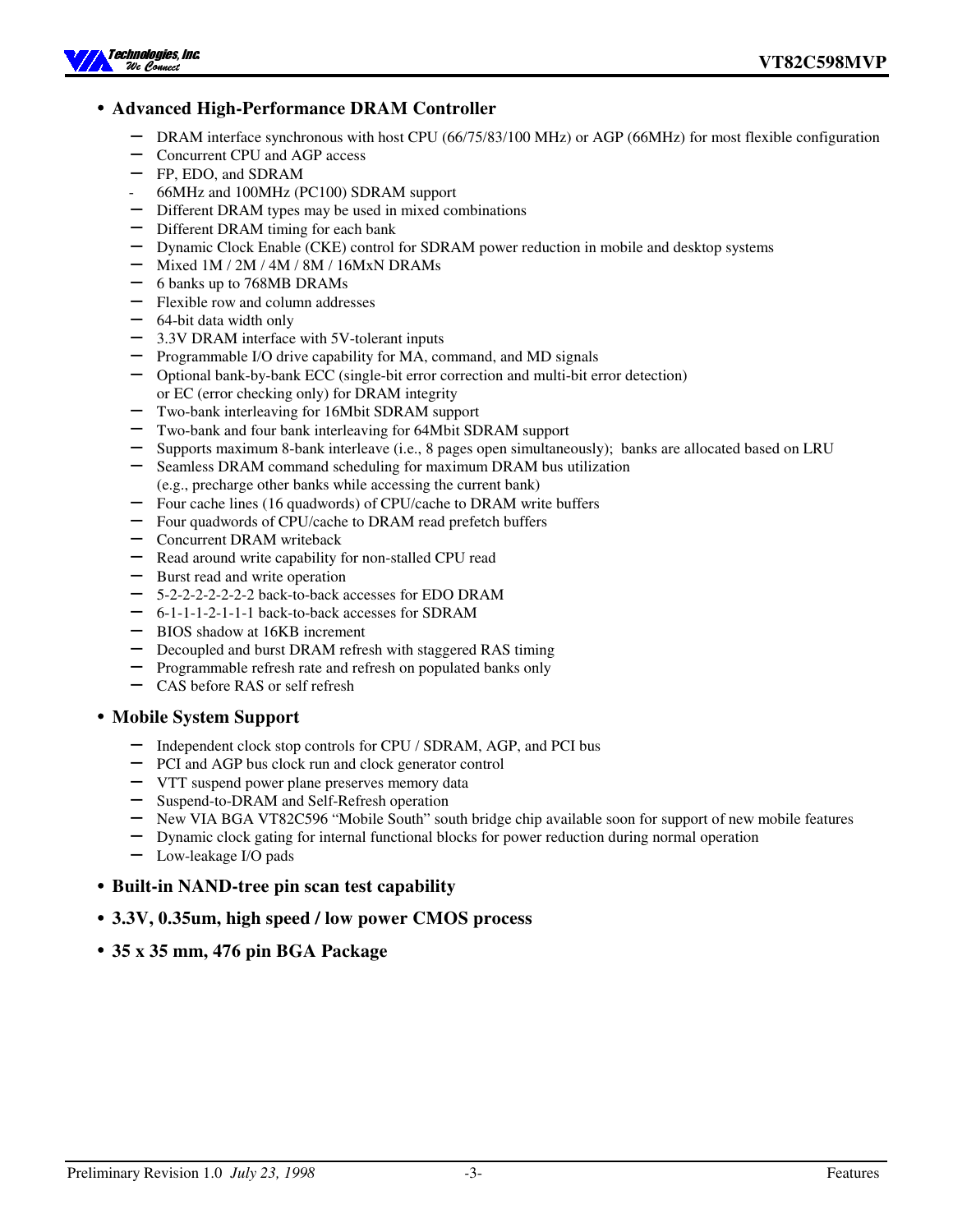

# **OVERVIEW**

The *Apollo MVP3* is a high performance, cost-effective and energy efficient chip set for the implementation of AGP / PCI / ISA desktop and notebook personal computer systems from 66 MHz to 100 MHz based on 64-bit Socket-7 (Intel Pentium and Pentium MMX; AMD K6; Cyrix / IBM  $6_x 86$  /  $6_x 86$ MX, and IDT / Centaur C6/WinChip) super-scalar processors.



**Figure 1. Apollo MVP3 System Block Diagram Using the VT82C586B South Bridge**

The Apollo-MVP3 chip set consists of the VT82C598MVP system controller (476 pin BGA) and the VT82C586B PCI to ISA bridge (208 pin PQFP). The system controller provides superior performance between the CPU, optional synchronous cache, DRAM, AGP bus, and PCI bus with pipelined, burst, and concurrent operation. For pipelined burst synchronous SRAMs, 3-1-1-1- 1-1-1-1 timing can be achieved for both read and write transactions at 100 MHz. Tag timing is specially optimized internally (less than 4 nsec setup time) to allow implementation of L2 cache using an external tag for the most flexible cache organization (0K / 256K / 512K / 1M / 2M). Four cache lines (16 quadwords) of CPU/cache to DRAM write buffers with concurrent write-back capability are included on chip to speed up cache read and write miss cycles.

The VT82C598MVP supports six banks of DRAMs up to 768MB. The DRAM controller supports standard Fast Page Mode (FPM) DRAM, EDO-DRAM, and Synchronous DRAM (SDRAM) in a flexible mix / match manner. The Synchronous DRAM interface allows zero wait state bursting between the DRAM and the data buffers at 100 MHz. The six banks of DRAM can be composed of an arbitrary mixture of 1M / 2M / 4M / 8M / 16MxN DRAMs. The DRAM controller also supports optional ECC (single-bit error correction and multi-bit detection) or EC (error checking) capability separately selectable on a bank-by-bank basis. The DRAM Controller can run at either the host CPU bus frequency  $(66 / 75 / 83 / 100$  MHz) or at the AGP bus frequency  $(66$ MHz) with built-in deskew DLL timing control. The VT82C598MVP allows implementation of the most flexible, reliable, and high-performance DRAM interface.

The VT82C598MVP also supports AGP v2.0 compatibility for maximum bus utilization including 2x mode transfers, SBA (SideBand Addressing), Flush/Fence commands, and pipelined grants. An eight level request queue plus a four level post-write request queue with thirty-two and sixteen quadwords of read and write data FIFO's respectively are included for deep pipelined and split AGP transactions. A single-level GART TLB with 16 full associative entries and flexible CPU/AGP/PCI remapping control is also provided for operation under protected mode operating environments. Both Windows-95 VXD and Windows-98 / NT5 miniport drivers are supported for interoperability with major AGP-based 3D and DVD-capable multimedia accelerators.

The VT82C598MVP supports two 32-bit 3.3 / 5V system buses (one AGP and one PCI) that are synchronous / pseudosynchronous to the CPU bus. The chip also contains a built-in bus-to-bus bridge to allow simultaneous concurrent operations on each bus. Five levels (doublewords) of post write buffers are included to allow for concurrent CPU and PCI operation. For PCI master operation, forty-eight levels (doublewords) of post write buffers and sixteen levels (doublewords) of prefetch buffers are included for concurrent PCI bus and DRAM/cache accesses. The chip also supports enhanced PCI bus commands such as Memory-Read-Line, Memory-Read-Multiple and Memory-Write-Invalid commands to minimize snoop overhead. In addition, advanced features are supported such as snoop ahead, snoop filtering, L1 write-back forward to PCI master, and L1 write-back merged with PCI post write buffers to minimize PCI master read latency and DRAM utilization. Delay transaction and read caching mechanisms are also implemented for further improvement of overall system performance.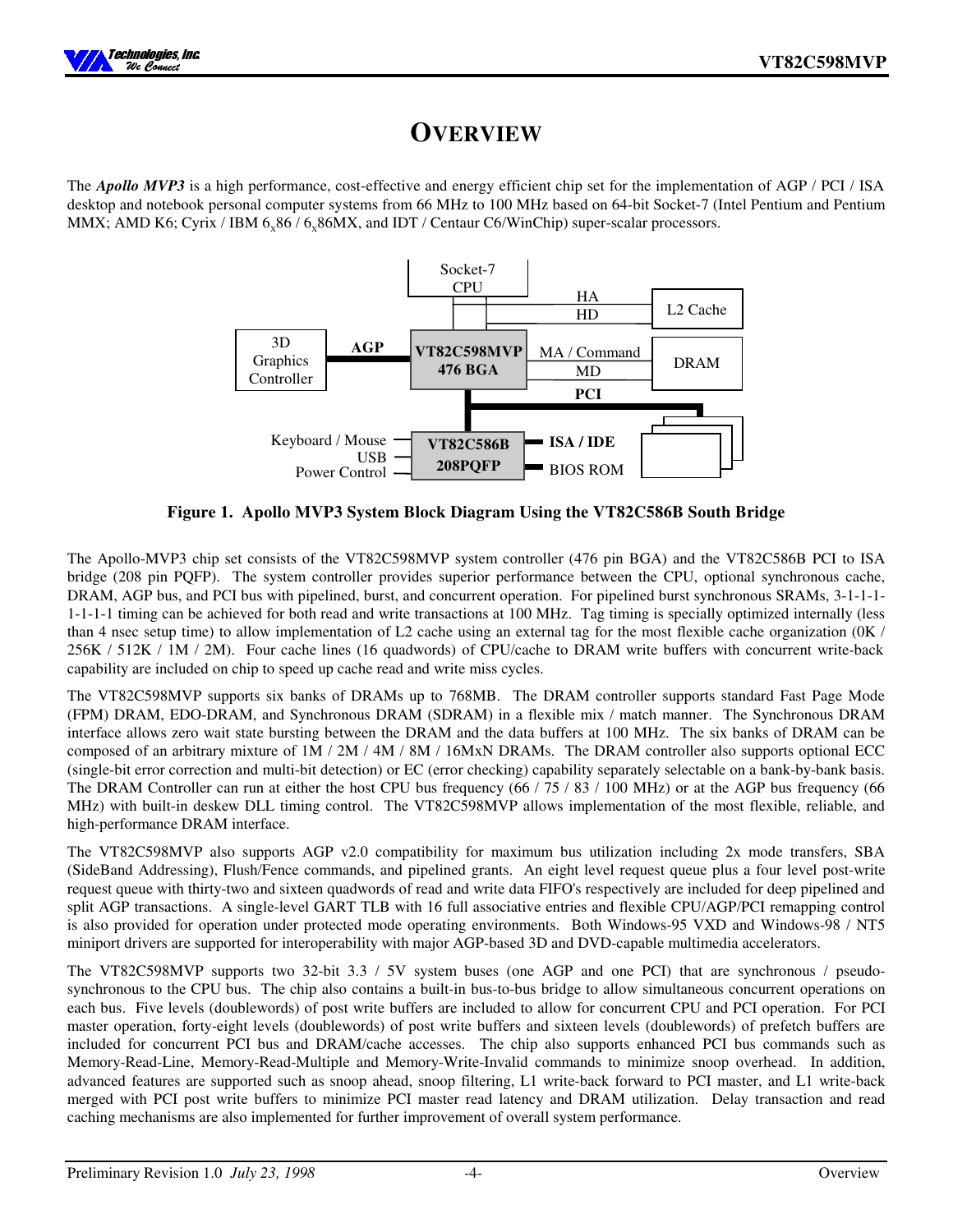

The VT82C586B PCI to ISA bridge supports four levels (doublewords) of line buffers, type F DMA transfers and delay transaction to allow efficient PCI bus utilization and (PCI-2.1 compliant). The VT82C586B also includes an integrated keyboard controller with PS2 mouse support, integrated DS12885 style real time clock with extended 256 byte CMOS RAM, integrated master mode enhanced IDE controller with full scatter and gather capability and extension to UltraDMA-33 / ATA-33 for 33MB/sec transfer rate, integrated USB interface with root hub and two function ports with built-in physical layer transceivers, Distributed DMA support, and OnNow / ACPI compliant advanced configuration and power management interface. Using the low-cost 208-pin PQFP-packaged VT82C586B south bridge chip, a complete main board can be implemented with only four TTLs.

For sophisticated notebook implementations, the VT82C598MVP provides independent clock stop control for the CPU / SDRAM, PCI, and AGP buses and Dynamic CKE control for powering down of the SDRAM. A separate suspend-well plane is implemented for the SDRAM control signals for Suspend-to-DRAM operation. Coupled with the 324-pin Ball Grid Array VT82C596 "Mobile South" chip, a complete notebook PC main board can be implemented with no external TTLs.



**Figure 2. Apollo MVP3 System Block Diagram Using the VT82C596 Mobile South Bridge**

The Apollo MVP3 chipset is ideal for high performance, high quality, high energy efficient and high integration desktop and notebook AGP / PCI / ISA computer systems.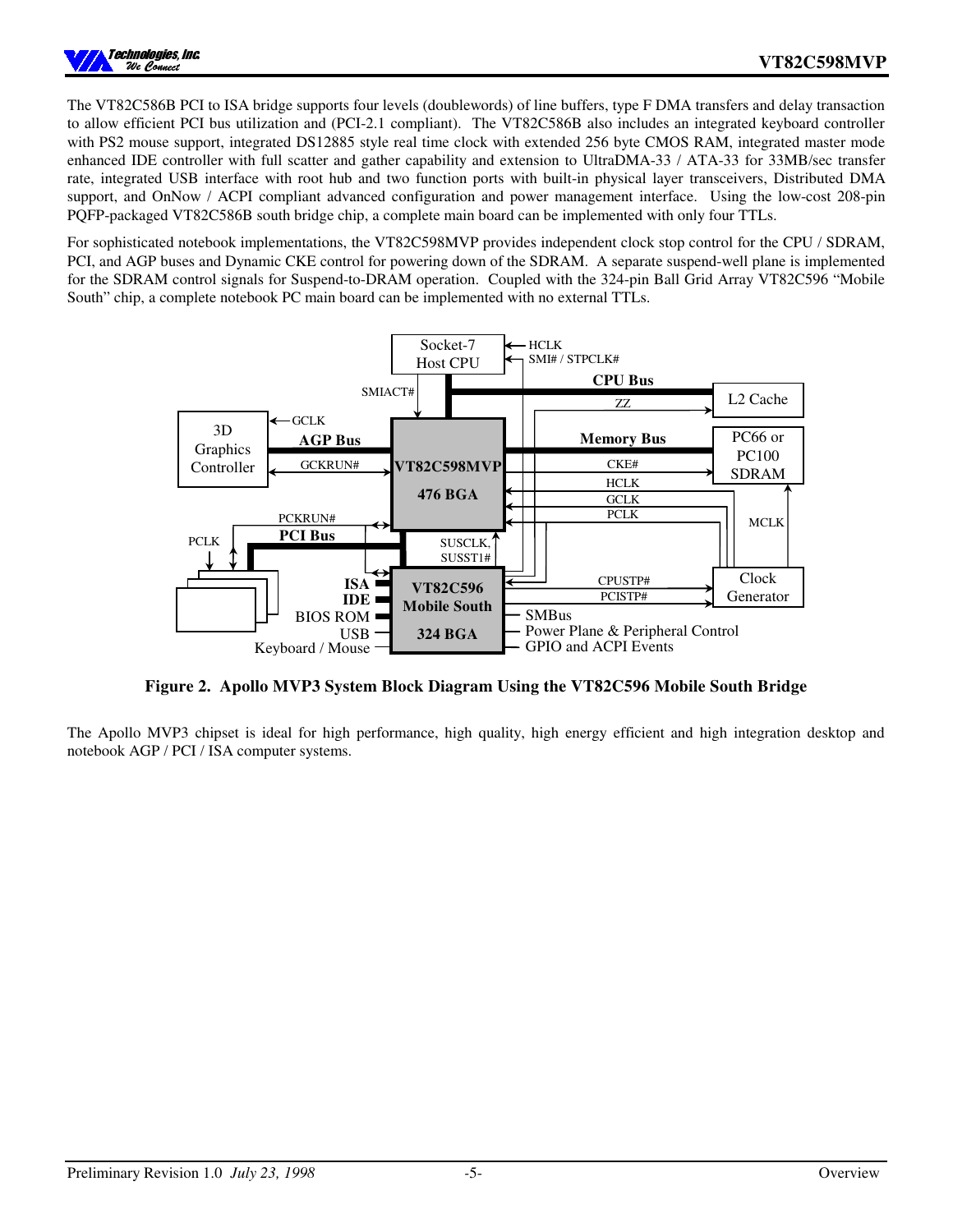# **PINOUTS – VT82C598MVP**

**Figure 3. VT82C598MVP Ball Diagram (Top View)**

|      |                 |                  |                           |                     |                 |                   |                          |                 |                                |            |                    |                |            |              | 15         | 16.          |                     |                                     |             |                        |             |                 |                 | 24                      | 25              | 26               |
|------|-----------------|------------------|---------------------------|---------------------|-----------------|-------------------|--------------------------|-----------------|--------------------------------|------------|--------------------|----------------|------------|--------------|------------|--------------|---------------------|-------------------------------------|-------------|------------------------|-------------|-----------------|-----------------|-------------------------|-----------------|------------------|
|      | SBA5            | SBA3             |                           | GPIPE# GREO# PCRUN# |                 | SBA0              | MD0                      | MD33            | MD35                           | MD37       | MD39               | MD41           | MD12       | MD46         |            | MECC4 SCASC# |                     | CAS0# SRASC#                        | MAB1        | MA5                    | MA9         | <b>MA13</b>     |                 | RAS4# RAS1#             |                 | CAS2# CAS3#      |
| В    | SBA6            | SBS#             | GRBF#                     | ST1                 |                 | GGNT# GCRUN# MD32 |                          | MD <sub>2</sub> | MD4                            | MD6        | MD8                | MD10           |            |              |            |              |                     | MD44 MD15 MECC1 SCASB# CAS4# SRASB# | MA2         | MA6                    |             |                 |                 | MA10 MAA0 RAS3# RAS0#   | $CAS6#$ $CAS7#$ |                  |
| C    | GD31            | SBA7             | SBA1                      | ST0                 | SBA2            | SUST#             | MD1                      | MD34            | MD36                           | MD38       | MD40               | MD42           |            |              |            |              |                     | MD13 MD47 MECC5 SCASA# CAS5# SRASA# | MA3         | MA7                    | MA11 MAA1   |                 |                 | RAS2# SWEC# SWEB# SWEA# |                 |                  |
| D    | GD28            | GD <sub>30</sub> | GD <sub>29</sub>          | GCLK                | SBA4            | <b>SUCLK</b>      | MD3                      | <b>GND</b>      | MD5                            | MD7        | MD9                | MD11 MD45      |            | <b>MECCO</b> | DS0#       | DS2#         |                     | CAS1# MAB0                          | MA4         | MA8                    |             | $MA12$ $RAS5#$  |                 | MECC7 MECC3 MECC6 MECC2 |                 |                  |
| Е    | GD24            | GD26             | GDS1#                     | GD <sub>27</sub>    | <b>VCCI</b>     | <b>GND</b>        | <b>GND</b>               | ST <sub>2</sub> | <b>VCC</b>                     | <b>VCC</b> | <b>VCC</b>         | MD43           | MD14       | <b>GND</b>   | <b>GND</b> | <b>GND</b>   | <b>VCC</b>          | <b>VCC</b>                          | <b>VCC</b>  | <b>MVREF</b>           | 5VREF       | <b>GND</b>      | MD49            | MD17                    | MD48            | MD16             |
|      | GBE3#           | GD <sub>25</sub> | GD21                      | GD <sub>23</sub>    | <b>GVREF</b>    | <b>VCCI</b>       | <b>GND</b>               | <b>VTT</b>      | - 9                            | 10         | 11                 | 12             | 13         | 14           | 15         | 16           | 17                  | 18                                  | VTT         | <b>GND</b>             | <b>GND</b>  | <b>VCCI</b>     | MD51            | MD19                    | MD50            | MD18             |
| G    | GD20            |                  | $GD22$ $GBE2#$            | GD17                | <b>VCC</b>      | <b>GND</b>        | G7                       | 8               |                                |            | $Total = 476$ Pins |                | Data       |              |            | Control      |                     |                                     |             | <b>Address Control</b> | <b>GND</b>  | DS1#            | MD53            | MD21                    | MD52            | MD20             |
| н    | GD16            | GD18             | GD19                      | GDSEL#              | <b>VCC</b>      | <b>VCC</b>        | н                        |                 | - 9                            | 10         | 11                 | 12             | 13         | 14           | 15         | 16           | 17                  | 18                                  |             | Data                   | <b>VTT</b>  | DS3#            | MD55            | MD23                    | MD54            | MD22             |
|      |                 |                  | GTRDY# GIRDY# GFRM# GBE1# |                     | <b>VCC</b>      |                   |                          |                 |                                |            |                    |                |            |              |            |              |                     |                                     |             |                        | J           | <b>VCC</b>      | MD57            | MD25                    | MD56            | MD24             |
| K    |                 |                  | GD13 GD15 GSTOP# GD14     |                     | <b>AVCC</b>     | K                 | <b>AGP</b>               | K               |                                | K10        | 11                 | 12             | 13         | 14           | 15         | 16           | K17                 |                                     | K           | Mem                    | К           | <b>VCC</b>      | MD59            | MD27                    | MD58            | MD <sub>26</sub> |
|      | GD9             | GD12             | GD11                      | GD <sub>10</sub>    | <b>GND</b>      | L                 | <b>Pins</b>              | L               |                                | L          | GND                | GND            | GND        | <b>GND</b>   | <b>GND</b> | <b>GND</b>   | L                   |                                     | L           | <b>Pins</b>            | L           | <b>VCC</b>      | MD61            | MD29                    | MD60            | MD28             |
| M    | GD <sub>6</sub> | GD8              | GBE0# GDS0#               |                     | <b>GND</b>      | M                 |                          | М               |                                | M          | GND                | GND            | GND        | <b>GND</b>   | <b>GND</b> | <b>GND</b>   | М                   |                                     | М           |                        | М           | TA <sub>2</sub> | MD63            | MD31                    | MD62 MD30       |                  |
|      | GD <sub>2</sub> | GD4              | GD7                       | GD5                 | AGND            | N                 |                          |                 |                                | N          | GND                | GND            | <b>GND</b> | <b>GND</b>   | <b>GND</b> | <b>GND</b>   | N                   |                                     | N           |                        | N           | TA5             | TA4             | TA3                     | TA0             | TA1              |
| P    | GD <sub>3</sub> | GD1              | GDO                       | GNT3#               | <b>HCLK</b>     |                   |                          |                 |                                | P          | GND                | <b>GND</b>     | <b>GND</b> | <b>GND</b>   | <b>GND</b> | <b>GND</b>   |                     |                                     |             | Cache                  | P           | <b>GND</b>      | REO4#           | TWE#                    | TA6             | TA7              |
| R    |                 |                  | GNT1# REO2# GNT2# REO3#   |                     | <b>VCC</b>      | R                 |                          | R               |                                | $\bf R$    | GND                | GND            | <b>GND</b> | <b>GND</b>   | <b>GND</b> | <b>GND</b>   | R                   |                                     | R           |                        | R           | <b>GND</b>      |                 | BWE# CCS1# COE1# GNT4#  |                 |                  |
|      |                 |                  | LOCK# REO0# GNT0# REO1#   |                     | <b>VCC</b>      | т                 | $PCI$                    | т               |                                | T          | GND                | <b>GND</b>     | <b>GND</b> | <b>GND</b>   | <b>GND</b> | <b>GND</b>   | T                   |                                     | т           |                        | T           | HD1             | HD0             | CADV# CADS# GWE#        |                 |                  |
|      | AD28            | AD <sub>29</sub> | AD30                      | AD31                | <b>VCC</b>      | U                 | <b>Pins</b>              | U               |                                | U10        | 11                 | 12             | 13         | 14           | 15         | 16           | U17                 |                                     |             | Data                   | U           | <b>HVCC</b>     | HD <sub>5</sub> | HD <sub>4</sub>         | HD3             | HD <sub>2</sub>  |
|      | AD24            | AD25             | AD26                      | AD27                | <b>VCC</b>      | V                 |                          |                 |                                |            |                    |                |            |              |            |              |                     |                                     |             |                        | V           | <b>HVCC</b>     | HD <sub>9</sub> | HD <sub>8</sub>         | HD7             | H <sub>D</sub> 6 |
| W    | AD21            | AD22             | AD23                      | CBE3#               | <b>PCLK</b>     | GND               | W                        |                 | - 9                            | 10         | 11                 | 12             | 13         | 14           | 15         | 16           | 17                  | 18                                  |             | W                      | GND         | HD14            | HD13            | HD12                    | HD11            | HD10             |
| Y    | AD17            | AD18             | AD19                      | AD20                | <b>GND</b>      | <b>GND</b>        | Y7                       | 8               | Control                        |            |                    | <b>Address</b> |            | <b>CPU</b>   | Pins       |              | <b>Byte Enables</b> |                                     | 19          | Y20                    | GND         | HD19            | HD18            | HD17                    | HD16            | HD15             |
| AA   |                 |                  | IRDY# FRM# CBE2# AD16     |                     | GND             | <b>VCCI</b>       | <b>VCC</b>               | <b>VCC</b>      | -9                             | 10         | 11                 | 12             | 13         | 14           | 15         | 16           | 17                  | 18                                  | GND         | GND                    | <b>GND</b>  | <b>GND</b>      | HD23            | HD22                    | HD21            | HD20             |
| AB   |                 |                  | STOP# DSEL# TRDY# SERR#   |                     | VCCI            | <b>VCC</b>        |                          |                 | VCC 5VREF HVCC HVCC            |            | HA25               | <b>HA30</b>    | <b>GND</b> | GND          | HA8        | <b>BE5#</b>  |                     | HVCC HVCC HVCC                      |             | HD52                   | <b>VCCI</b> | <b>GND</b>      | HD27            | HD26                    | HD25            | HD24             |
| AC   | CBE1#           | PAR              | AD15                      | AD14                | AD <sub>2</sub> |                   | PREO# RESET# BRDY# M/IO# |                 |                                | HA27       | <b>HA28</b>        | HA17           | HA14       | HA3          | HA7        | <b>BE6#</b>  | <b>BE1#</b>         | HD61                                | HD57        | HD53                   | HD48        | HD44            | HD31            | HD30                    | HD29            | HD28             |
| AD   | AD13            | AD <sub>12</sub> | AD11                      | AD5                 | AD1             | PGNT#             | ADS#                     |                 | NA# CACHE#                     | HA26       | HA29               | HA18           | HA15       | HA11         | HA6        | <b>BE7#</b>  | <b>BE2#</b>         | HD <sub>62</sub>                    | HD58        | HD54                   | HD49        | HD45            | HD41            | HD38                    | HD33            | HD32             |
| AE I | AD10            | AD9              | AD7                       | AD4                 | AD <sub>0</sub> | EADS#             | D/C#                     |                 | BOFF# AHOLD                    | HA24       | HA31               | <b>HA19</b>    | HA16       | HA12         | HA5        | <b>HA10</b>  | <b>BE3#</b>         | HD63                                | HD59        | HD55                   | HD50        | HD46            | HD42            | HD39                    | HD36            | HD34             |
| AF   | AD8             | CBE0#            | AD <sub>6</sub>           | AD3                 |                 |                   |                          |                 | HLOCK# W/R# HITM# SMIACT# KEN# | HA23       | HA21               | HA22           | HA20       | HA13         | HA4        | HA9          | <b>BE4#</b>         | BE0#                                | <b>HD60</b> | HD56                   | HD51        | HD47            | HD43            | HD40                    | HD37            | HD35             |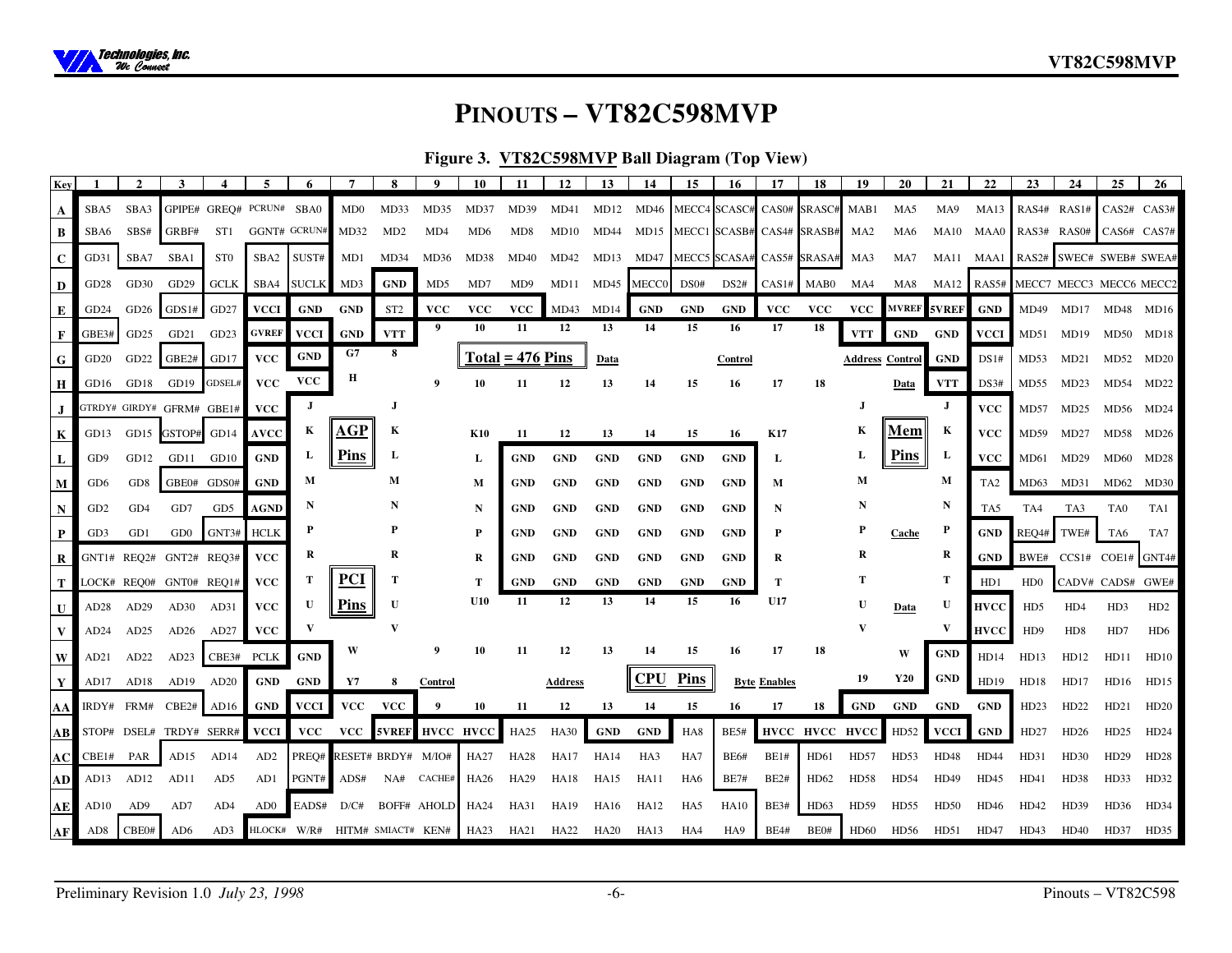

**Figure 4. VT82C598MVP Pin List (Numerical Order)**

| Pin#                               |     | <b>Pin Name</b>                         | Pin #                                                            | Pin Name                       | Pin#                               |   | <b>Pin Name</b>     | Pin#                               |                              | <b>Pin Name</b>           | Pin #             |                  | <b>Pin Names</b>                           | Pin#                         |             | <b>Pin Name</b>                  |
|------------------------------------|-----|-----------------------------------------|------------------------------------------------------------------|--------------------------------|------------------------------------|---|---------------------|------------------------------------|------------------------------|---------------------------|-------------------|------------------|--------------------------------------------|------------------------------|-------------|----------------------------------|
| A01                                |     | SBA5                                    | D03                                                              | $IO$ $GD29$                    | H03 IO GD19                        |   |                     | P <sub>0</sub> 3                   |                              | $IO$ $GD00$               | Y03               |                  | $IO$ $AD19$                                | AD03 IO AD11                 |             |                                  |
| A02                                |     | SBA3                                    | D <sub>04</sub><br>$\mathbf{I}$                                  | <b>GCLK</b>                    | H <sub>04</sub>                    |   | IO GDSEL#           | P <sub>04</sub>                    | $\mathbf{O}$                 | GNT3#                     | Y04               | IO               | AD20                                       | AD04                         | IO          | AD05                             |
| A03<br>A04                         |     | GPIPE#<br>GREO#                         | D <sub>05</sub><br>$\mathbf I$<br>$\mathbf I$<br>D <sub>06</sub> | SBA4<br><b>SUCLK</b>           | <b>H05</b><br><b>H06</b>           |   | P VCC<br>P VCC      | P <sub>05</sub><br>P11             | <b>I</b><br>$\mathbf{P}$     | <b>HCLK</b><br><b>GND</b> | Y05<br>Y06        | P<br>$\mathbf P$ | <b>GND</b><br><b>GND</b>                   | AD05<br>AD <sub>06</sub>     |             | IO AD01<br>$O$ PGNT#             |
| A05                                |     | <b>IO PCKRUN#</b>                       | D <sub>07</sub><br>Ю                                             | MD03                           | H <sub>21</sub>                    |   | P VTT               | P <sub>12</sub>                    | P                            | <b>GND</b>                | Y21               | Р                | <b>GND</b>                                 | AD07                         | IO          | ADS#                             |
| A06                                |     | SBA0                                    | <b>D08</b><br>$\bf{P}$                                           | <b>GND</b>                     | H <sub>22</sub>                    |   | O DS3#(Reserved)    | P <sub>13</sub>                    | P                            | <b>GND</b>                | Y22               | Ю                | HD19                                       | AD08                         |             | $O$ NA#                          |
| A07                                |     | IO MD00                                 | D <sub>09</sub>                                                  | IO MD05                        | H <sub>2</sub> 3                   |   | IO MD55             | P <sub>14</sub>                    | P                            | <b>GND</b>                | Y23               | IO               | HD18                                       | AD09                         | $\mathbf I$ | CACHE#                           |
| A08<br>A09                         |     | IO MD33<br>IO MD35                      | D10<br>D11                                                       | IO MD07<br>IO MD09             | H <sub>24</sub><br>H <sub>25</sub> |   | IO MD23<br>IO MD54  | P <sub>15</sub><br>P <sub>16</sub> | P<br>P                       | <b>GND</b><br><b>GND</b>  | Y24<br>Y25        |                  | IO HD17<br>IO HD16                         | <b>AD11 IO HA29</b>          |             | <b>AD10 IO HA26</b>              |
| A10                                |     | IO MD37                                 | D <sub>12</sub>                                                  | IO MD11                        | H <sub>26</sub>                    |   | IO MD22             | P22                                | P                            | <b>GND</b>                | Y <sub>26</sub>   |                  | $IO$ $HD15$                                | AD12                         |             | IO HA18                          |
| <u>A11</u>                         |     | IO MD39                                 | D13                                                              | IO MD45                        | J01                                |   | IO GTRDY#           | P <sub>23</sub>                    |                              | REO <sub>4#</sub>         | AA01              |                  | IO IRDY#                                   |                              |             | AD13 IO HA15                     |
| A12                                |     | IO MD41                                 | D <sub>14</sub>                                                  | IO MECCO                       | J <sub>02</sub>                    |   | IO GIRDY#           | P <sub>24</sub>                    | $\mathbf{O}$                 | TWE#                      | AA02              |                  | IO FRAME#                                  | AD14 IO HA11                 |             |                                  |
| A13                                |     | IO MD12                                 | D <sub>15</sub>                                                  | O DS0# (Reserved)              | J <sub>03</sub>                    |   | IO GFRM#            | P <sub>25</sub>                    |                              | IO TA6                    | AA03              |                  | IO CBE2#                                   | AD15 IO HA06                 |             |                                  |
| A14<br>A15                         |     | IO MD46<br><b>IO MECC4</b>              | D <sub>16</sub><br>$\Omega$<br>D17<br>$\mathbf{O}$               | DS2# (Reserved)<br>CAS1#/DQM1# | J04<br><b>J05</b>                  |   | IO GBE1#<br>P VCC   | P <sub>26</sub><br>R <sub>01</sub> | $\mathbf{O}$                 | IO TA7<br>GNT1#           | AA04 IO<br>AA05   | P                | AD16<br><b>GND</b>                         | AD16 IO BE7#<br>AD17 I       |             | $IO$ BE2#                        |
| A16                                |     | O SCASC#                                | D18                                                              | O MABO                         | J22                                |   | P VCC               | R <sub>02</sub>                    |                              | REO <sub>2#</sub>         | AA06              | $\mathbf{P}$     | <b>VCCI</b>                                | AD18                         |             | IO HD62                          |
| A17                                |     | $O$ $ CAS0# / DOM0#$                    | D <sub>19</sub>                                                  | O MA04                         | J23                                |   | IO MD57             | R <sub>0</sub> 3                   | $\circ$                      | GNT2#                     | AA07              | P                | <b>VCC</b>                                 |                              |             | AD19 IO HD58                     |
| A18                                |     | O SRASC#                                | D <sub>20</sub>                                                  | O MA08                         | J24                                |   | IO MD25             | R <sub>04</sub>                    | $\bf{I}$                     | REO <sub>3</sub> #        | AA08              |                  | P VCC                                      | AD20 IO HD54                 |             |                                  |
| A19<br>A20                         |     | O_MAB1<br>O MA05                        | D21<br>D <sub>22</sub>                                           | O MA12<br>O   RAS5# / CS5#     | J25<br>J26                         |   | IO MD56<br>IO MD24  | <b>R05</b><br><b>R11</b>           | P<br>P                       | <b>VCC</b><br><b>GND</b>  | $A A19$ P<br>AA20 | P                | <b>GND</b><br><b>GND</b>                   | AD22                         |             | AD21 IO HD49<br>IO HD45          |
| <u>A21</u>                         |     | O MA09                                  | D23                                                              | IO MECC7                       | K <sub>01</sub>                    |   | IO GD13             | R12                                | P                            | <b>GND</b>                | AA21              | P                | <b>GND</b>                                 | AD23                         |             | IO HD41                          |
| A22                                |     | O MA13                                  | D24                                                              | IO MECC3                       | K02                                |   | $IO$ $GD15$         | <b>R13</b>                         | P                            | <b>GND</b>                | <b>AA22</b>       | P                | <b>GND</b>                                 | AD24                         |             | IO HD38                          |
| A23                                |     | $O$ RAS4# / CS4#                        | D25                                                              | IO MECC6                       | K03                                |   | IO GSTOP#           | <b>R14</b>                         | P                            | <b>GND</b>                | AA23              |                  | IO HD23                                    | AD25                         |             | IO HD33                          |
| A24                                |     | $O$ RAS1#/CS1#<br>$O$ $CAS2# / DOM2#$   | D <sub>26</sub><br>E01<br>Ю                                      | IO MECC2                       | K04                                |   | $IO$ $GD14$         | <b>R15</b>                         | P<br>P                       | <b>GND</b><br><b>GND</b>  |                   |                  | AA24 IO HD22                               | AD26 IO HD32                 |             |                                  |
| A25<br>A26                         |     | $O$ $CAS3# / DOM3#$                     | E02                                                              | GD24<br>IO GD26                | K05<br>K <sub>22</sub>             |   | P AVCC<br>P VCC     | R16<br>R22                         | P                            | <b>GND</b>                | AA25<br>AA26      | IO               | HD21<br>IO HD <sub>20</sub>                | AE01<br>AE02                 | IO<br>IO    | AD10<br>AD <sub>09</sub>         |
| <b>B01</b>                         |     | SBA6                                    | E03<br>Ю                                                         | GDS1#                          | K23                                |   | IO MD59             | R23                                | $\mathbf{O}$                 | BWE#                      | AB01              | IO               | STOP#                                      | AE03                         | IO          | AD07                             |
| <b>B02</b>                         |     | SBS#                                    | E04                                                              | $IO$ $GD27$                    | K24                                |   | IO MD27             | R24                                | $\mathbf{O}$                 | CCS1#                     | AB02              |                  | IO DEVSEL#                                 | AE04 IO AD04                 |             |                                  |
| <b>B03</b>                         |     | GRBF#                                   | E05<br>P                                                         | <b>VCCI</b>                    | K25                                |   | IO MD58             | R <sub>25</sub>                    | $\mathbf{O}$                 | COE1#                     | AB03              |                  | IO TRDY#                                   | AE05                         |             | $IO$ $AD00$                      |
| <b>B04</b><br><b>B05</b>           |     | O ST <sub>1</sub><br>O GGNT#            | E06<br>P<br>E07<br>$\bf{P}$                                      | <b>GND</b><br><b>GND</b>       | K26<br>L <sub>01</sub>             |   | IO MD26<br>IO GD09  | R <sub>26</sub><br><b>T01</b>      | $\mathbf{O}$                 | GNT4#<br>IO LOCK#         | AB04<br>AB05      | IO<br>P          | SERR#<br><b>VCCI</b>                       | AE06<br>AE07                 |             | O EADS#<br>$IO$ $D/C#$           |
| <b>B06</b>                         |     | IO GCKRUN#                              | <b>E08</b><br>$\Omega$                                           | ST <sub>2</sub>                | L <sub>02</sub>                    |   | IO GD12             | T <sub>02</sub>                    | $\mathbf{I}$                 | REO <sub>0#</sub>         | AB06              | P                | <b>VCC</b>                                 | AE08                         |             | O BOFF#                          |
| <b>B07</b>                         |     | IO MD32                                 | E09                                                              | P VCC                          | L <sub>03</sub>                    |   | $IO$ $GD11$         | T <sub>0</sub> 3                   |                              | $O$ GNT0#                 | AB07              |                  | P VCC                                      | AE09                         |             | O AHOLD                          |
| <b>B08</b>                         |     | IO MD02                                 | $\mathbf{P}$<br>E10                                              | <b>VCC</b>                     | L04                                |   | $IO$ $GD10$         | T04                                | $\mathbf{I}$                 | REO1#                     | AB08              | $\mathbf{P}$     | 5VREF                                      | AE10 IO HA24                 |             |                                  |
| <b>B09</b><br><b>B10</b>           |     | IO MD04<br>IO MD06                      | E11<br>P<br>E12<br>Ю                                             | <b>VCC</b><br>MD43             | L <sub>05</sub><br>L11             |   | P GND<br>P GND      | <b>T05</b><br><b>T11</b>           | P<br>P                       | <b>VCC</b><br><b>GND</b>  | AB09  <br>AB10    | P<br>P           | <b>HVCC</b><br><b>HVCC</b>                 | AE11 IO HA31<br>AE12         |             | IO HA19                          |
| <b>B</b> 11                        |     | IO MD08                                 | E13<br>Ю                                                         | MD14                           | L12                                |   | P GND               | T <sub>12</sub>                    | P                            | <b>GND</b>                | AB11              |                  | IO HA25                                    |                              |             | AE13 IO HA16                     |
| <b>B12</b>                         |     | IO MD10                                 | E14<br>P                                                         | <b>GND</b>                     | L13                                |   | P GND               | T <sub>13</sub>                    | P                            | <b>GND</b>                | AB12              |                  | IO HA30                                    | AE14 IO HA12                 |             |                                  |
| <b>B13</b>                         |     | IO MD44                                 | E15<br>$\mathbf{P}$                                              | <b>GND</b>                     | L14                                |   | P GND               | T14                                | P                            | <b>GND</b>                | AB13              | $\mathbf{P}$     | <b>GND</b>                                 | AE15 IO HA05                 |             |                                  |
| <b>B14</b><br><b>B15</b>           |     | $IO$ $MD15$<br>IO MECC1                 | E16<br>P<br>E17<br>$\bf{P}$                                      | <b>GND</b><br><b>VCC</b>       | L15<br>L <sub>16</sub>             | P | <b>GND</b><br>P GND | T15<br>T16                         | P<br>P                       | <b>GND</b><br><b>GND</b>  | AB14<br>AB15      | P                | <b>GND</b><br>IO HA08                      | AE17                         |             | <b>AE16 IO HA10</b><br>$IO$ BE3# |
| <b>B16</b>                         | O   | SCASB#                                  | E18<br>P                                                         | <b>VCC</b>                     | L22                                |   | P VCC               | T <sub>22</sub>                    | Ю                            | HD01                      | AB16              | IO               | <b>BE5#</b>                                | AE18 IO HD63                 |             |                                  |
| <b>B17</b>                         |     | $O$ $ CAS4# / DOM4#$                    | E <sub>19</sub>                                                  | P VCC                          | L23                                |   | IO MD61             | T <sub>23</sub>                    |                              | IO HD00                   | <b>AB17</b>       |                  | P HVCC                                     | AE19 IO HD59                 |             |                                  |
| <b>B18</b>                         |     | O SRASB#                                | E20<br>$\mathbf{P}$                                              | <b>MVREF</b>                   | L24                                |   | IO MD29             | T <sub>24</sub>                    | $\circ$                      | CADV#                     | <b>AB18</b>       |                  | P HVCC                                     | AE20 IO HD55                 |             |                                  |
| <b>B</b> 19                        |     | O MA02                                  | E21<br>P                                                         | 5VREF                          | L25                                |   | IO MD60<br>IO MD28  | T <sub>25</sub><br>T <sub>26</sub> | $\mathbf{O}$<br>$\mathbf{O}$ | CADS#                     | AB19              | P                | <b>HVCC</b><br>IO HD52                     | AE21<br>AE22                 |             | IO HD50<br>IO HD46               |
| <b>B20</b><br><b>B21</b>           |     | <b>O</b> MA06<br>$O$ MA10               | E <sub>22</sub><br>E23                                           | P GND<br>IO MD49               | L26<br>M <sub>01</sub>             |   | IO GD06             | U <sub>01</sub>                    | IO                           | GWE#<br>AD28              | AB20<br>AB21      | P                | <b>VCCI</b>                                | AE23                         |             | IO HD42                          |
| <b>B22</b>                         |     | O MAA0                                  | E24                                                              | IO MD17                        | M02                                |   | IO GD08             | U02                                |                              | IO AD29                   | AB22              | P                | <b>GND</b>                                 | AE24                         |             | IO HD39                          |
| <b>B23</b>                         |     | O RAS3#/CS3#                            | E25                                                              | IO MD48                        | M <sub>03</sub>                    |   | IO GBE0#            | U03                                |                              | IO AD30                   | AB23              |                  | IO HD27                                    | <b>AE25 IO HD36</b>          |             |                                  |
| <b>B24</b><br><b>B25</b>           |     | $O$ RAS0# / CS0#<br>$O$ $CAS6# / DOM6#$ | E26                                                              | IO MD16                        | M04<br>M05                         |   | IO GDS0#<br>P GND   | U <sub>04</sub><br>U05             | P                            | $IO$ $AD31$<br><b>VCC</b> | AB24<br>AB25      | Ю                | HD26                                       | AE26                         | IO          | IO HD34                          |
| <b>B26</b>                         |     | $O$ $CAS7# / DOM7#$                     | F <sub>0</sub> 1<br>F02                                          | IO GBE3#<br>$IO$ $GD25$        | M11                                |   | P GND               | U <sub>22</sub>                    | P                            | <b>HVCC</b>               | AB26              | IO               | IO HD25<br>HD24                            | AF01<br>AF <sub>02</sub>     |             | AD <sub>08</sub><br>IO CBE0#     |
| CO <sub>1</sub>                    |     | IO GD31                                 | F03                                                              | IO GD21                        | M12                                |   | P GND               | U <sub>23</sub>                    |                              | IO HD05                   | AC01              |                  | $IO$ $CBE1#$                               | AF <sub>03</sub>             |             | IO AD06                          |
| CO <sub>2</sub>                    |     | SBA7                                    | F04                                                              | IO GD23                        | M13                                |   | $P$ GND             | U24                                |                              | IO HD04                   | AC02              |                  | IO PAR                                     | AF <sub>04</sub>             |             | IO AD03                          |
| CO <sub>3</sub>                    | Ι.  | SBA1                                    | <b>F05</b>                                                       | P GVREF                        | $M14$   P $GND$                    |   |                     | U25                                |                              | IO HD03                   | $AC03$ IO $AD15$  |                  |                                            |                              |             | AF05   I HLOCK#                  |
| C <sub>04</sub><br>CO <sub>5</sub> | - T | O STO<br>SBA <sub>2</sub>               | <b>F06</b><br><b>F07</b>                                         | P VCCI<br>P GND                | $M15$ P GND<br>$M16$ P GND         |   |                     | V01                                |                              | U26 IO HD02<br>IO AD24    |                   |                  | AC04 IO AD14<br>AC05 IO AD02               | AF06 IO W/R#                 |             | AF07 I HITM#                     |
| C <sub>06</sub>                    |     | I SUST#                                 | <b>F08</b>                                                       | P VTT                          | M22 IO TA2                         |   |                     | V <sub>02</sub>                    |                              | IO AD25                   | AC06              |                  | I PREO#                                    |                              |             | AF08 I SMIACT#                   |
| CO7                                |     | IO MD01                                 | F <sub>19</sub>                                                  | P VTT                          | M23 IO MD63                        |   |                     | V <sub>03</sub>                    |                              | IO AD26                   | AC07              |                  | I RESET#                                   |                              |             | AF09 O KEN#                      |
|                                    |     | C08 IO MD34                             | F20                                                              | P GND                          | M24 IO MD31                        |   |                     | V04                                |                              | IO AD27                   |                   |                  | AC08 IO BRDY#                              | AF11 IO HA21                 |             | AF10 IO HA23                     |
| C09                                |     | IO MD36<br>$C10$ IO MD38                | F21<br>F22                                                       | P GND<br>P VCCI                | M25 IO MD62<br>M26 IO MD30         |   |                     | V <sub>05</sub><br>V22             |                              | P VCC<br>P HVCC           |                   |                  | AC09 IO M/IO#<br>AC10 IO HA27              | AF12 IO HA22                 |             |                                  |
|                                    |     | C11 IO MD40                             | F23                                                              | IO MD51                        | N01                                |   | IO GD02             | V <sub>23</sub>                    |                              | IO HD09                   |                   |                  | AC11 IO HA28                               |                              |             | <b>AF13 IO HA20</b>              |
| C12                                |     | IO MD42                                 | F24                                                              | IO MD19                        | N <sub>0</sub> 2                   |   | IO GD04             | V24                                |                              | IO HD08                   |                   |                  | $AC12$ IO $HA17$                           | AF14 IO HA13                 |             |                                  |
|                                    |     | $C13$ IO MD13                           | F25                                                              | IO MD50                        | N03                                |   | IO GD07             | V <sub>25</sub>                    |                              | IO HD07                   |                   |                  | AC13 IO HA14                               | AF15 IO HA04                 |             |                                  |
| C14<br>C15                         |     | IO MD47<br>IO MECC5                     | F26<br>G01                                                       | IO MD18<br>IO GD <sub>20</sub> | N04<br>N <sub>05</sub>             |   | IO GD05<br>P AGND   | V26<br>W <sub>01</sub>             |                              | IO HD06<br>$IO$ $AD21$    |                   |                  | <b>AC14 IO HA03</b><br><b>AC15 IO HA07</b> | AF16 IO HA09<br>AF17 IO BE4# |             |                                  |
|                                    |     | $C16$ O SCASA#                          | G02                                                              | $IO$ $GD22$                    | N11                                |   | P GND               | W02                                |                              | IO AD22                   |                   |                  | AC16 IO BE6#                               | AF18 IO BE0#                 |             |                                  |
| C17                                |     | $O$ $CAS5# / DOM5#$                     | G03                                                              | IO GBE2#                       | <b>N12</b>                         |   | P GND               | W03                                |                              | IO AD23                   |                   |                  | <b>AC17 IO BE1#</b>                        |                              |             | AF19 IO HD60                     |
| C18                                |     | O SRASA#                                | G04                                                              | IO GD17                        | N13                                |   | P GND               | W04                                |                              | IO CBE3#                  |                   |                  | AC18 IO HD61                               |                              |             | AF20 IO HD56                     |
| C19<br>C20                         |     | O MA03<br>O MA07                        | G05<br>G06                                                       | P VCC<br>P GND                 | N14<br>N15                         |   | P GND<br>P GND      | W05<br><b>W06</b>                  | $\bf{I}$                     | <b>PCLK</b><br>P GND      |                   |                  | AC19 IO HD57<br>AC20 IO HD53               | AF21 IO HD51                 |             | AF22 IO HD47                     |
| C <sub>21</sub>                    |     | O MA11                                  | G21                                                              | P GND                          | N16                                |   | P GND               | <b>W21</b>                         |                              | P GND                     | AC21              |                  | IO HD48                                    |                              |             | AF23 IO HD43                     |
| C22                                |     | O MAA1                                  | G22                                                              | $O$ DS1# (Reserved)            | N22                                |   | IO TA5              | W22                                |                              | IO HD14                   | AC22              |                  | IO HD44                                    |                              |             | AF24 IO HD40                     |
| C <sub>23</sub>                    |     | O $RAS2# / CS2#$                        | G23                                                              | IO MD53                        | N23 IO TA4                         |   |                     | W23                                |                              | IO HD13                   | AC23              |                  | IO HD31                                    | AF25 IO HD37                 |             |                                  |
| C <sub>24</sub><br>C <sub>25</sub> |     | O SWEC# / MWEC#<br>O SWEB#/MWEB#        | G24<br>G <sub>25</sub>                                           | IO MD21<br>IO MD52             | N24<br>N25 10 TA0                  |   | IO TA3              | W24<br>W25                         |                              | IO HD12<br>IO HD11        |                   |                  | <b>AC24 IO HD30</b><br>AC25 IO HD29        |                              |             | AF26 IO HD35                     |
| C <sub>26</sub>                    |     | O SWEA# / MWEA#                         | G26                                                              | IO MD20                        | $N26$ IO TA1                       |   |                     | W26                                |                              | IO HD <sub>10</sub>       |                   |                  | AC26 IO HD28                               |                              |             |                                  |
| D01                                |     | IO GD28                                 | H01                                                              | IO GD16                        | <b>P01</b>                         |   | IO GD03             | Y01                                |                              | IO AD17                   |                   |                  | AD01 IO AD13                               |                              |             |                                  |
|                                    |     | D02 IO GD30                             | H02 IO GD18                                                      |                                | P02 10 GD01                        |   |                     |                                    |                              | Y02 IO AD18               | AD02 IO AD12      |                  |                                            |                              |             |                                  |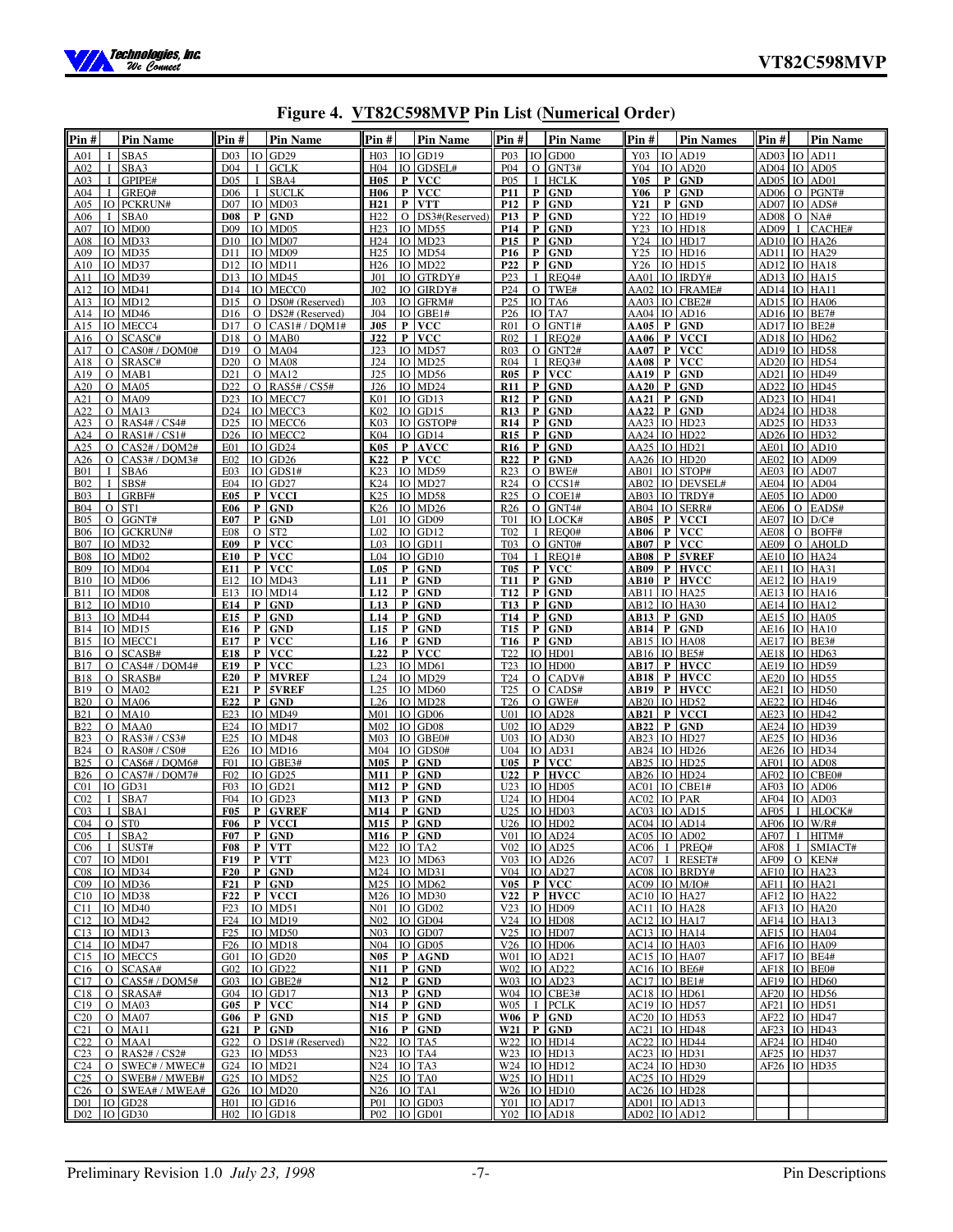

|  | Figure 5. VT82C598MVP Pin List (Alphabetical Order) |  |  |
|--|-----------------------------------------------------|--|--|
|--|-----------------------------------------------------|--|--|

| Pin #                              |                | <b>Pin Name</b>                        | Pin #                               |              | <b>Pin Name</b>          | Pin #                              |                   | Pin Name                   | Pin #                    |               | <b>Pin Name</b>            | Pin #                              |              | <b>Pin Names</b>                     | Pin #                              |                      | <b>Pin Name</b>                   |
|------------------------------------|----------------|----------------------------------------|-------------------------------------|--------------|--------------------------|------------------------------------|-------------------|----------------------------|--------------------------|---------------|----------------------------|------------------------------------|--------------|--------------------------------------|------------------------------------|----------------------|-----------------------------------|
| E21                                | P              | 5VREF                                  | P <sub>0</sub> 3                    | IО           | GD <sub>00</sub>         | <b>R14</b>                         | P                 | GND                        | Y26                      | IO            | HD15                       | <b>B08</b>                         | IO           | MD02                                 | <b>B23</b>                         | O                    | RAS3#/CS3#                        |
| AB08                               | P              | 5VREF                                  | P <sub>0</sub> 2                    | IO           | GD01                     | R15                                | P                 | <b>GND</b>                 | Y25                      | Ю             | HD16                       | D <sub>07</sub>                    | Ю            | MD03                                 | A23                                | O                    | RAS4# / CS4#                      |
| AE05<br>AD05                       | Ю<br>IO        | AD <sub>00</sub><br>AD <sub>01</sub>   | N <sub>0</sub> 1<br><b>P01</b>      | Ю<br>IO      | GD <sub>02</sub><br>GD03 | <b>R16</b><br><b>R22</b>           | P<br>P            | <b>GND</b><br>GND          | Y24<br>Y23               | Ю<br>Ю        | HD17<br>HD18               | <b>B09</b><br>D <sub>09</sub>      | IO<br>Ю      | MD <sub>04</sub><br>MD <sub>05</sub> | D22<br>T <sub>02</sub>             | $\Omega$<br><b>I</b> | RAS5# / CS5#<br>REO <sub>0#</sub> |
| AC05                               | Ю              | AD02                                   | N <sub>02</sub>                     | Ю            | GD <sub>04</sub>         | <b>T11</b>                         | P                 | GND                        | Y22                      | Ю             | HD19                       | <b>B10</b>                         | Ю            | MD <sub>06</sub>                     | T <sub>04</sub>                    | Ι.                   | REQ1#                             |
| AF04                               | Ю              | AD <sub>03</sub>                       | N <sub>04</sub>                     | Ю            | GD05                     | T <sub>12</sub>                    | P                 | GND                        | AA26                     | Ю             | HD20                       | D <sub>10</sub>                    | Ю            | MD07                                 | R <sub>02</sub>                    | Ι.                   | REQ2#                             |
| AE04                               | IO             | AD <sub>04</sub>                       | M <sub>01</sub>                     | Ю            | GD <sub>06</sub>         | T <sub>13</sub>                    | P                 | <b>GND</b>                 | AA25                     | Ю             | HD21                       | <b>B11</b>                         | Ю            | <b>MD08</b>                          | R <sub>04</sub>                    | Ι.                   | REQ3#                             |
| AD04                               | Ю<br>Ю         | AD <sub>05</sub><br>AD <sub>06</sub>   | N <sub>03</sub><br>M <sub>02</sub>  | Ю<br>Ю       | GD07<br>GD <sub>08</sub> | T14<br>T <sub>15</sub>             | P<br>P            | GND<br>GND                 | AA24<br>AA23             | IO<br>Ю       | HD22<br>HD23               | D11<br><b>B12</b>                  | Ю<br>ю       | MD <sub>09</sub><br>MD10             | P <sub>2</sub> 3<br>AC07           | т                    | REQ4#<br>RESET#                   |
| AF03<br>AE03                       | Ю              | AD07                                   | L <sub>01</sub>                     | Ю            | GD <sub>09</sub>         | T16                                | P                 | GND                        | AB26                     | Ю             | HD24                       | D <sub>12</sub>                    | Ю            | MD11                                 | A06                                | 1                    | SB <sub>A0</sub>                  |
| AF01                               | Ю              | AD <sub>08</sub>                       | L <sub>04</sub>                     | Ю            | GD10                     | <b>W06</b>                         | P                 | GND                        | AB21                     | Ю             | HD25                       | A13                                | Ю            | MD12                                 | CO <sub>3</sub>                    | Ι.                   | SBA1                              |
| AE02                               | Ю              | AD <sub>09</sub>                       | L <sub>03</sub>                     | Ю            | GD11                     | W <sub>21</sub>                    | P                 | GND                        | AB24                     | Ю             | HD26                       | C13                                | Ю            | MD13                                 | CO <sub>5</sub>                    | L                    | SB <sub>A2</sub>                  |
| AE01                               | Ю              | AD10                                   | L <sub>02</sub>                     | Ю            | GD12                     | Y05                                | P                 | GND                        | AB <sub>23</sub>         | Ю             | HD27                       | E13                                | Ю            | MD14                                 | A02                                | Ι                    | SBA3                              |
| AD03<br>AD02                       | Ю<br>Ю         | AD11<br>AD <sub>12</sub>               | K <sub>01</sub><br>K04              | Ю<br>Ю       | GD13<br>GD14             | <b>Y06</b><br>Y21                  | P<br>P            | <b>GND</b><br>GND          | AC26<br>AC25             | IO<br>Ю       | HD28<br>HD29               | <b>B</b> 14<br>E <sub>26</sub>     | Ю<br>Ю       | MD15<br>MD <sub>16</sub>             | D <sub>05</sub><br>A01             | 1<br>1               | SBA4<br>SBA5                      |
| AD01                               | Ю              | AD <sub>13</sub>                       | K02                                 | Ю            | GD15                     | AA05                               | P                 | GND                        | AC24                     | Ю             | HD <sub>30</sub>           | E24                                | Ю            | MD17                                 | <b>B01</b>                         | Ι.                   | SBA6                              |
| AC04                               | Ю              | AD <sub>14</sub>                       | H <sub>01</sub>                     | Ю            | GD <sub>16</sub>         | AA19                               | P                 | <b>GND</b>                 | AC23                     | IO            | HD31                       | F <sub>26</sub>                    | Ю            | MD18                                 | CO <sub>2</sub>                    | L                    | SBA7                              |
| AC03                               | IO             | AD15                                   | G <sub>04</sub>                     | Ю            | GD17                     | <b>AA20</b>                        | P                 | GND                        | AD <sub>26</sub>         | IO            | HD32                       | F24                                | Ю            | MD19                                 | <b>B02</b>                         |                      | SBS#                              |
| AA04                               | Ю              | AD <sub>16</sub>                       | H <sub>02</sub>                     | Ю            | GD18                     | AA21                               | P                 | GND                        | AD25                     | Ю             | HD33                       | G26                                | Ю            | MD20                                 | C16                                | O                    | SCASA#                            |
| Y01                                | Ю<br>Ю         | AD17                                   | H <sub>0</sub> 3<br>G <sub>01</sub> | Ю<br>Ю       | GD19<br>GD <sub>20</sub> | AA22                               | P                 | GND                        | AE26<br>AF <sub>26</sub> | Ю<br>Ю        | HD34<br>HD35               | G24<br>H <sub>26</sub>             | Ю<br>Ю       | MD21<br>MD22                         | <b>B</b> 16                        | 0<br>О               | SCASB#<br>SCASC#                  |
| Y02<br>Y03                         | IO             | AD18<br>AD19                           | F <sub>0</sub> 3                    | Ю            | GD <sub>21</sub>         | AB13<br>AB14                       | P<br>$\mathbf P$  | GND<br>GND                 | AE25                     | IO            | HD36                       | H <sub>24</sub>                    | Ю            | MD23                                 | A16<br>AB04                        | IO                   | SERR#                             |
| Y04                                | Ю              | AD20                                   | G02                                 | Ю            | GD <sub>22</sub>         | <b>AB22</b>                        | P                 | GND                        | AF25                     | Ю             | HD37                       | J26                                | Ю            | MD24                                 | AF08                               | Ι.                   | SMIACT#                           |
| W01                                | IO             | AD21                                   | F <sub>04</sub>                     | Ю            | GD <sub>23</sub>         | T <sub>0</sub> 3                   | O                 | GNT0#                      | AD <sub>24</sub>         | IO            | HD38                       | J24                                | Ю            | MD25                                 | C18                                | O                    | SRASA#                            |
| W <sub>02</sub>                    | IО             | AD <sub>22</sub>                       | E01                                 | Ю            | GD <sub>24</sub>         | R <sub>01</sub>                    | O                 | GNT1#                      | AE24                     | Ю             | HD39                       | K26                                | Ю            | MD26                                 | <b>B18</b>                         | O                    | SRASB#                            |
| W03                                | IО             | AD23                                   | F02                                 | IO           | GD <sub>25</sub>         | R <sub>03</sub>                    | O                 | GNT2#                      | AF24                     | Ю             | HD40                       | K24                                | Ю            | MD27                                 | A18                                | O                    | SRASC#                            |
| V <sub>01</sub><br>V <sub>02</sub> | IO<br>Ю        | AD24<br>AD25                           | E02<br>E04                          | Ю<br>Ю       | GD <sub>26</sub><br>GD27 | P <sub>04</sub><br>R <sub>26</sub> | $\mathbf{O}$<br>O | GNT3#<br>GNT4#             | AD23<br>AE23             | IO<br>IO      | HD41<br>HD42               | L26<br>L24                         | Ю<br>Ю       | MD28<br>MD29                         | CO <sub>4</sub><br><b>B04</b>      | O<br>O               | ST <sub>0</sub><br>ST1            |
| V <sub>03</sub>                    | IO             | AD26                                   | D <sub>01</sub>                     | Ю            | GD <sub>28</sub>         | A03                                | L                 | GPIPE#                     | AF <sub>23</sub>         | IO            | HD43                       | M26                                | IO           | MD30                                 | E <sub>08</sub>                    | $\Omega$             | ST <sub>2</sub>                   |
| V <sub>04</sub>                    | IO             | AD27                                   | D <sub>0</sub> 3                    | Ю            | GD <sub>29</sub>         | <b>B03</b>                         | $\bf{I}$          | GRBF#                      | AC22                     | IO            | HD44                       | M24                                | Ю            | MD31                                 | AB01                               | Ю                    | STOP#                             |
| U <sub>01</sub>                    | IO             | AD28                                   | D02                                 | Ю            | GD <sub>30</sub>         | A <sub>04</sub>                    | $\bf{I}$          | GREO#                      | AD <sub>22</sub>         | IO            | HD45                       | <b>B07</b>                         | Ю            | MD32                                 | D <sub>06</sub>                    | $\mathbf{I}$         | <b>SUCLK</b>                      |
| U <sub>02</sub>                    | IO             | AD29                                   | CO <sub>1</sub>                     | Ю            | GD31                     | K03                                | Ю                 | GSTOP#                     | AE22                     | Ю             | <b>HD46</b>                | A08                                | Ю            | MD33                                 | C <sub>06</sub>                    | L                    | SUST#                             |
| U <sub>03</sub>                    | Ю              | AD30                                   | M <sub>04</sub>                     | Ю            | GDS0#                    | J <sub>01</sub>                    | Ю                 | GTRDY#                     | AF22                     | Ю             | HD47                       | CO8                                | Ю            | MD34                                 | C <sub>26</sub>                    | O                    | SWEA# / MWEA#                     |
| U <sub>04</sub><br>AD07            | IO<br>Ю        | AD31<br>ADS#                           | E <sub>0</sub> 3<br>H <sub>04</sub> | Ю<br>IO      | GDS1#<br>GDSEL#          | <b>F05</b><br>T <sub>26</sub>      | P<br>$\mathbf{O}$ | <b>GVREF</b><br>GWE#       | AC21<br>AD21             | IO<br>Ю       | HD48<br>HD49               | A09<br>CO <sub>9</sub>             | Ю<br>Ю       | MD35<br>MD36                         | C <sub>25</sub><br>C <sub>24</sub> | O<br>O               | SWEB# / MWEB#<br>SWEC# / MWEC#    |
| N05                                | P              | <b>AGND</b>                            | J03                                 |              | IO GFRM#                 | AC14                               | IO                | HA03                       | AE21                     | Ю             | HD50                       | A10                                | Ю            | MD37                                 | N <sub>25</sub>                    | Ю                    | TA <sub>0</sub>                   |
| AE09                               | O              | <b>AHOLD</b>                           | <b>B05</b>                          | $\mathbf{O}$ | GGNT#                    | AF15                               | IO                | <b>HA04</b>                | AF21                     | IO            | HD51                       | C10                                | Ю            | MD38                                 | N <sub>26</sub>                    | Ю                    | TA1                               |
| K05                                | P              | <b>AVCC</b>                            | $J_{02}$                            | Ю            | GIRDY#                   | AE15                               | Ю                 | <b>HA05</b>                | AB <sub>20</sub>         | Ю             | HD52                       | A11                                | Ю            | MD39                                 | M22                                | Ю                    | TA <sub>2</sub>                   |
| AF18                               | Ю              | BE0#                                   | <b>D08</b>                          | P            | GND                      | AD15                               | IO                | <b>HA06</b>                | AC20                     | Ю             | HD53                       | C11                                | Ю            | MD40                                 | N <sub>24</sub>                    | Ю                    | TA3                               |
| AC17<br>AD17                       | Ю<br>IО        | <b>BE1#</b><br><b>BE2#</b>             | <b>E06</b><br>E07                   | P<br>P       | <b>GND</b><br>GND        | AC15<br>AB15                       | Ю<br>IO           | <b>HA07</b><br><b>HA08</b> | AD20<br>AE20             | Ю<br>IO       | HD54<br>HD55               | A12<br>C12                         | Ю<br>Ю       | MD41<br>MD42                         | N <sub>23</sub><br>N22             | Ю<br>Ю               | TA4<br>TA5                        |
| AE17                               | IО             | <b>BE3#</b>                            | E14                                 | P            | GND                      | AF <sub>16</sub>                   | Ю                 | <b>HA09</b>                | AF20                     | IO            | HD56                       | E12                                | Ю            | MD43                                 | P <sub>25</sub>                    | Ю                    | TA6                               |
| AF17                               | Ю              | <b>BE4#</b>                            | E <sub>15</sub>                     | P            | GND                      | AE16                               | IO                | <b>HA10</b>                | AC19                     | Ю             | HD57                       | <b>B13</b>                         | Ю            | MD <sub>44</sub>                     | P <sub>26</sub>                    | Ю                    | TA7                               |
| AB 16                              | Ю              | <b>BE5#</b>                            | E16                                 | P            | <b>GND</b>               | AD14                               | IO                | <b>HA11</b>                | AD19                     | Ю             | <b>HD58</b>                | D <sub>13</sub>                    | Ю            | MD45                                 | AB03                               | Ю                    | TRDY#                             |
| AC16                               |                | IO BE6#                                | E22                                 | P            | GND                      | AE14                               |                   | IO HA12                    | AE19                     | IO            | HD59                       | A14                                | Ю            | MD46                                 | P <sub>24</sub>                    | О                    | TWE#                              |
| AD16<br>AE08                       | 0              | $IO$ BE7#<br>BOFF#                     | <b>F07</b><br>F20                   | P<br>P       | GND<br>GND               | AF14<br>AC13                       | Ю                 | <b>HA13</b><br>IO HA14     | AF19<br>AC18             | Ю<br>IO       | <b>HD60</b><br>HD61        | C14<br>E25                         | Ю<br>Ю       | MD47<br>MD48                         | E09<br>E10                         | P<br>P               | <b>VCC</b><br><b>VCC</b>          |
| AC08                               |                | IO BRDY#                               | <b>F21</b>                          | P            | GND                      | AD13                               | Ю                 | <b>HA15</b>                | AD18                     | Ю             | HD62                       | E23                                | Ю            | MD49                                 | E11                                | P                    | <b>VCC</b>                        |
| R23                                | $\overline{O}$ | BWE#                                   | <b>G06</b>                          | P            | GND                      | AE13                               | IO                | <b>HA16</b>                | <b>AE18</b>              | Ю             | HD63                       | F25                                | Ю            | MD50                                 | E17                                | P                    | <b>VCC</b>                        |
| AD09                               | 1              | CACHE#                                 | G <sub>21</sub>                     | P            | <b>GND</b>               | AC12                               |                   | IO HA17                    | AF07                     | 1             | HITM#                      | F23                                | Ю            | MD51                                 | E18                                | P                    | <b>VCC</b>                        |
| T25                                | $\overline{O}$ | CADS#<br>CADV#                         | L <sub>05</sub>                     | P            | GND                      | AD <sub>12</sub>                   |                   | IO HA18                    | AF <sub>05</sub>         | L             | HLOCK#                     | G <sub>25</sub>                    | Ю            | MD52                                 | E19                                | P                    | <b>VCC</b>                        |
| T24<br>A17                         | $\Omega$<br>О  | CAS0# / DQM0#                          | L11<br>L12                          | P<br>P       | GND<br>GND               | AE12<br>AF <sub>13</sub>           | Ю<br>Ю            | <b>HA19</b><br><b>HA20</b> | U22<br>V <sub>22</sub>   | P<br>P        | <b>HVCC</b><br><b>HVCC</b> | G23<br>H <sub>25</sub>             | Ю<br>Ю       | MD53<br>MD54                         | G05<br><b>H05</b>                  | P<br>P               | <b>VCC</b><br><b>VCC</b>          |
| D17                                | О              | CAS1# / DQM1#                          | L13                                 | P            | GND                      | AF11                               |                   | IO HA21                    | AB09                     | P             | <b>HVCC</b>                | H <sub>23</sub>                    | Ю            | MD55                                 | H <sub>06</sub>                    | P                    | <b>VCC</b>                        |
| A25                                | $\mathbf{O}$   | CAS2# / DQM2#                          | L14                                 | P            | <b>GND</b>               | AF12 IO HA22                       |                   |                            | AB10                     |               | P HVCC                     | J25                                |              | IO MD56                              | J05                                | P                    | <b>VCC</b>                        |
| A26                                |                | $O$ $ CAS3# / DQM3#$                   | L15                                 | P            | <b>GND</b>               | AF10 IO HA23                       |                   |                            | <b>AB17</b>              |               | P HVCC                     | J23                                |              | IO MD57                              | J22                                | P                    | <b>VCC</b>                        |
| <b>B17</b><br>C17                  | O              | CAS4# / DQM4#<br>CAS5# / DOM5#         | L16<br>M05                          | P            | <b>GND</b>               |                                    |                   | AE10 IO HA24<br>IO HA25    | <b>AB18</b>              | P<br>P        | <b>HVCC</b><br><b>HVCC</b> | K25<br>K23                         | Ю            | <b>MD58</b><br>MD59                  | K22<br>L22                         | P<br>P               | <b>VCC</b>                        |
| <b>B25</b>                         | O<br>O         | CAS6# / DOM6#                          | M11                                 | P<br>P       | GND<br><b>GND</b>        | AB11<br>AD10                       |                   | IO HA26                    | AB19<br>AA01             | IO            | IRDY#                      | L25                                | Ю<br>Ю       | <b>MD60</b>                          | <b>R05</b>                         | P                    | <b>VCC</b><br><b>VCC</b>          |
| <b>B26</b>                         | $\Omega$       | CAS7# / DOM7#                          | M12                                 | P            | <b>GND</b>               | AC10                               |                   | IO HA27                    | AF09                     | $\mathbf{O}$  | KEN#                       | L23                                | Ю            | <b>MD61</b>                          | <b>T05</b>                         | P                    | <b>VCC</b>                        |
| AF02                               | Ю              | CBE0#                                  | M13                                 | P            | <b>GND</b>               | AC11                               |                   | IO HA28                    | <b>T01</b>               |               | IO LOCK#                   | M25                                | Ю            | <b>MD62</b>                          | U <sub>05</sub>                    | P                    | <b>VCC</b>                        |
| AC01                               |                | IO CBE1#                               | M14                                 | P            | GND                      | AD11                               |                   | IO HA29                    | AC09                     | IO            | M/IO#                      | M23                                | <b>IO</b>    | MD63                                 | <b>V05</b>                         | P                    | <b>VCC</b>                        |
| AA03                               |                | IO CBE2#                               | M15                                 | P            | <b>GND</b>               | AB12                               |                   | IO HA30                    | <b>B19</b><br>C19        | $\Omega$      | <b>MA02</b><br>MA03        | D14                                | Ю            | <b>MECC0</b><br>MECC1                | AA07                               | P                    | <b>VCC</b><br><b>VCC</b>          |
| W04<br>R24                         |                | IO CBE3#<br>$O$ $CCS1#$                | M16<br>N11                          | P<br>P       | <b>GND</b><br><b>GND</b> | AE11<br>P <sub>05</sub>            | $\bf{I}$          | IO HA31<br><b>HCLK</b>     | D19                      | O<br>0        | <b>MA04</b>                | B <sub>15</sub><br>D <sub>26</sub> | Ю            | IO MECC2                             | <b>AA08</b><br><b>AB06</b>         | P<br>P               | <b>VCC</b>                        |
| R25                                |                | $O$ $COE1#$                            | N12                                 | P            | GND                      | T <sub>23</sub>                    | Ю                 | HD00                       | A20                      | О             | MA05                       | D <sub>24</sub>                    |              | IO MECC3                             | <b>AB07</b>                        | P                    | <b>VCC</b>                        |
| AE07                               |                | $IO$ $D/C#$                            | N <sub>13</sub>                     | P            | <b>GND</b>               | T <sub>22</sub>                    |                   | IO HD01                    | <b>B20</b>               | 0             | <b>MA06</b>                | A15                                |              | IO MECC4                             | <b>E05</b>                         | P                    | <b>VCCI</b>                       |
| AB02                               |                | IO DEVSEL#                             | N14                                 | P            | <b>GND</b>               | U26                                |                   | IO HD02                    | C <sub>20</sub>          | 0             | <b>MA07</b>                | C15                                |              | IO MECC5                             | <b>F06</b>                         | P                    | <b>VCCI</b>                       |
| D15                                |                | O DS0# (Reserved)                      | N <sub>15</sub>                     | P            | GND                      | U25<br>U24                         | Ю                 | HD03<br>IO HD04            | D <sub>20</sub>          | О             | <b>MA08</b>                | D25<br>D23                         | Ю            | MECC6                                | F22                                | P                    | <b>VCCI</b>                       |
| G22<br>D <sub>16</sub>             | $\mathbf{O}$   | $O$ DS1# (Reserved)<br>DS2# (Reserved) | <b>N16</b><br>P11                   | P<br>P       | <b>GND</b><br><b>GND</b> | U23                                |                   | IO HD05                    | A21<br><b>B21</b>        | О<br>О        | <b>MA09</b><br><b>MA10</b> | E20                                | P            | IO MECC7<br><b>MVREF</b>             | AA06<br>AB05                       | P<br>P               | <b>VCCI</b><br><b>VCCI</b>        |
| H <sub>22</sub>                    | $\Omega$       | DS3# (Reserved)                        | P <sub>12</sub>                     | P            | <b>GND</b>               | V26                                | Ю                 | HD <sub>06</sub>           | C <sub>21</sub>          | 0             | MA11                       | AD08                               | $\mathbf{O}$ | NA#                                  | AB21                               | P                    | <b>VCCI</b>                       |
| AE06                               |                | O EADS#                                | P <sub>13</sub>                     | P            | <b>GND</b>               | V <sub>25</sub>                    |                   | IO HD07                    | D <sub>21</sub>          | 0             | <b>MA12</b>                | AC02                               |              | IO PAR                               | <b>F08</b>                         | P                    | <b>VTT</b>                        |
| AA02                               |                | IO FRAME#                              | P <sub>14</sub>                     | P            | GND                      | V24                                |                   | IO HD08                    | A22                      | $\circ$       | <b>MA13</b>                | A05                                |              | <b>IO PCKRUN#</b>                    | <b>F19</b>                         | P                    | <b>VTT</b>                        |
| M03                                |                | IO GBE0#                               | P <sub>15</sub>                     | P            | <b>GND</b>               | V <sub>23</sub>                    |                   | IO HD09                    | <b>B22</b>               | O             | MAA0                       | W05                                | Ι.           | <b>PCLK</b>                          | H21                                | P                    | <b>VTT</b>                        |
| J04<br>G03                         |                | IO GBE1#<br>IO GBE2#                   | P <sub>16</sub><br>P <sub>22</sub>  | P<br>P       | <b>GND</b><br>GND        | W26<br>W25                         |                   | $IO$ $HD10$<br>$IO$ $HD11$ | C22<br>D18               | $\mathbf{O}$  | O MAA1<br>MAB <sub>0</sub> | AD06<br>AC06                       | $\bf{I}$     | O PGNT#<br>PREQ#                     | AF06                               |                      | $IO$ W/R#                         |
| F <sub>0</sub> 1                   |                | IO GBE3#                               | R11                                 | P            | <b>GND</b>               | W24                                |                   | $IO$ $HD12$                | A19                      | $\mathcal{O}$ | MAB1                       | <b>B24</b>                         | $\circ$      | <b>RAS0# / CS0#</b>                  |                                    |                      |                                   |
| <b>B06</b>                         |                | IO GCKRUN#                             | <b>R12</b>                          | P            | <b>GND</b>               | W23                                |                   | IO HD13                    | $\rm A07$                |               | IO MD00                    | A24                                | $\mathbf{O}$ | RAS1# / CS1#                         |                                    |                      |                                   |
| D04                                | $\mathbf{I}$   | <b>GCLK</b>                            | <b>R13</b>                          | P            | <b>GND</b>               | W22                                |                   | IO HD14                    | CO7                      |               | IO MD01                    | C <sub>23</sub>                    | $\Omega$     | RAS2# / CS2#                         |                                    |                      |                                   |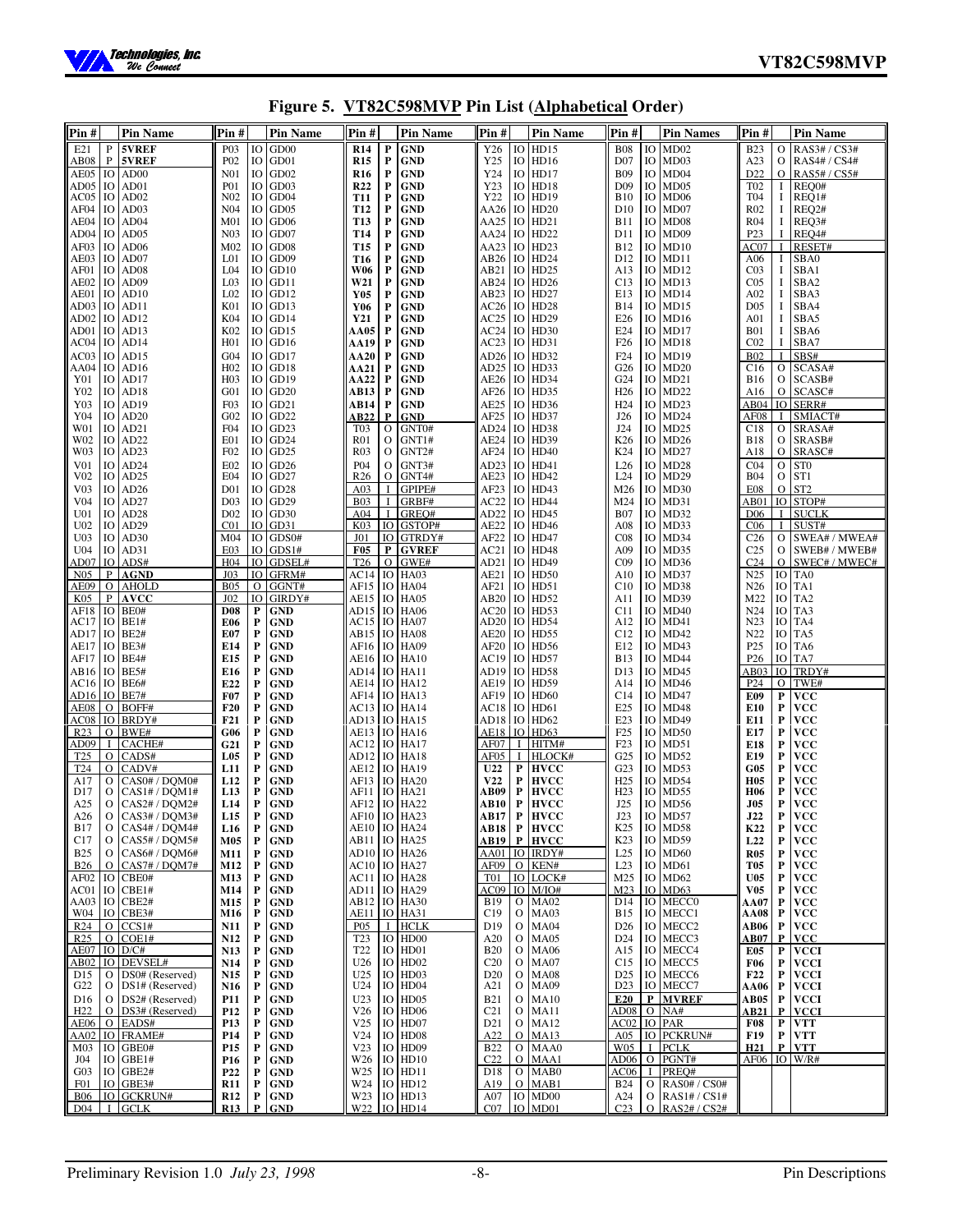

# **PIN DESCRIPTIONS**

### **Table 1. VT82C598MVP Pin Descriptions**

|                    |                                |                | <b>CPU</b> Interface                                                                                                             |
|--------------------|--------------------------------|----------------|----------------------------------------------------------------------------------------------------------------------------------|
| <b>Signal Name</b> | $\frac{\text{Pin H}}{\text{}}$ | I/O            | <b>Signal Description</b>                                                                                                        |
| ADS#               | AD7                            | B              | Address Strobe. The CPU asserts ADS# in T1 of the CPU bus cycle to initiate a                                                    |
|                    |                                |                | command                                                                                                                          |
| M/IO#              | AC <sub>9</sub>                | B              | <b>Memory / IO Command Indicator</b>                                                                                             |
| W/R#               | AF <sub>6</sub>                | B              | <b>Write / Read Command Indicator</b>                                                                                            |
| D/C#               | AE7                            | $\overline{B}$ | Data / Control Command Indicator                                                                                                 |
| BRDY#              | AC8                            | B              | Bus Ready. The VT82C598MVP asserts BRDY# to indicate to the CPU that data is                                                     |
|                    |                                |                | available on reads or has been received on writes.                                                                               |
| EADS#              | AE6                            | $\mathbf{O}$   | External Address Strobe. Asserted by the VT82C598MVP to inquire the L1 cache<br>when serving PCI master accesses to main memory. |
| KEN# / INV         | AF9                            | $\mathbf{O}$   | Cache Enable / Invalidate. KEN# / INV functions as both the KEN# signal during                                                   |
|                    |                                |                | CPU read cycles and the INV signal during L1 cache snoop cycles.                                                                 |
| HITM#              | AF7                            | $\bf{I}$       | Hit Modified. Asserted by the CPU to indicate that the address presented with the                                                |
|                    |                                |                | last assertion of EADS# is modified in the L1 cache and needs to be written back.                                                |
| HLOCK#             | AF5                            | $\bf{I}$       | Host Lock. All CPU cycles sampled with the assertion of HLOCK# and ADS# until                                                    |
|                    |                                |                | the negation of HLOCK# must be atomic.                                                                                           |
| CACHE#             | AD9                            | $\mathbf I$    | Cacheable Indicator. Asserted by the CPU during a read cycle to indicate the CPU                                                 |
|                    |                                |                | can perform a burst line fill. Asserted by the CPU during a write cycle to indicate that                                         |
|                    |                                |                | the CPU will perform a burst write-back cycle.                                                                                   |
| <b>AHOLD</b>       | AE9                            | $\mathbf{O}$   | Address Hold. The VT82C598MVP asserts AHOLD when a PCI master is accessing                                                       |
|                    |                                |                | main memory. AHOLD is held for the duration of the PCI burst transfer.                                                           |
| NA#                | AD <sub>8</sub>                | $\mathbf{O}$   | <b>Next Address Indicator.</b>                                                                                                   |
| BOFF#              | AE <sub>8</sub>                | $\Omega$       | Back Off. Asserted by the VT82C598MVP when required to terminate a CPU cycle<br>that was in progress.                            |
| SMIACT#            | AF <sub>8</sub>                | Ι              | System Management Interrupt Active. This is asserted by the CPU when it is in                                                    |
|                    |                                |                | system management mode as a result of SMI.                                                                                       |
| BE[7:0]#           | AD16,                          | B              | Byte Enables. The CPU byte enables indicate which byte lane the current CPU cycle                                                |
|                    | AC16,                          |                | is accessing.                                                                                                                    |
|                    | AB16,                          |                |                                                                                                                                  |
|                    | AF17,                          |                |                                                                                                                                  |
|                    | AE17,                          |                |                                                                                                                                  |
|                    | AD17,                          |                |                                                                                                                                  |
|                    | AC17,                          |                |                                                                                                                                  |
|                    | AF18                           |                |                                                                                                                                  |
| HA[31:3]           | (see                           | B              | Host Address Bus. HA[31:3] connect to the address bus of the host CPU. During                                                    |
|                    | pinout                         |                | CPU cycles HA[31:3] are inputs. These signals are driven by the VT82C598MVP                                                      |
|                    | tables)                        |                | during cache snooping operations. HA25-27 are also used for power-up strapping<br>options (sampled on the RESET# rising edge):   |
|                    |                                |                | HA27-26 Rx68[1-0]<br>System Frequency $(00, 10=2x, 01=3x, 11=2.5x)$                                                              |
|                    |                                |                | <b>HA25</b><br>Memory Frequency (0=CPU, 1=AGP)<br>Rx69[7]                                                                        |
| HD[63:0]           | (see                           | $\bf{B}$       | Host CPU Data. These signals are connected to the CPU data bus.                                                                  |
|                    | pinout                         |                |                                                                                                                                  |
|                    | tables)                        |                |                                                                                                                                  |

Note: Clocking of the CPU and cache interfaces is performed with HCLK; see the clock pin group at the end of the pin descriptions section for descriptions of the clock input pins.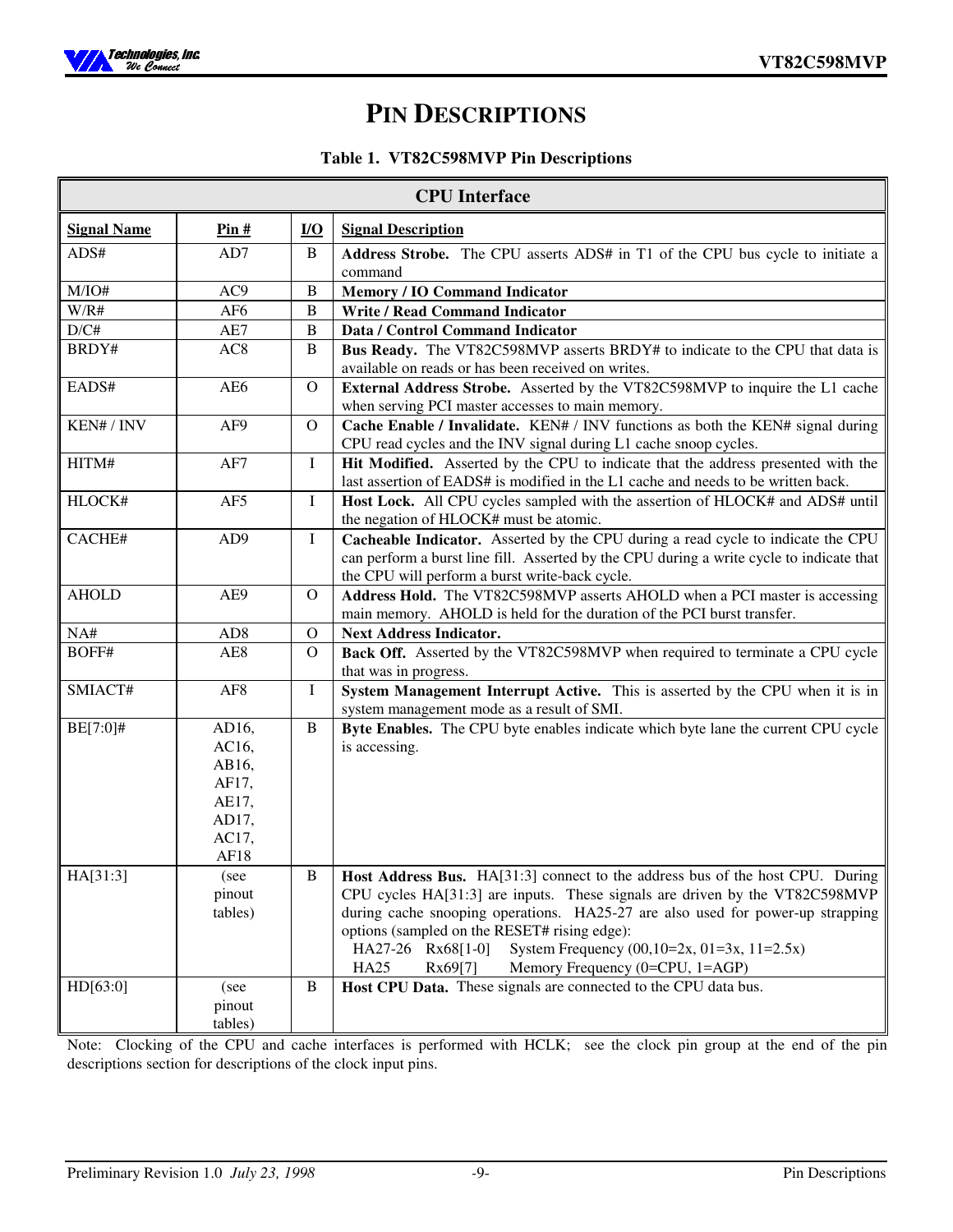

|                    | <b>Cache Control</b>                                                                               |            |                                                                                                                                                   |  |  |  |  |  |  |  |  |  |
|--------------------|----------------------------------------------------------------------------------------------------|------------|---------------------------------------------------------------------------------------------------------------------------------------------------|--|--|--|--|--|--|--|--|--|
| <b>Signal Name</b> | $\frac{\text{Pin H}}{\text{H}}$                                                                    | <u>I/O</u> | <b>Signal Description</b>                                                                                                                         |  |  |  |  |  |  |  |  |  |
| CADS#              | T <sub>25</sub>                                                                                    | $\Omega$   | <b>Cache Address Strobe.</b> Assertion causes the burst SRAM to load the address<br>register from address pins. Connected to all cache SRAMs.     |  |  |  |  |  |  |  |  |  |
| CADV#              | T <sub>24</sub>                                                                                    | $\Omega$   | Cache Advance. Assertion causes the burst SRAM to advance to the next Quadword<br>in the cache line. Connected to all cache SRAMs.                |  |  |  |  |  |  |  |  |  |
| COE1#              | R <sub>25</sub>                                                                                    | $\Omega$   | <b>Cache Output Enable.</b> Typically connected to all cache SRAMs.                                                                               |  |  |  |  |  |  |  |  |  |
| CCS1#              | R <sub>24</sub>                                                                                    | $\Omega$   | Cache Chip Select. Typically connected to all cache SRAMs.                                                                                        |  |  |  |  |  |  |  |  |  |
| TA[7:0]            | P <sub>26</sub> , P <sub>25</sub> , N <sub>22</sub> ,<br>N23, N24,<br>M26, N26,<br>N <sub>25</sub> | B          | <b>Tag Address.</b> TA0-7 are inputs during CPU accesses and outputs during L2 cache<br>line fills and L2 line invalidates during inquire cycles. |  |  |  |  |  |  |  |  |  |
| TWE#               | P <sub>24</sub>                                                                                    | $\Omega$   | Tag Write Enable. When asserted, new state and tag addresses are written into the<br>external tag. Connected to all cache SRAMs.                  |  |  |  |  |  |  |  |  |  |
| GWE#               | T <sub>26</sub>                                                                                    | $\Omega$   | Global Write Enable. Connected to all cache SRAMs.                                                                                                |  |  |  |  |  |  |  |  |  |
| BWE#               | R <sub>23</sub>                                                                                    | $\Omega$   | <b>Byte Write Enable.</b> Connected to all cache SRAMs.                                                                                           |  |  |  |  |  |  |  |  |  |

Note: The VT82C598MVP pinouts were defined assuming the Baby AT PCB layout model shown below (and general pin layout shown) as a guide for PCB component placement. Other PCB layouts (ATX, LPX, and NLX) were also considered and can typically follow the same general component placement.

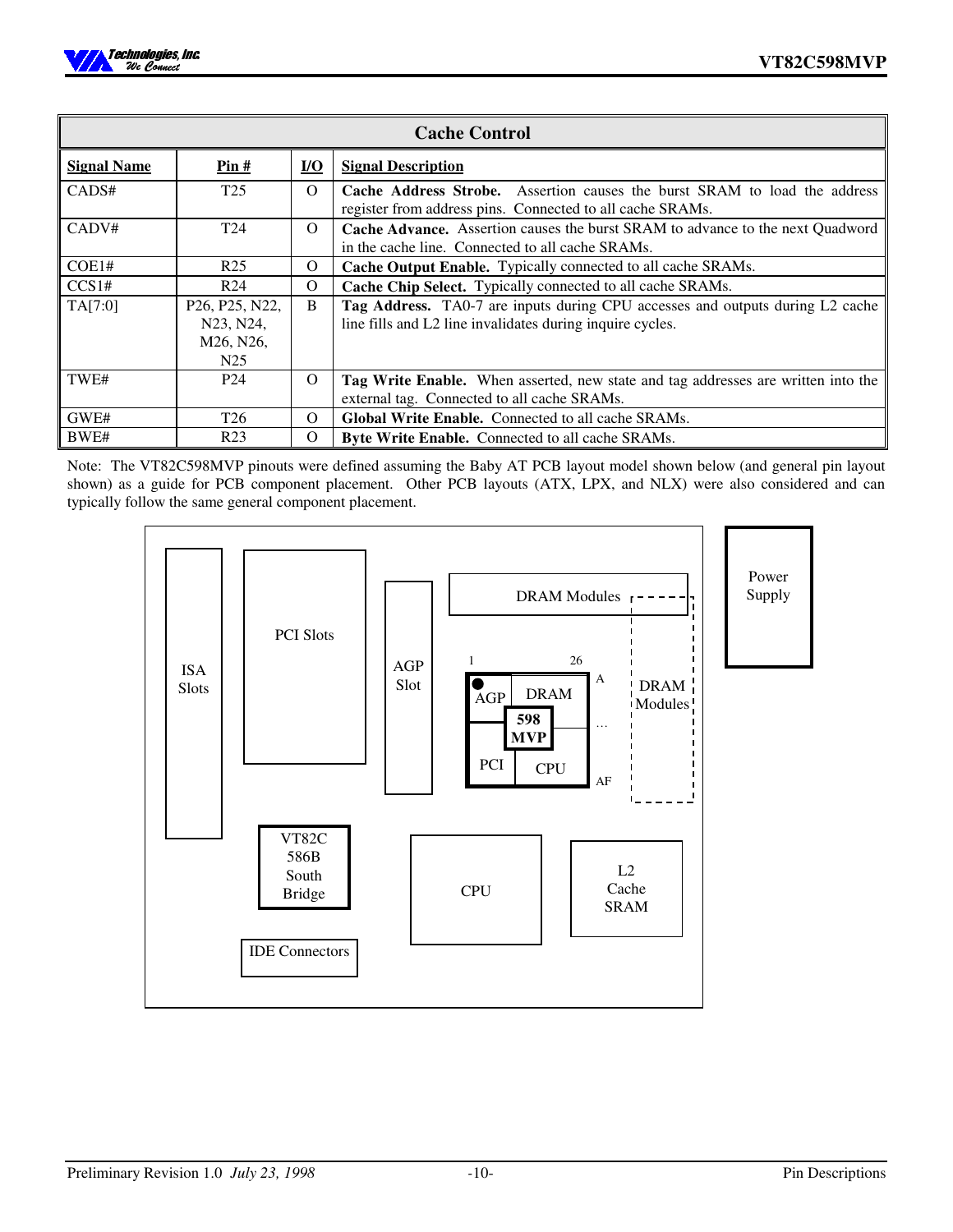

|                                   |                            |                                     | <b>DRAM</b> Interface                                                                                                                  |
|-----------------------------------|----------------------------|-------------------------------------|----------------------------------------------------------------------------------------------------------------------------------------|
| <b>Signal Name</b>                | <u>Pin #</u>               | $\underline{\mathbf{I}/\mathbf{O}}$ | <b>Signal Description</b>                                                                                                              |
| MD[63:0]                          | (see                       | B                                   | Memory Data. These signals are connected to the DRAM data bus.                                                                         |
|                                   | pinout                     |                                     |                                                                                                                                        |
|                                   | tables)                    |                                     | Note: MD0 is internally pulled up for use in EDO memory type detection.                                                                |
|                                   |                            |                                     |                                                                                                                                        |
| MECC[7:0]                         | D23, D25, C15,             | B                                   | <b>DRAM ECC or EC Data</b>                                                                                                             |
|                                   | A15, D24, D26,             |                                     |                                                                                                                                        |
| MA[13:2],                         | B15, D14<br>A22, D21, C21, | $\mathbf{O}$                        | Memory Address. DRAM address lines.                                                                                                    |
|                                   | B21, A21, D20,             |                                     |                                                                                                                                        |
|                                   | C20, B20, A20,             |                                     | MA0-1 are duplicated for better drive. The second copy (MAB0-1) can                                                                    |
|                                   | D19, C19, B19,             |                                     | optionally be configured for use as clock enables 2-3 for notebook                                                                     |
|                                   | C22, B22, A19,             |                                     | configurations to power down the SDRAMs (see Rx78[0]).                                                                                 |
|                                   | D <sub>18</sub>            |                                     |                                                                                                                                        |
| MAA[1:0],<br>MAB[1:0] / CKE[3:2]# |                            |                                     |                                                                                                                                        |
| RAS5# / CS5# / CKE1#,             | D22,                       | $\Omega$                            | <b>Multifunction Pins</b>                                                                                                              |
| RAS4# / CS4# / CKE0#,             | A23,                       |                                     | 1. FPG/EDO DRAM: Row Address Strobe of each bank.                                                                                      |
| RAS3#/CS3#,                       | B23,                       |                                     | 2. Synchronous DRAM: Chip select of each bank.                                                                                         |
| RAS2#/CS2#,                       | C23                        |                                     | 3. Alternate function: RAS[5-4]# may be used as clock enables 1-0 for                                                                  |
| $RAS1\# / CS1\#,$                 | A24,                       |                                     | powering down the SDRAMs in notebook applications.                                                                                     |
| $\text{RAS0}\#$ / $\text{CS0}\#$  | <b>B24</b>                 |                                     |                                                                                                                                        |
| CAS#[7:0] / DQM#[7:0]             | B26, B25, C17,             | $\overline{O}$                      | <b>Multifunction Pins</b>                                                                                                              |
|                                   | B17, A26, A25,<br>D17, A17 |                                     | 1. FPG/EDO DRAM: Column Address Strobe of each byte lane.<br>2. Synchronous DRAM: Data mask of each byte lane.                         |
| SRASA#,                           | C18,                       | $\Omega$                            | Row Address Command Indicator.<br>For support of up to three                                                                           |
| SRASB#,                           | B18,                       |                                     | Synchronous DRAM DIMM slots (these are not copies as each DIMM slot                                                                    |
| SRASC#                            | A18                        |                                     | may have separate timing). "A" controls banks 0-1 (module 0), "B"                                                                      |
|                                   |                            |                                     | controls banks 2-3 (module 1), and "C" controls banks 4-5 (module 2).                                                                  |
| SCASA#,                           | C16,                       | Ω                                   | Column Address Command Indicator. For support of up to three                                                                           |
| SCASB#,                           | B16,                       |                                     | Synchronous DRAM DIMM slots (these are not copies as each DIMM slot                                                                    |
| SCASC#                            | A16                        |                                     | may have separate timing). "A" controls banks 0-1 (module 0), "B"                                                                      |
| SWEA# / MWEA#,                    | C <sub>26</sub> ,          | $\Omega$                            | controls banks 2-3 (module 1), and "C" controls banks 4-5 (module 2).<br>Write Enable Command Indicator.<br>For support of up to three |
| SWEB# / MWEB#,                    | C25,                       |                                     | Synchronous DRAM DIMM slots (these are not copies as each DIMM slot                                                                    |
| SWEC# / MWEC#                     | C <sub>24</sub>            |                                     | may have separate timing). Multifunction pins, used as MWE# pins for                                                                   |
|                                   |                            |                                     | FPG/EDO memory. "A" controls banks 0-1 (module 0), "B" controls banks                                                                  |
|                                   |                            |                                     | 2-3 (module 1), and "C" controls banks 4-5 (module 2).                                                                                 |
| $DS[3:0]$ #                       | H22, D16, G22,             | $\overline{O}$                      | Data Strobes. (Reserved for future use)                                                                                                |
|                                   | D15                        |                                     |                                                                                                                                        |

Note: Clocking of the memory subsystem is synchronous with the CPU clock (HCLK); see the clock pin group at the end of the pin descriptions section for descriptions of the clock input pins.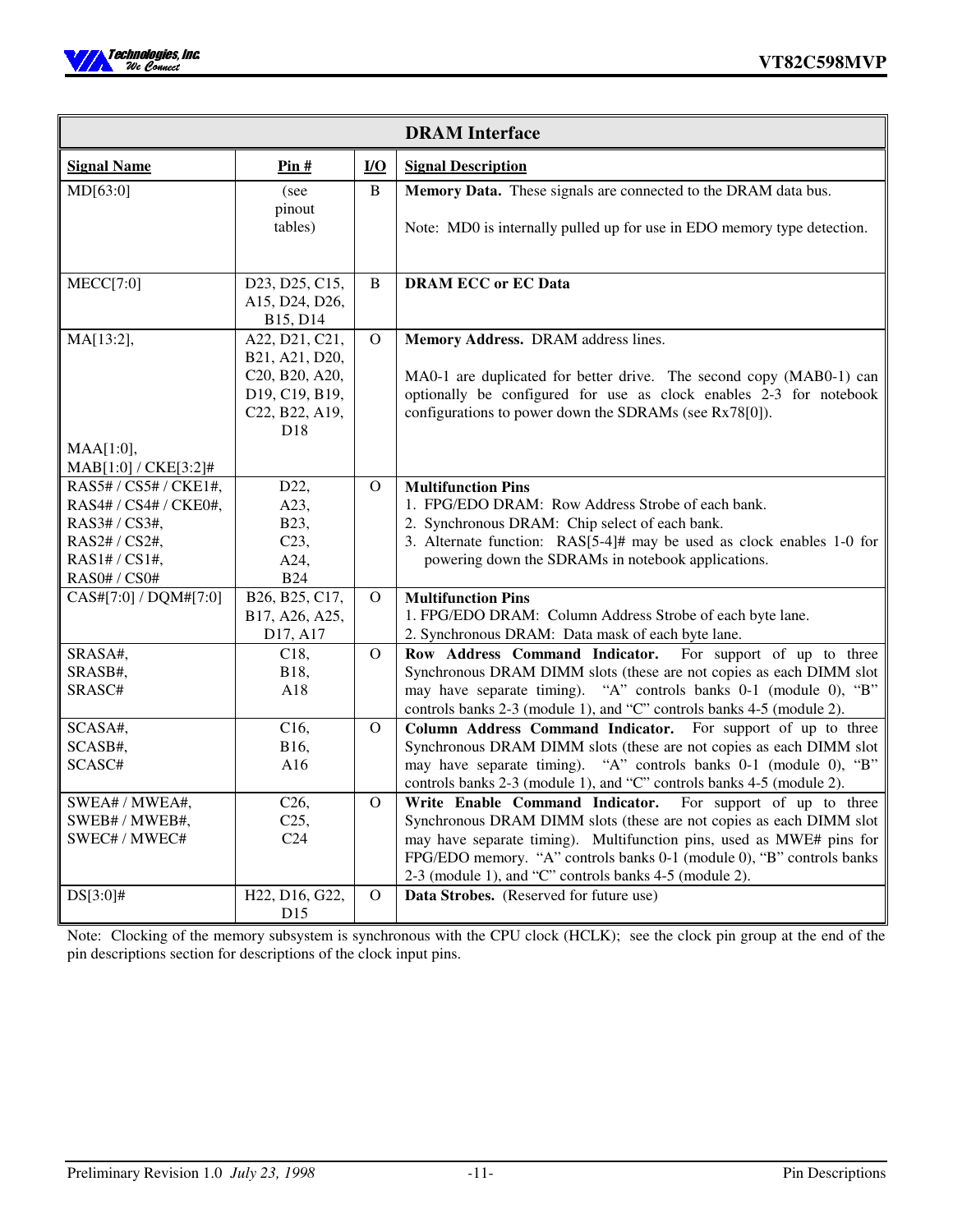

| <b>PCI Bus Interface</b> |                                                                                           |          |                                                                                                                                                                                           |
|--------------------------|-------------------------------------------------------------------------------------------|----------|-------------------------------------------------------------------------------------------------------------------------------------------------------------------------------------------|
| <b>Signal Name</b>       | $\overline{\text{Pin}\#}$                                                                 | $IVO$    | <b>Signal Description</b>                                                                                                                                                                 |
| FRAME#                   | AA2                                                                                       | B        | Frame. Assertion indicates the address phase of a PCI transfer. Negation indicates<br>that one more data transfer is desired by the cycle initiator.                                      |
| AD[31:0]                 | (see<br>pinout<br>tables)                                                                 | B        | Address/Data Bus. The standard PCI address and data lines. The address is driven<br>with FRAME# assertion and data is driven or received in following cycles.                             |
| $CBE[3:0]$ #             | W4, AA3,<br>AC1, AF2                                                                      | B        | Command/Byte Enable. Commands are driven with FRAME# assertion. Byte<br>enables corresponding to supplied or requested data are driven on following clocks.                               |
| IRDY#                    | AA1                                                                                       | B        | Initiator Ready. Asserted when the initiator is ready for data transfer.                                                                                                                  |
| TRDY#                    | AB3                                                                                       | B        | Target Ready. Asserted when the target is ready for data transfer.                                                                                                                        |
| STOP#                    | AB1                                                                                       | B        | Stop. Asserted by the target to request the master to stop the current transaction.                                                                                                       |
| DEVSEL#                  | AB2                                                                                       | B        | Device Select. This signal is driven by the VT82C598MVP when a PCI initiator is<br>attempting to access main memory. It is an input when the VT82C598MVP is acting<br>as a PCI initiator. |
| <b>PAR</b>               | AC2                                                                                       | B        | Parity. A single parity bit is provided over AD[31:0] and C/BE[3:0].                                                                                                                      |
| SERR#                    | AB4                                                                                       | B        | System Error. VT82C598MVP will pulse this signal when it detects a system error<br>condition.                                                                                             |
| LOCK#                    | T1                                                                                        | B        | Lock. Used to establish, maintain, and release resource lock.                                                                                                                             |
| PREQ#                    | AC <sub>6</sub>                                                                           | L        | South Bridge Request. This signal comes from the South Bridge. PREQ# is the<br>South Bridge request for the PCI bus.                                                                      |
| PGNT#                    | AD6                                                                                       | $\Omega$ | South Bridge Grant. This signal driven by the VT82C598MVP to grant PCI access<br>to the South Bridge.                                                                                     |
| REQ[4:0]#                | P <sub>23</sub> , R <sub>4</sub> ,<br>R <sub>2</sub> , T <sub>4</sub> ,<br>T <sub>2</sub> | L        | PCI Master Request. PCI master requests for PCI.                                                                                                                                          |
| $GNT[4:0]$ #             | R <sub>26</sub> , P <sub>4</sub><br>R3, R1,<br>T <sub>3</sub>                             | $\Omega$ | PCI Master Grant. Permission is given to the master to use PCI.                                                                                                                           |

Note: Clocking of the PCI interface is performed with PCLK; see the clock pin group at the end of the pin descriptions section for descriptions of the clock input pins.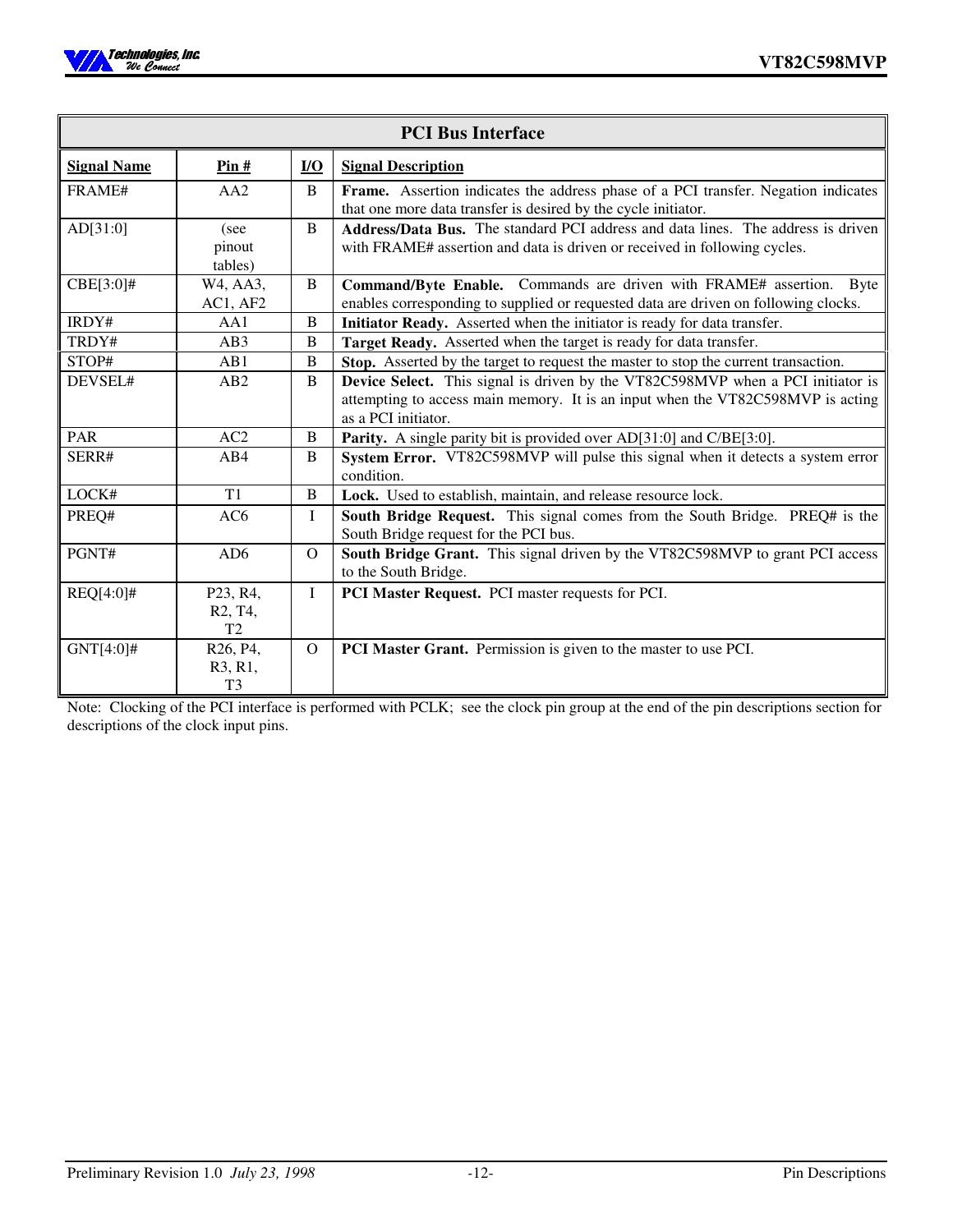

| <b>AGP Bus Interface</b> |                           |                  |                                                                                                                                                                                                                                                                                                                                                                                                                                                                                                                                                                                                                                      |  |
|--------------------------|---------------------------|------------------|--------------------------------------------------------------------------------------------------------------------------------------------------------------------------------------------------------------------------------------------------------------------------------------------------------------------------------------------------------------------------------------------------------------------------------------------------------------------------------------------------------------------------------------------------------------------------------------------------------------------------------------|--|
| <b>Signal Name</b>       | Pin #                     | $\overline{I/O}$ | <b>Signal Description</b>                                                                                                                                                                                                                                                                                                                                                                                                                                                                                                                                                                                                            |  |
| GFRM#                    | J <sub>3</sub>            | B                | Frame (PCI transactions only). Assertion indicates the address phase of a PCI<br>transfer. Negation indicates that one more data transfer is desired by the cycle initiator.                                                                                                                                                                                                                                                                                                                                                                                                                                                         |  |
| GDS0#                    | M <sub>4</sub>            | B                | Bus Strobe 0 (AGP transactions only). Provides timing for 2x data transfer mode on<br>AD[15:0]. The agent that is providing the data drives this signal.                                                                                                                                                                                                                                                                                                                                                                                                                                                                             |  |
| GDS1#                    | E <sub>3</sub>            | B                | Bus Strobe 1 (AGP transactions only). Provides timing for 2x data transfer mode on<br>AD[31:16]. The agent that is providing the data drives this signal.                                                                                                                                                                                                                                                                                                                                                                                                                                                                            |  |
| GD[31:0]                 | (see<br>pinout<br>tables) | $\, {\bf B}$     | Address/Data Bus. The standard AGP/PCI address and data lines. The address is<br>driven with GDS0# and GDS1# assertion for AGP transfers and is driven with GFRM#<br>assertion for PCI transfers.                                                                                                                                                                                                                                                                                                                                                                                                                                    |  |
| GBE[3:0]#                | F1, G3,<br>J4, M3         | B                | <b>Command/Byte Enable.</b><br>AGP: These pins provide command information (different commands than for PCI)<br>driven by the master (graphics controller) when requests are being enqueued using<br>PIPE#. These pins provide valid byte information during AGP write transactions and<br>are driven by the master. The target (this chip) drives these lines to "0000" during the<br>return of AGP read data, but the state of these pins is ignored by the AGP master.<br>PCI: Commands are driven with GFRM# assertion. Byte enables corresponding to<br>supplied or requested data are driven on following clocks.              |  |
| GIRDY#                   | J2                        | B                | <b>Initiator Ready</b><br>AGP: For write operations, the assertion of this pin indicates that the master is ready to<br>provide all write data for the current transaction. Once this pin is asserted, the master is<br>not allowed to insert wait states. For read operations, the assertion of this pin indicates<br>that the master is ready to transfer a subsequent block of read data. The master is never<br>allowed to insert a wait state during the initial block of a read transaction. However, it<br>may insert wait states after each block transfers.<br>PCI: Asserted when the initiator is ready for data transfer. |  |
| GTRDY#                   | J1                        | $\bf{B}$         | <b>Target Ready:</b><br>AGP: Indicates that the target is ready to provide read data for the entire transaction<br>(when the transaction can complete within four clocks) or is ready to transfer a (initial or<br>subsequent) block of data when the transfer requires more than four clocks to complete.<br>The target is allowed to insert wait states after each block transfers on both read and<br>write transactions.<br>PCI: Asserted when the target is ready for data transfer.                                                                                                                                            |  |
| GSTOP#                   | K <sub>3</sub>            | B                | Stop (PCI transactions only). Asserted by the target to request the master to stop the<br>current transaction.                                                                                                                                                                                                                                                                                                                                                                                                                                                                                                                       |  |
| GDSEL#                   | H4                        | $\bf{B}$         | Device Select (PCI transactions only). This signal is driven by the VT82C598MVP<br>when a PCI initiator is attempting to access main memory. It is an input when the<br>VT82C598MVP is acting as PCI initiator. Not used for AGP cycles.                                                                                                                                                                                                                                                                                                                                                                                             |  |

Note: Clocking of the AGP interface is performed with GCLK; see the clock pin group for descriptions of the clock input pins. Note: PCB Layout Guidelines (reference from AGP specification)

- 1. Total motherboard trace length 10" max, trace impedance = 65 ohms  $\pm$  15 ohms, minimize signal crosstalk
- 2. Trace lengths within groups matched to within 2 inches or better
	- Groups are: a. GDS0#, GD15-0, GBE1-0#
		- b. GDS1#, GD31-16, GBE3-2#
			- c. SBS#, SBA7-0
- 3. Ground isolation should be provided around GDS0# and GDS1# to prevent crosstalk with GD[31:0]. Ideally ground traces should be provided adjacent to GDSn# on the same signal layer, but at a minimum wider spaces should be provided on either side (e.g., 16 mil spaces on either side of GDSn# if GDSn# signal traces are 8 mil).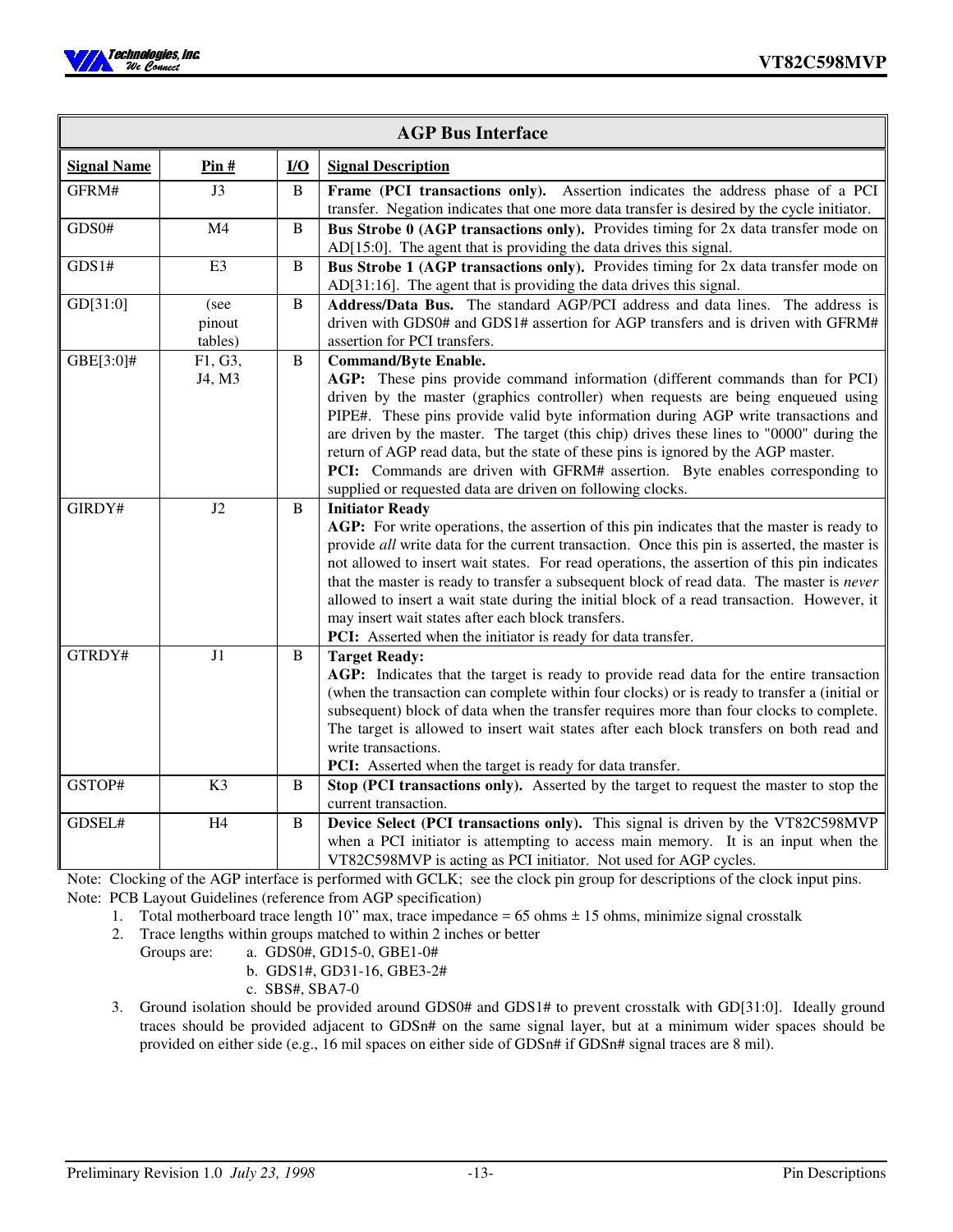

| <b>AGP Bus Interface (continued)</b> |                                                                                       |                                     |                                                                                                                                                                                                                                                                                                                                                                                                                                                                                                                                                                                                                                                                                                                                                                                                                                                                                                                                                                                                                                                                                                                                                                                     |  |
|--------------------------------------|---------------------------------------------------------------------------------------|-------------------------------------|-------------------------------------------------------------------------------------------------------------------------------------------------------------------------------------------------------------------------------------------------------------------------------------------------------------------------------------------------------------------------------------------------------------------------------------------------------------------------------------------------------------------------------------------------------------------------------------------------------------------------------------------------------------------------------------------------------------------------------------------------------------------------------------------------------------------------------------------------------------------------------------------------------------------------------------------------------------------------------------------------------------------------------------------------------------------------------------------------------------------------------------------------------------------------------------|--|
| <b>Signal Name</b>                   | Pin#                                                                                  | $\underline{\mathbf{I}/\mathbf{O}}$ | <b>Signal Description</b>                                                                                                                                                                                                                                                                                                                                                                                                                                                                                                                                                                                                                                                                                                                                                                                                                                                                                                                                                                                                                                                                                                                                                           |  |
| GPIPE#                               | A3                                                                                    | L                                   | Pipelined Request. Asserted by the master (graphics controller) to indicate that a full-<br>width request is to be enqueued by the target VT82C598MVP. The master enqueues<br>one request each rising edge of GCLK while PIPE# is asserted. When PIPE# is<br>deasserted no new requests are enqueued across the AD bus.                                                                                                                                                                                                                                                                                                                                                                                                                                                                                                                                                                                                                                                                                                                                                                                                                                                             |  |
| GRBF#                                | B <sub>3</sub>                                                                        | Ι                                   | Read Buffer Full. Indicates if the master (graphics controller) is ready to accept<br>previously requested low priority read data.<br>When RBF# is asserted, the<br>VT82C598MVP will not return low priority read data to the master.                                                                                                                                                                                                                                                                                                                                                                                                                                                                                                                                                                                                                                                                                                                                                                                                                                                                                                                                               |  |
| SBA[7:0]                             | C <sub>2</sub> , B <sub>1</sub> , A <sub>1</sub> , D <sub>5</sub> ,<br>A2, C5, C3, A6 | $\mathbf I$                         | SideBand Address. Provides an additional bus to pass address and command<br>information from the master (graphics controller) to the target (the VT82C598MVP).<br>These pins are ignored until enabled.                                                                                                                                                                                                                                                                                                                                                                                                                                                                                                                                                                                                                                                                                                                                                                                                                                                                                                                                                                             |  |
| SBS#                                 | B2                                                                                    | $\mathbf I$                         | Sideband Strobe. Provides timing for SBA[7:0] (driven by the master)                                                                                                                                                                                                                                                                                                                                                                                                                                                                                                                                                                                                                                                                                                                                                                                                                                                                                                                                                                                                                                                                                                                |  |
| ST[2:0]                              | E8, B4, C4                                                                            | $\Omega$                            | Status (AGP only). Provides information from the arbiter to a master to indicate what<br>it may do. Only valid while GGNT# is asserted.<br>Indicates that previously requested low priority read or flush data is being<br>000<br>returned to the master (graphics controller).<br>Indicates that previously requested high priority read data is being returned to<br>001<br>the master.<br>010<br>Indicates that the master is to provide low priority write data for a previously<br>enqueued write command.<br>Indicates that the master is to provide high priority write data for a previously<br>011<br>enqueued write command.<br>Reserved. (arbiter must not issue, may be defined in the future).<br>100<br>Reserved. (arbiter must not issue, may be defined in the future).<br>101<br>Reserved. (arbiter must not issue, may be defined in the future).<br>110<br>Indicates that the master (graphics controller) has been given permission to<br>111<br>start a bus transaction. The master may enqueue AGP requests by asserting<br>PIPE# or start a PCI transaction by asserting GFRM#. ST[2:0] are always<br>outputs from the VT82C598MVP and inputs to the master. |  |
| GREQ#                                | A4                                                                                    | I                                   | Request. Master request for AGP.                                                                                                                                                                                                                                                                                                                                                                                                                                                                                                                                                                                                                                                                                                                                                                                                                                                                                                                                                                                                                                                                                                                                                    |  |
| GGNT#                                | B <sub>5</sub>                                                                        | $\mathbf O$                         | Grant. Permission is given to the master to use AGP.                                                                                                                                                                                                                                                                                                                                                                                                                                                                                                                                                                                                                                                                                                                                                                                                                                                                                                                                                                                                                                                                                                                                |  |
| GPAR /<br>GCKRUN#                    | <b>B6</b>                                                                             | IO<br>$\mathbf{O}$                  | Rx78[1]=0: AGP Parity. A single parity bit is provided over GD[31:0] and<br>GBE[3:0].<br>$Rx78[1]=1$ : AGP Clock Run. Used to stop the AGP bus clock to reduce bus power<br>usage.                                                                                                                                                                                                                                                                                                                                                                                                                                                                                                                                                                                                                                                                                                                                                                                                                                                                                                                                                                                                  |  |
| GSERR#/<br>PCKRUN#                   | A <sub>5</sub>                                                                        | IO<br>$\mathbf{O}$                  | Rx78[1]=0: AGP System Error. The VT82C598MVP will pulse this signal when it<br>detects a system error condition.<br>$Rx78[1]=1$ : <b>PCI Clock Run</b> . Used to stop the PCI bus clock to reduce bus power<br>usage.                                                                                                                                                                                                                                                                                                                                                                                                                                                                                                                                                                                                                                                                                                                                                                                                                                                                                                                                                               |  |

Note: For PCI operation on the AGP bus, the following pins are not required:

- PERR# (parity and error reporting not required on transient data devices such as graphics controllers)

- LOCK# (no lock requirement on AGP)

- IDSEL (internally connected to AD16 on AGP-compliant masters)

Note: Separate system interrupts are not provided for AGP. The AGP connector provides interrupts via PCI bus INTA-B#.

Note: The AGP bus supports only one master directly (REQ[3:0]# and GNT[3:0]# are not provided). External logic is required to implement additional master capability. Note that the arbitration mechanism on the AGP bus is different from the PCI bus.

Note: A separate reset is not required for the AGP bus (RESET# resets both PCI and AGP buses)

Note: Two mechanisms are provided by the AGP bus to enqueue master requests: PIPE# (to send addresses multiplexed on the AD lines) and the SBA port (to send addresses unmultiplexed). AGP masters implement one or the other or select one at initialization time (they are not allowed to change during runtime). Therefore only one of the two will be used and the signals associated with the other will not be used. Therefore the 598MVP has an internal pullup on RBF# to maintain it in the de-asserted state in case it is not implemented on the master device.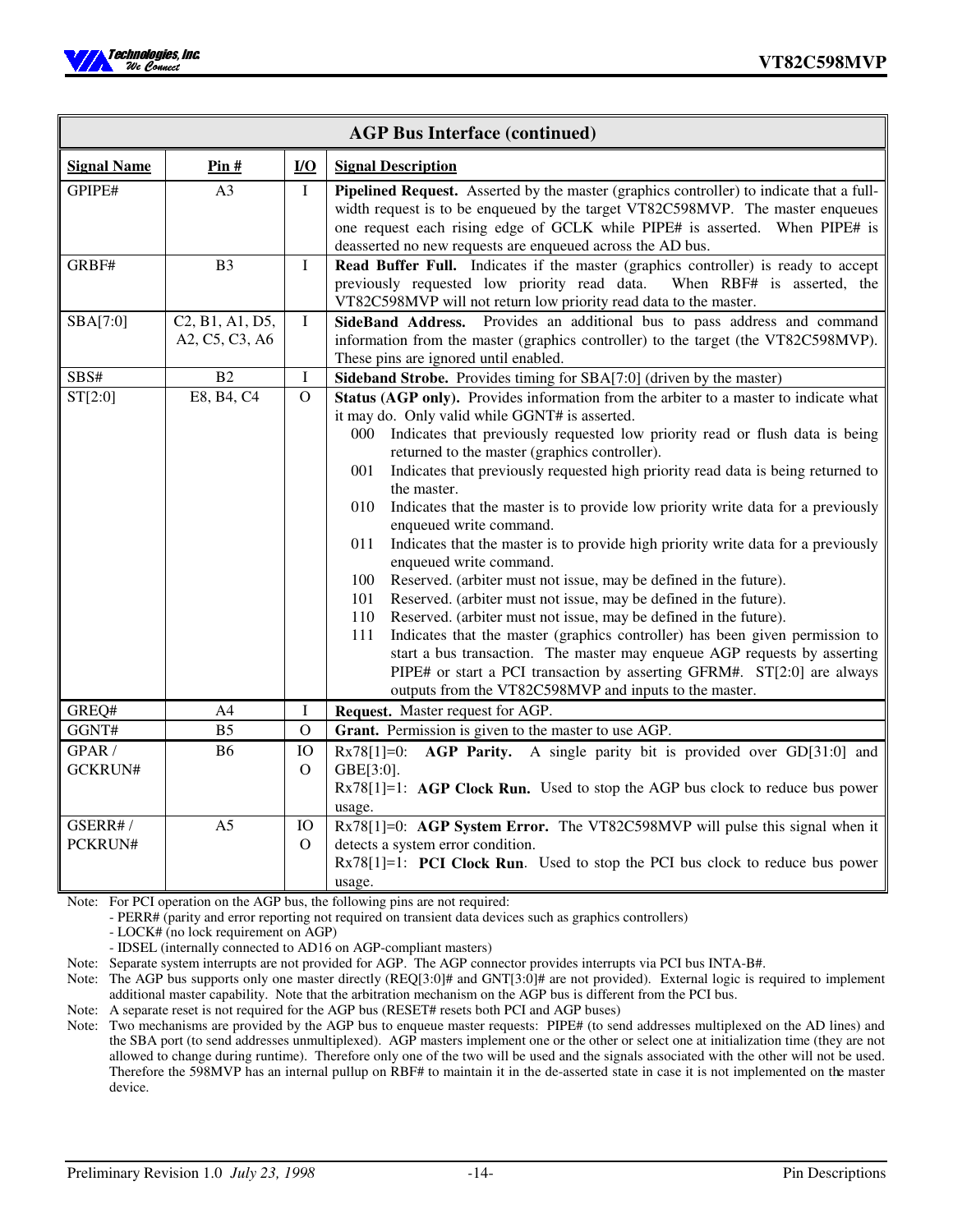

| <b>Clock / Reset Control</b> |                                 |                    |                                                                                                                                                                                                                                                                                                                                                                                                                                                                                                                                                                                                                                                                                                                                                                                                                                                                                                                                                                                                                                                                                                                                                                                                                                                                                                                                                                                                                                                                                                            |  |  |  |
|------------------------------|---------------------------------|--------------------|------------------------------------------------------------------------------------------------------------------------------------------------------------------------------------------------------------------------------------------------------------------------------------------------------------------------------------------------------------------------------------------------------------------------------------------------------------------------------------------------------------------------------------------------------------------------------------------------------------------------------------------------------------------------------------------------------------------------------------------------------------------------------------------------------------------------------------------------------------------------------------------------------------------------------------------------------------------------------------------------------------------------------------------------------------------------------------------------------------------------------------------------------------------------------------------------------------------------------------------------------------------------------------------------------------------------------------------------------------------------------------------------------------------------------------------------------------------------------------------------------------|--|--|--|
| <b>Signal Name</b>           | $\frac{\text{Pin H}}{\text{H}}$ | $IVO$              | <b>Signal Description</b>                                                                                                                                                                                                                                                                                                                                                                                                                                                                                                                                                                                                                                                                                                                                                                                                                                                                                                                                                                                                                                                                                                                                                                                                                                                                                                                                                                                                                                                                                  |  |  |  |
| HCLK                         | P <sub>5</sub>                  | I                  | Host Clock. This pin receives the host CPU clock. This clock is used by all logic in<br>the host CPU domain. The memory interface logic will also use this clock if selected<br>(memory system timing can alternately be selected to use the AGP bus clock).                                                                                                                                                                                                                                                                                                                                                                                                                                                                                                                                                                                                                                                                                                                                                                                                                                                                                                                                                                                                                                                                                                                                                                                                                                               |  |  |  |
| ${\rm GCLK}$                 | D4                              | $\bf{I}$           | AGP Clock. This pin receives the AGP bus clock. This clock is used by all logic in<br>the AGP clock domain. The AGP clock must be synchronous / pseudo-synchronous<br>to the host CPU clock (selectable as shown in the table below). The CPU clock needs<br>to lead the AGP clock by $0.2 \pm 0.5$ nsec.                                                                                                                                                                                                                                                                                                                                                                                                                                                                                                                                                                                                                                                                                                                                                                                                                                                                                                                                                                                                                                                                                                                                                                                                  |  |  |  |
| <b>PCLK</b>                  | W <sub>5</sub>                  | $\bf I$            | PCI Clock. This pin receives a buffered host clock divided-by-2, 2.5, or 3 See<br>strapping options on HA27-25 (strapping options can be read back in configuration<br>registers 68 and 69). This clock is used by all of the VT82C598MVP logic that is in<br>the PCI clock domain. This clock input must be 33 MHz maximum to comply with<br>PCI specification requirements and must be synchronous / pseudo-synchronous with<br>the host CPU clock, HCLK, with an HCLK: PCLK frequency ratio of 2:1, 2.5:1, or 3:1<br>as shown in the table below. The PCI clock needs to be controlled to within $1.5 \pm 0.5$<br>nsec relative to the host CPU clock (CPU leads).<br><b>Typical Clock Frequency Combinations (DRAM synchronous to CPU)</b><br>HA[27-25] Mode Host Clock DRAM Clock AGP Clock PCI Clock<br>60 MHz<br>100<br>60 MHz<br>60 MHz<br>30 MHz<br>2x<br>100<br>66 MHz<br><b>66 MHz</b><br>66 MHz<br>2x<br>33 MHz<br><b>75 MHz</b><br><b>75 MHz</b><br>110<br>2.5x<br>60 MHz<br><b>30 MHz</b><br>110<br>2.5x<br>83 MHz<br>83 MHz<br>66 MHz<br>33 MHz<br>010<br>3x<br>100 MHz<br>100 MHz<br><b>66 MHz</b><br>33 MHz<br><b>Typical Clock Frequency Combinations (DRAM synchronous to AGP)</b><br>HA[27-25] Mode<br>Host Clock DRAM Clock AGP Clock PCI Clock<br>101<br>60 MHz<br>60 MHz<br>60 MHz<br><b>30 MHz</b><br>2x<br>66 MHz<br>66 MHz<br>33 MHz<br>101<br>2x<br>66 MHz<br><b>75 MHz</b><br>60 MHz<br>111<br>2.5x<br>60 MHz<br>30 MHz<br>111<br>2.5x<br>83 MHz<br>66 MHz<br>66 MHz<br>33 MHz |  |  |  |
| RESET#                       | AC7                             | Ι                  | 011<br>3x<br>100 MHz<br>66 MHz<br>66 MHz<br>33 MHz<br>Reset. When asserted, this signal resets the VT82C598MVP and sets all register bits<br>to the default value. This signal also connects to the PCI bus, to the AGP bus, and<br>(through an inverter) to the ISA bus (if implemented). The rising edge of this signal is<br>used to sample all power-up strap options (see HA25-27).                                                                                                                                                                                                                                                                                                                                                                                                                                                                                                                                                                                                                                                                                                                                                                                                                                                                                                                                                                                                                                                                                                                   |  |  |  |
| <b>SUSCLK</b>                | D <sub>6</sub>                  | I                  | Suspend Clock. For implementation of the Suspend-to-DRAM feature. Ground this<br>pin to disable.                                                                                                                                                                                                                                                                                                                                                                                                                                                                                                                                                                                                                                                                                                                                                                                                                                                                                                                                                                                                                                                                                                                                                                                                                                                                                                                                                                                                           |  |  |  |
| SUSTAT#                      | C <sub>6</sub>                  | I                  | Suspend Status. For implementation of the Suspend-to-DRAM feature. Connect to<br>an external pullup to disable.                                                                                                                                                                                                                                                                                                                                                                                                                                                                                                                                                                                                                                                                                                                                                                                                                                                                                                                                                                                                                                                                                                                                                                                                                                                                                                                                                                                            |  |  |  |
| GCKRUN#<br>/ GPAR            | <b>B6</b>                       | $\mathbf{O}$<br>IO | AGP Clock Run (Rx78[1]=1). For implementation of AGP bus clock control for<br>very low-power AGP bus operation. Refer to the AGP Specification for additional<br>information.                                                                                                                                                                                                                                                                                                                                                                                                                                                                                                                                                                                                                                                                                                                                                                                                                                                                                                                                                                                                                                                                                                                                                                                                                                                                                                                              |  |  |  |
| PCKRUN#<br>/GSERR#           | A <sub>5</sub>                  | $\mathbf{O}$<br>IO | <b>PCI Clock Run</b> $(Rx78[1]=1)$ . For implementation of PCI bus clock control for very<br>low-power PCI bus operation. Refer to the PCI Mobile Design Guidelines document<br>for additional information.                                                                                                                                                                                                                                                                                                                                                                                                                                                                                                                                                                                                                                                                                                                                                                                                                                                                                                                                                                                                                                                                                                                                                                                                                                                                                                |  |  |  |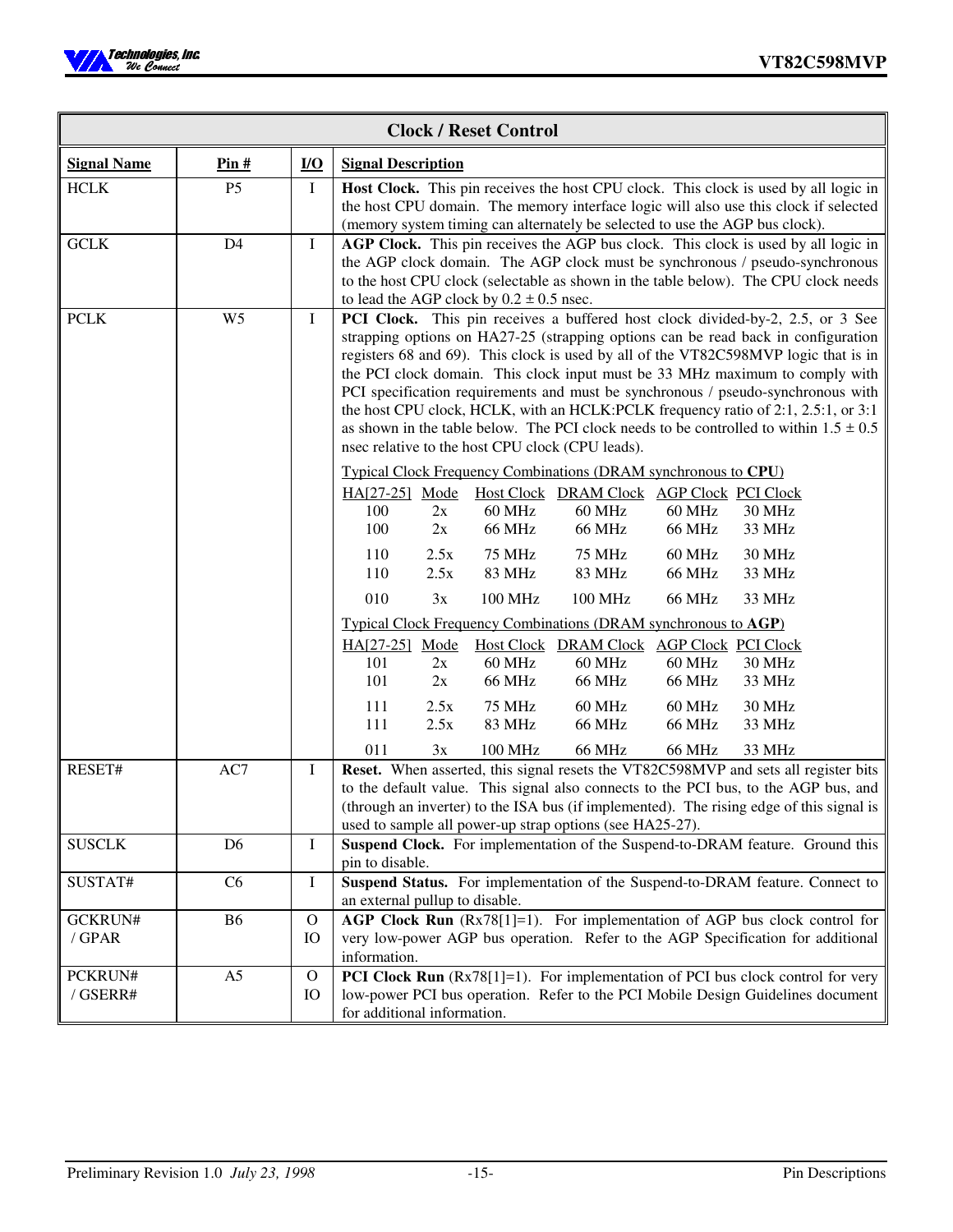

| <b>Power and Ground</b> |                                                                                                                                                                                                                           |                                     |                                                                                                                                                                                                   |  |
|-------------------------|---------------------------------------------------------------------------------------------------------------------------------------------------------------------------------------------------------------------------|-------------------------------------|---------------------------------------------------------------------------------------------------------------------------------------------------------------------------------------------------|--|
| <b>Signal Name</b>      | Pin $#$                                                                                                                                                                                                                   | $\underline{\mathbf{I}/\mathbf{O}}$ | <b>Signal Description</b>                                                                                                                                                                         |  |
| <b>VTT</b>              | F8, F19, H21                                                                                                                                                                                                              | ${\bf P}$                           | Suspend Power $(3.3V \pm 5\%)$ .<br>Power for SWEA-C#, RAS[5-0]#, CAS[7-0]#,<br>SUSTAT#, SUSCLK.                                                                                                  |  |
| <b>VCCI</b>             | E5, F6, F22,<br>AA6, AB5,<br>AB21                                                                                                                                                                                         | $\mathbf{P}$                        | <b>Power</b> for <b>Internal Logic</b> $(3.3V \pm 5\%)$ .                                                                                                                                         |  |
| <b>HVCC</b>             | U22, V22,<br>AB9-10,<br>AB17-19                                                                                                                                                                                           | $\, {\bf P}$                        | <b>Power</b> for CPU Interface $(2.5V \text{ to } 3.3V \pm 5\%).$                                                                                                                                 |  |
| <b>VCC</b>              | $E9-11,$<br>E17-19,<br>G5, H5-6,<br>J5, J22, K22,<br>L22, R5, T5,<br>U5, V5, AA7-<br>8, AB6-7                                                                                                                             | ${\bf P}$                           | Power for Memory, PCI, and AGP Interfaces $(3.3V \pm 5\%)$ .                                                                                                                                      |  |
| <b>AVCC</b>             | K <sub>5</sub>                                                                                                                                                                                                            | ${\bf P}$                           | <b>Analog Power</b> (3.3V $\pm$ 5%). For internal clock logic.                                                                                                                                    |  |
| <b>AGND</b>             | N <sub>5</sub>                                                                                                                                                                                                            | ${\bf P}$                           | Analog Ground. For internal clock logic. Connect to main ground plane.                                                                                                                            |  |
| <b>GND</b>              | D8,<br>E6-E7,<br>E14-E16, E22,<br>F7, F20-21,<br>G6, G21,<br>L5, L11-L16,<br>M5,<br>M11-M16,<br>N11-N16, P11-<br>P16, P22,<br>R11-R16, R22,<br>T11-T16,<br>W6, W21,<br>Y5-6, Y21,<br>AA5,<br>AA19-22,<br>AB13-14,<br>AB22 | ${\bf P}$                           | Ground                                                                                                                                                                                            |  |
| 5VREF                   | E21, AB8                                                                                                                                                                                                                  | ${\bf P}$                           | <b>5V Reference</b> (5V $\pm$ 5%). Used to provide 5V input tolerance.                                                                                                                            |  |
| <b>GVREF</b>            | F <sub>5</sub>                                                                                                                                                                                                            | $\mathbf{P}$                        | AGP Voltage Reference. 0.39 GVCC to 0.41 GVCC. Typical value is 1.32V (0.40<br>times 3.3V). This can be provided with a resistive divider on GVCC using 270 ohm<br>and 180 ohm $(2\%)$ resistors. |  |
| <b>MVREF</b>            | E20                                                                                                                                                                                                                       | ${\bf P}$                           | <b>DRAM Voltage Reference.</b> 1.5V for SDRAM, 1.0V for DDR SDRAM $(\pm 5\%)$                                                                                                                     |  |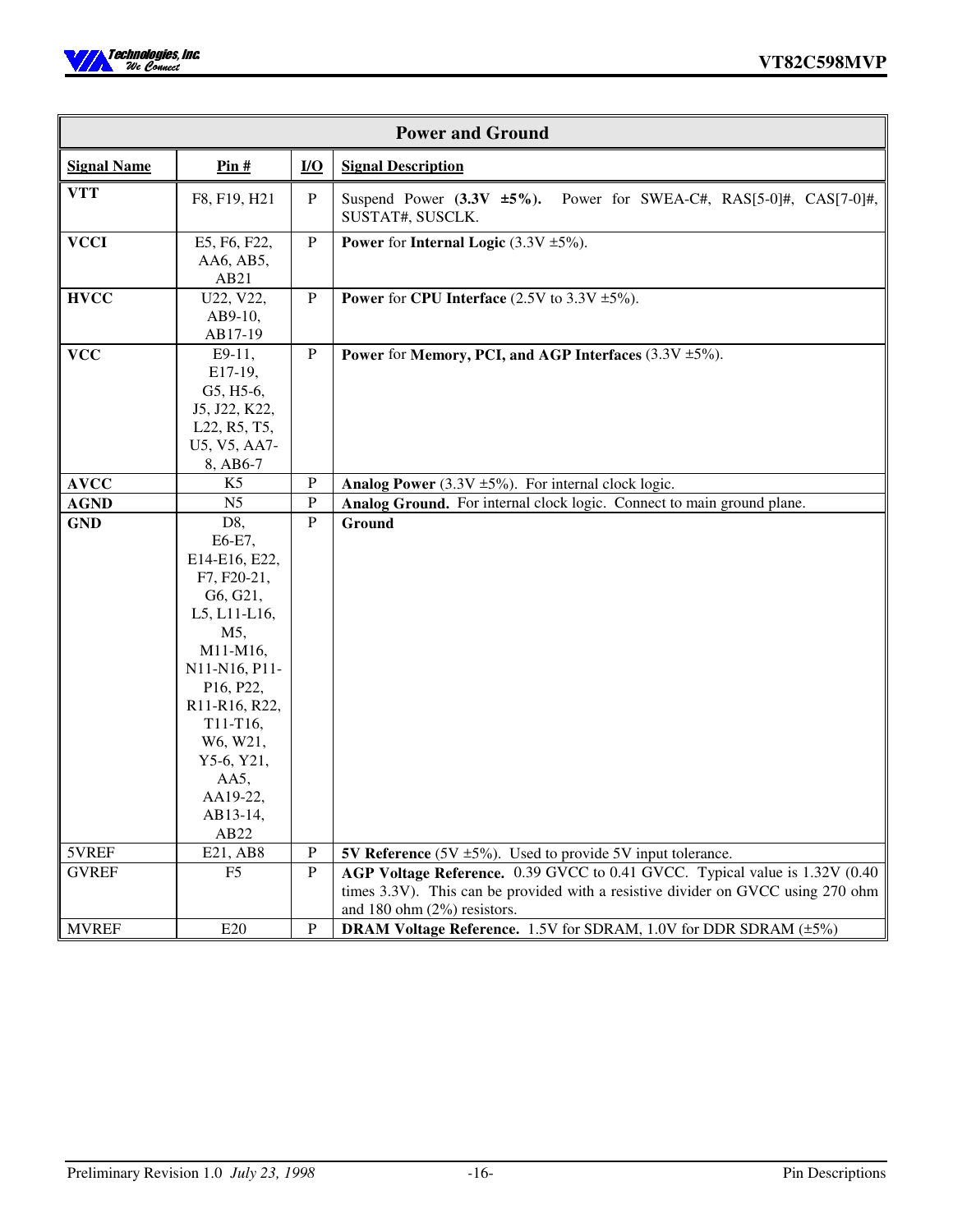

# **REGISTERS**

### **Register Overview**

The following tables summarize the configuration and I/O registers of the VT82C598MVP. These tables also document the power-on default value ("Default") and access type ("Acc") for each register. Access type definitions used are RW (Read/Write), RO (Read/Only), "—" for reserved / used (essentially the same as RO), and RWC (or just WC) (Read / Write 1's to Clear individual bits). Registers indicated as RW may have some read/only bits that always read back a fixed value (usually 0 if unused); registers designated as RWC or WC may have some read-only or read write bits (see individual register descriptions following these tables for details). All offset and default values are shown in hexadecimal unless otherwise indicated.

#### **Table 2. VT82C598MVP Registers**

#### **I/O Ports**

| Port #  I/O Port                   | <b>Default</b> | Acc       |
|------------------------------------|----------------|-----------|
| <b>PCI</b> / AGP Arbiter Disable   | $\Omega$       | <b>RW</b> |
| <b>CFB-8 Configuration Address</b> | 0000 0000 RW   |           |
| <b>CFF-C</b> Configuration Data    | $00000000$ RW  |           |

#### **Device 0 Registers - Host Bridge**

#### **Header Registers**

|         | <b>Offset Configuration Space Header</b>   | <b>Default</b> | Acc                    |
|---------|--------------------------------------------|----------------|------------------------|
| $1 - 0$ | Vendor ID                                  | 1106           | RO.                    |
| $3-2$   | Device ID                                  | 0598           | R <sub>O</sub>         |
| 5-4     | Command                                    | 0006           | $\mathbf{R}\mathbf{W}$ |
| 7-6     | <b>Status</b>                              | 0290           | WС                     |
| 8       | <b>Revision ID</b>                         | nn             | <b>RO</b>              |
| 9       | Program Interface                          | 00             | RO                     |
| A       | <b>Sub Class Code</b>                      | 00             | RO                     |
| В       | <b>Base Class Code</b>                     | 06             | RO                     |
| C       | -reserved- (cache line size)               | 00             |                        |
| D       | <b>Latency Timer</b>                       | 00             | $\mathbf{R}\mathbf{W}$ |
| E       | <b>Header Type</b>                         | 00             | R <sub>O</sub>         |
| F       | Built In Self Test (BIST)                  | 00             | RO.                    |
| 13-10   | <b>Graphics Aperture Base</b>              | 0000 0008      | $\mathbf{R}\mathbf{W}$ |
| 14-27   | -reserved- (base address registers)        | 00             |                        |
| $28-2F$ | -reserved- (unassigned)                    | 00             |                        |
| 33-30   | -reserved- (expan ROM base addr)           | 00             |                        |
| 37-34   | Capability Pointer                         | 0000 00A0      | RO                     |
| 34-3B   | -reserved- (unassigned)                    | 00             |                        |
| $3C-3D$ | -reserved- (interrupt line $\&$ pin)       | 00             |                        |
|         | 3E-3F - reserved (min gnt and max latency) | 00             |                        |

#### **Device-Specific Registers**

|     | <b>Offset Cache Control</b>       | <b>Default</b> | Acc |
|-----|-----------------------------------|----------------|-----|
| -50 | Cache Control 1                   |                |     |
| 51  | Cache Control 2                   |                |     |
| 52  | Non-Cacheable Control             |                |     |
| 53  | <b>System Performance Control</b> | $($ )( )       |     |
|     | 55-54 Non-Cacheable Region #1     |                |     |
|     | 57-56 Non-Cacheable Region $#2$   |                |     |

|                 | <b>Offset DRAM Control</b>                | <b>Default</b> | Acc                    |
|-----------------|-------------------------------------------|----------------|------------------------|
| 59-58           | <b>MA Map Type</b>                        | 0000           | <b>RW</b>              |
| 5A-5F           | <b>DRAM Row Ending Address:</b>           |                |                        |
| 5A              | Bank 0 Ending (HA[29:22])                 | 01             | RW                     |
| 5B              | Bank 1 Ending (HA[29:22])                 | 0 <sub>1</sub> | RW                     |
| 5C              | Bank 2 Ending (HA[29:22])                 | 01             | <b>RW</b>              |
| 5D              | Bank 3 Ending (HA[29:221)                 | 01             | <b>RW</b>              |
| 5E              | Bank 4 Ending (HA[29:22])                 | 01             | RW                     |
| 5F              | Bank 5 Ending (HA[29:22])                 | 01             | RW                     |
| 60              | DRAM Type                                 | 00             | <b>RW</b>              |
| 61              | ROM Shadow Control C0000-CFFFF            | 00             | <b>RW</b>              |
| 62              | ROM Shadow Control D0000-DFFFF            | $00\,$         | RW                     |
| 63              | ROM Shadow Control E0000-FFFFF            | 00             | <b>RW</b>              |
| 64              | DRAM Timing for Banks 0,1                 | EC             | <b>RW</b>              |
| 65              | DRAM Timing for Banks 2,3                 | EC             | <b>RW</b>              |
| 66              | DRAM Timing for Banks 4,5                 | EC             | <b>RW</b>              |
| 67              | -reserved- (unassigned)                   | 00             | <b>RW</b>              |
| 68              | <b>DRAM</b> Control                       | 0 <sub>0</sub> | <b>RW</b>              |
| 69              | <b>DRAM Clock Select</b>                  | 00             | $\overline{\text{RW}}$ |
| <b>6A</b>       | <b>DRAM Refresh Counter</b>               | 0 <sub>0</sub> | RW                     |
| 6 <sub>B</sub>  | <b>DRAM Arbitration Control</b>           | 01             | <b>RW</b>              |
| 6C              | <b>SDRAM Control</b>                      | 00             | <b>RW</b>              |
| 6D              | <b>DRAM Control Drive Strength</b>        | 00             | <b>RW</b>              |
| 6E              | <b>ECC Control</b>                        | 00             | RW                     |
| 6F              | <b>ECC Status</b>                         | 0 <sub>0</sub> | RO                     |
|                 |                                           |                |                        |
|                 | <b>Offset  PCI Bus Control</b>            | <b>Default</b> | Acc                    |
| 70              | <b>PCI Buffer Control</b>                 | 00             | <b>RW</b>              |
| 71              | CPU to PCI Flow Control 1                 | 00             | <b>RW</b>              |
| 72              | CPU to PCI Flow Control 2                 | 00             | <b>RW</b>              |
| 73              | <b>PCI Master Control 1</b>               | $00\,$         | RW                     |
| 74              | <b>PCI Master Control 2</b>               | 00             | <b>RW</b>              |
| 75              | PCI Arbitration 1                         | 0 <sup>0</sup> | RW                     |
| $\overline{76}$ | <b>PCI</b> Arbitration 2                  | 00             | $\overline{\text{RW}}$ |
| 77              | Chip Test (do not program)                | 00             | <b>RW</b>              |
| 78              | <b>PMU Control</b>                        | 00             | RW                     |
|                 | 79-7D -reserved-                          | 00             |                        |
|                 | 7E-7F DLL Test Mode (do not program)      | 00             | <b>RW</b>              |
| 80-FF           | -reserved-                                | 0 <sub>0</sub> |                        |
|                 |                                           |                |                        |
|                 | <b>Offset GART/TLB Control</b>            | <b>Default</b> | Acc                    |
|                 | 83-80 GART/TLB Control                    | 0000 0000 RW   |                        |
| 84              | <b>Graphics Aperture Size</b>             | $00\,$         | RW                     |
| 85-87           | -reserved- (unassigned)                   | 00             |                        |
|                 | 8B-88 Gr. Aperture Translation Table Base | 0000 0000      | <b>RW</b>              |
| $8C-8F$         | -reserved- (unassigned)                   | 00             |                        |
|                 | <b>Offset AGP Control</b>                 | <b>Default</b> | <u>Acc</u>             |
| A0              | <b>AGP ID</b>                             | 02             | R <sub>O</sub>         |
| A1              | <b>AGP Next Item Pointer</b>              | 00             | RO                     |
| А2              | <b>AGP</b> Specification Revision         | 10             | <b>RO</b>              |
| A3              | -reserved- (unassigned)                   | 00             |                        |
| A7-A41          | <b>AGP Status</b>                         | 0700 0203      | RO                     |
|                 | <b>AB-A8 AGP Command</b>                  | 0000 0000 RW   |                        |
| AС              | <b>AGP</b> Control                        | 0 <sub>0</sub> | $\mathbf{R}\mathbf{W}$ |
|                 | AD-AFI-reserved- (unassigned)             | 00             |                        |
|                 |                                           |                |                        |
|                 | <b>Offset Miscellaneous Control</b>       | <b>Default</b> | Acc                    |
|                 | <b>B0-FB</b> -reserved- (unassigned)      | 00             |                        |
| $FD$ - $FF$     | Reserved (do not program)                 | 0000 0000      | <b>RW</b>              |
|                 |                                           |                |                        |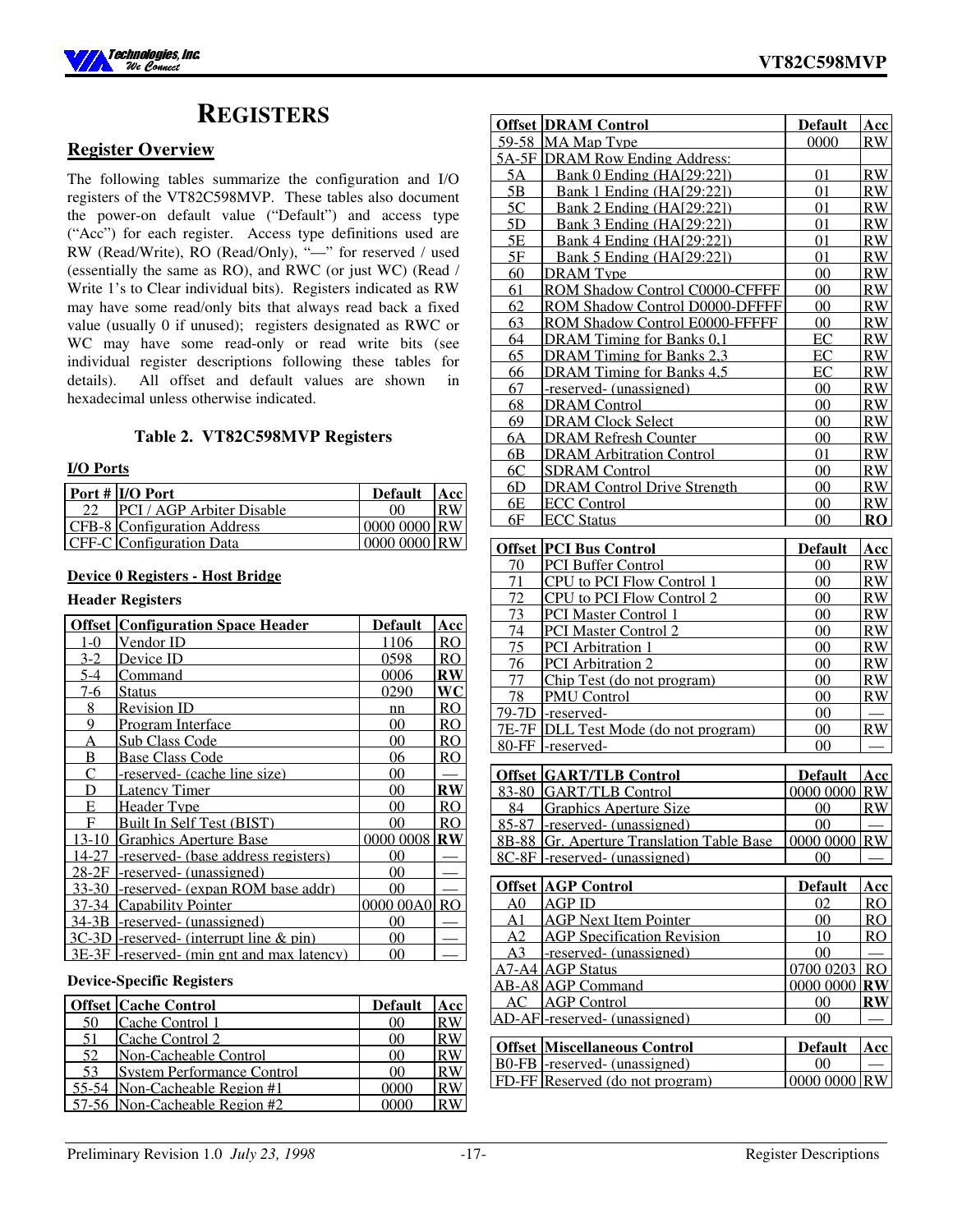

#### **Device 1 - PCI-to-PCI Bridge**

#### **Header Registers**

|                | <b>Offset Configuration Space Header</b> | <b>Default</b>   | Acc                    |
|----------------|------------------------------------------|------------------|------------------------|
| $1-0$          | Vendor ID                                | 1106             | R <sub>O</sub>         |
| $3-2$          | Device ID                                | 8598             | R <sub>O</sub>         |
| $5-4$          | Command                                  | 0007             | $\mathbf{R}\mathbf{W}$ |
| 7-6            | <b>Status</b>                            | 0220             | WC                     |
| 8              | <b>Revision ID</b>                       | nn               | R <sub>O</sub>         |
| 9              | Program Interface                        | 00               | <sub>RO</sub>          |
| A              | <b>Sub Class Code</b>                    | 04               | <sub>RO</sub>          |
| B              | <b>Base Class Code</b>                   | 06               | <b>RO</b>              |
| C              | -reserved- (cache line size)             | 00               |                        |
| D              | <b>Latency Timer</b>                     | 00               | $\mathbf{R}\mathbf{W}$ |
| E              | Header Type                              | 01               | R <sub>O</sub>         |
| F              | Built In Self Test (BIST)                | 00               | RO                     |
| 10-17          | -reserved- (base address registers)      | 00               |                        |
| 18             | Primary Bus Number                       | 00               | $\mathbf{R}\mathbf{W}$ |
| 19             | Secondary Bus Number                     | 00               | $\mathbf{R}\mathbf{W}$ |
| 1A             | Subordinate Bus Number                   | 00               | $\mathbf{R}\mathbf{W}$ |
| 1B             | -reserved- (secondary latency timer)     | 00               |                        |
| 1 <sup>C</sup> | I/O Base                                 | F <sub>0</sub>   | $\mathbf{R}\mathbf{W}$ |
| 1D             | I/O Limit                                | 00               | $\mathbf{R}\mathbf{W}$ |
| $1F-1E$        | <b>Secondary Status</b>                  | 0000             | R <sub>O</sub>         |
| 21-20          | <b>Memory Base</b>                       | FFF <sub>0</sub> | $\mathbf{R}\mathbf{W}$ |
| 23-22          | Memory Limit (Inclusive)                 | 0000             | $\mathbf{R}\mathbf{W}$ |
| 25-24          | Prefetchable Memory Base                 | FFF <sub>0</sub> | $\mathbf{R}\mathbf{W}$ |
| 27-26          | Prefetchable Memory Limit                | 0000             | $\mathbf{R}\mathbf{W}$ |
| 28-3D          | -reserved- (unassigned)                  | 00               |                        |
| $3F-3E$        | PCI-to-PCI Bridge Control                | 00               | <b>RW</b>              |

#### **Device-Specific Registers**

|       | <b>Offset PCI Bus #2 Control</b> | <b>Default</b> | Acc |
|-------|----------------------------------|----------------|-----|
| 40    | CPU-to-PCI Flow Control 1        | 00             | R W |
| 41    | <b>CPU-to-PCI Flow Control 2</b> | $($ i $()$     |     |
| 42    | <b>PCI Master Control</b>        | ()()           |     |
| 43-4F | -reserved- (unassigned)          | 00             |     |

#### **Miscellaneous I/O**

One I/O port is defined in the VT82C598MVP: Port 22.

#### **Port 22 – PCI Arbiter Disable ......................................... RW**

- **7-2 Reserved** ........................................always reads 0
- **1 PCI #2 (AGP) Arbiter Disable**
	- 0 Respond to GREQ# signal..................... default
	- 1 Do not respond to GREQ# signal

#### **0 PCI #1 Arbiter Disable**

- 0 Respond to all REQ# signals ................. default
- 1 Do not respond to any REQ# signals, including PREQ#

This port can be enabled for read/write access by setting bit-7 of Device 0 Configuration Register 78.

#### **Configuration Space I/O**

All registers in the VT82C598MVP (listed above) are addressed via the following configuration mechanism:

#### **Mechanism #1**

These ports respond only to double-word accesses. Byte or word accesses will be passed on unchanged.

#### **Port CFB-CF8 - Configuration Address ......................... RW**

- **31 Configuration Space Enable** 0 Disabled................................................. default 1 Convert configuration data port writes to configuration cycles on the PCI bus
- **30-24 Reserved** ........................................always reads 0
- **23-16 PCI Bus Number**

Used to choose a specific PCI bus in the system

- **15-11 Device Number** Used to choose a specific device in the system (devices 0 and 1 are defined) **10-8 Function Number**
	- Used to choose a specific function if the selected device supports multiple functions (only function 0 is defined).
- **7-2 Register Number (also called the "Offset")** Used to select a specific DWORD in the configuration space **1-0 Fixed** ........................................always reads 0

#### **Port CFF-CFC - Configuration Data .............................. RW**

Refer to PCI Bus Specification Version 2.1 for further details on operation of the above configuration registers.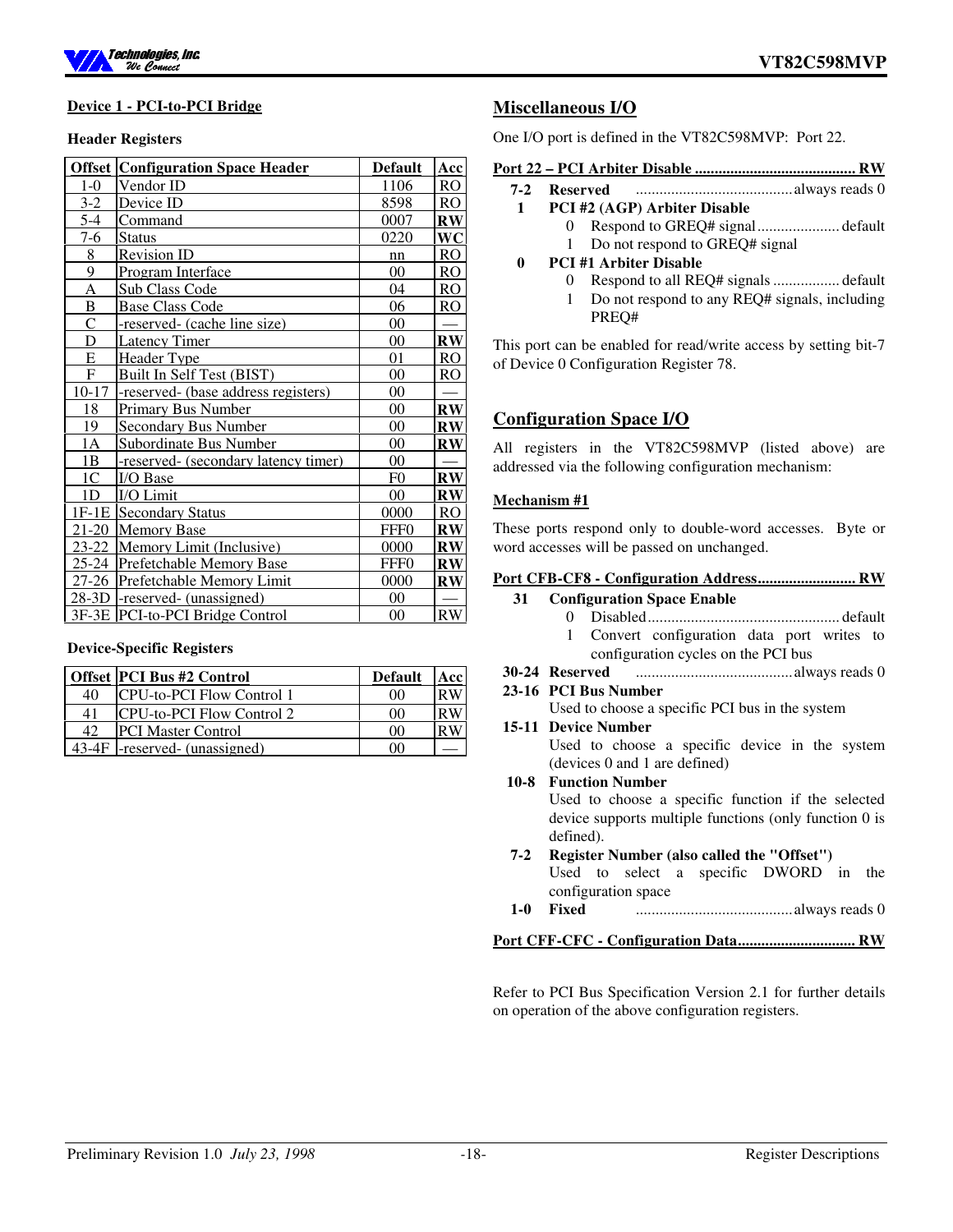

| <b>Register Descriptions</b>                                 |         |                                                      |
|--------------------------------------------------------------|---------|------------------------------------------------------|
|                                                              | 15      | <b>Detected Parity Error</b>                         |
| <b>Device 0 Header Registers - Host Bridge</b>               |         | No parity error detecteddefault<br>$\theta$          |
| All registers are located in PCI configuration space. They   |         | Error detected in either address or data phase.<br>1 |
| should be programmed using PCI configuration mechanism 1     |         | This bit is set even if error response is disabled   |
| through CF8 / CFC with bus number, function number, and      |         | (command register bit-6). write one to clear         |
| device number equal to zero.                                 | 14      | <b>Signaled System Error (SERR# Asserted)</b>        |
|                                                              |         |                                                      |
|                                                              | 13      | <b>Signaled Master Abort</b>                         |
| 15-0 ID Code (reads 1106h to identify VIA Technologies)      |         | 0                                                    |
|                                                              |         | Transaction aborted by the master<br>1               |
|                                                              |         |                                                      |
| 15-0 ID Code (0598h to identify the VT82C598MVP)             | 12      | <b>Received Target Abort</b>                         |
|                                                              |         | $\theta$                                             |
|                                                              |         | Transaction aborted by the target<br>1               |
|                                                              |         |                                                      |
| 9<br>Fast Back-to-Back Cycle Enable  RO                      | 11      | Signaled Target Abort always reads 0                 |
| Fast back-to-back transactions only allowed to<br>$\theta$   |         | 0 Target Abort never signaled                        |
|                                                              |         | 10-9 DEVSEL# Timing                                  |
| Fast back-to-back transactions allowed to<br>1               |         | 00 Fast                                              |
| different agents                                             |         | 01                                                   |
| 8                                                            |         | 10<br>Slow                                           |
| SERR# driver disableddefault<br>0                            |         | 11 Reserved                                          |
| SERR# driver enabled<br>1                                    | 8       | <b>Data Parity Error Detected</b>                    |
| (SERR# is used to report parity errors if bit-6 is set).     |         | No data parity error detected  default               |
| 7                                                            |         | Error detected in data phase. Set only if error<br>1 |
| $\overline{0}$                                               |         | response enabled via command bit- $6 = 1$ and        |
| Device always does stepping<br>1                             |         | VT82C598MVP was initiator of the operation           |
| 6                                                            |         | in which the error occurredwrite one to clear        |
| Ignore parity errors & continue default<br>$\overline{0}$    | 7       | Fast Back-to-Back Capable  always reads 1            |
| Take normal action on detected parity errors<br>1            | 6       | <b>Reserved</b>                                      |
| 5                                                            | 5       |                                                      |
| Treat palette accesses normally default<br>$\overline{0}$    | 4       | Supports New Capability list always reads 1          |
| Don't respond to palette accesses on PCI bus<br>$\mathbf{1}$ | $3-0$   |                                                      |
| Memory Write and Invalidate CommandRO<br>4                   |         |                                                      |
| Bus masters must use Mem Write default<br>$\theta$           |         |                                                      |
| Bus masters may generate Mem Write & Inval<br>1              |         | 7-0 VT82C598MVP Chip Revision Code                   |
| 3                                                            |         |                                                      |
| 0 Does not monitor special cycles default                    |         | Device 0 Offset 9 - Programming Interface RO         |
| Monitors special cycles<br>1                                 | $7 - 0$ |                                                      |
| 2                                                            |         |                                                      |
| Never behaves as a bus master<br>0                           |         |                                                      |
| 1                                                            | 7-0     | Sub Class Code reads 00 to indicate Host Bridge      |
| 1                                                            |         |                                                      |
| Does not respond to memory space<br>0                        |         |                                                      |
|                                                              | 7-0     | Base Class Codereads 06 to indicate Bridge Device    |
| 1<br>0                                                       |         |                                                      |
| Does not respond to I/O space default                        |         |                                                      |
| 0<br>Responds to I/O space<br>1                              |         | Specifies the latency timer value in PCI bus clocks. |
|                                                              | $7 - 3$ | Guaranteed Time Slice for CPUdefault=0               |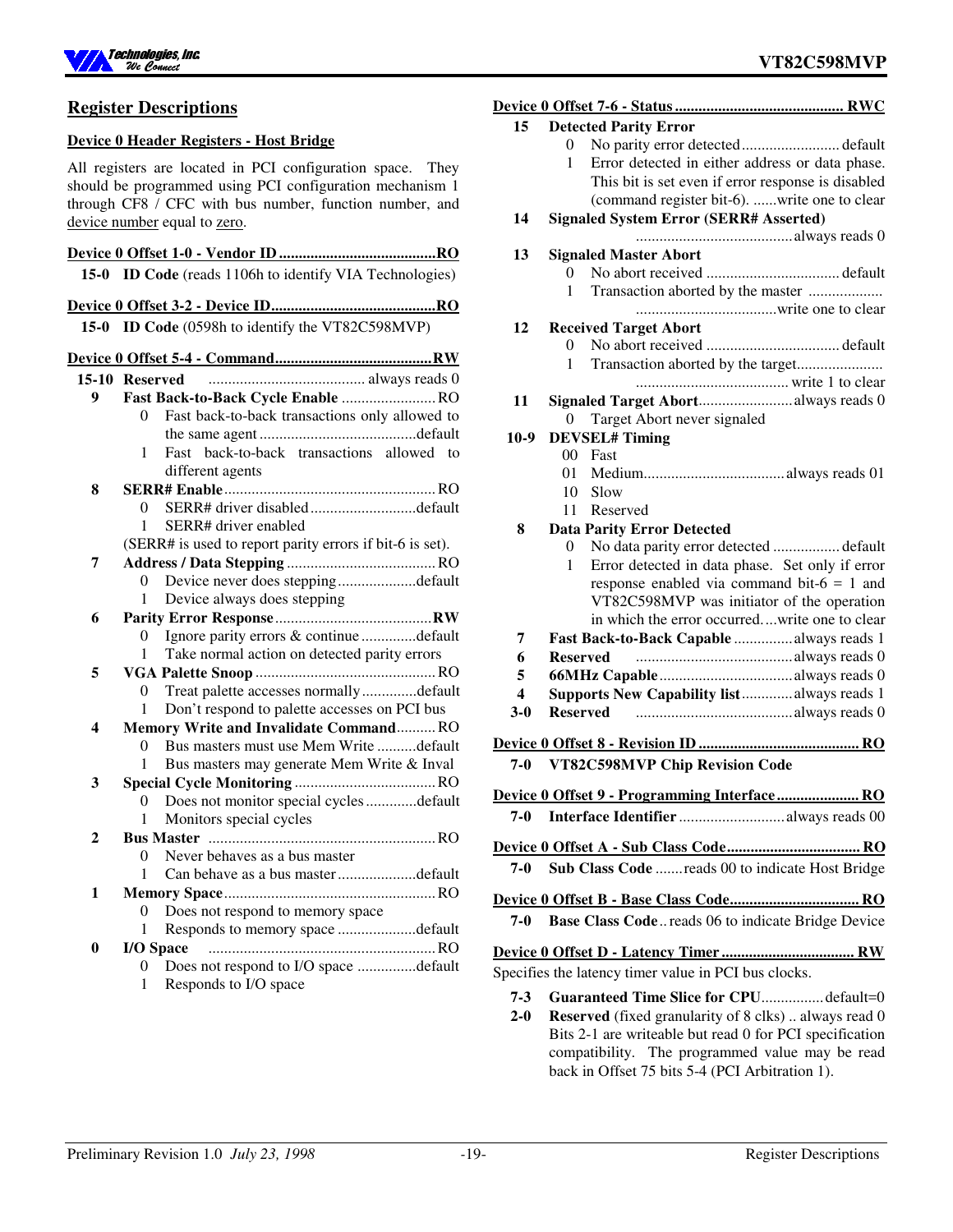

#### **Device 0 Host Bridge Header Registers (continued)**

**Device 0 Offset E - Header Type ....................................... RO**

- **7-0 Header Type Code** ............reads 00: single function
- **Device 0 Offset F Built In Self Test (BIST) .................... RO**
	- **7 BIST Supported** ......reads 0: no supported functions
	- **6-0 Reserved** ........................................ always reads 0

**Device 0 Offset 13-10 - Graphics Aperture Base ............ RW**

**31-28 Upper Programmable Base Address Bits**....... def=0

**27-20 Lower Programmable Base Address Bits** ...... def=0 These bits behave as if hardwired to 0 if the corresponding Graphics Aperture Size register bit (Device 1 Offset 84h) is 0.

| 27 |                      | 26 25 24 23 22 21 |          |                |          |                         | 20       | (This Register) |
|----|----------------------|-------------------|----------|----------------|----------|-------------------------|----------|-----------------|
|    | 6                    | 5                 | 4        | $\overline{3}$ | 2        | 1                       | 0        | (Gr Aper Size)  |
|    |                      |                   |          |                |          | RW RW RW RW RW RW RW RW |          | 1M              |
|    | RW RW RW RW RW RW RW |                   |          |                |          |                         | $\theta$ | 2M              |
|    | RW RW RW RW RW RW    |                   |          |                |          | $\Omega$                | $^{(1)}$ | 4M              |
|    | RW RW RW RW RW       |                   |          |                | $\theta$ | 0                       | 0        | 8M              |
|    | RW RW RW RW          |                   |          | $\theta$       | 0        | 0                       | $_{0}$   | 16M             |
|    | RW RW RW             |                   | $\Omega$ | 0              | 0        | 0                       | 0        | 32M             |
|    | RW RW                | $\theta$          | 0        | 0              | 0        | 0                       | 0        | 64M             |
| RW | $\theta$             | $\theta$          | $\Omega$ | $_{0}$         | $_{0}$   | $\Omega$                | $\Omega$ | 128M            |
| 0  | $\Omega$             | $\Omega$          | 0        | $\Omega$       | $\Omega$ | $\Omega$                | $\Omega$ | 256M            |
|    |                      |                   |          |                |          |                         |          |                 |

**19-0 Reserved** ................................ always reads 00008 Note: The locations in the address range defined by this register are prefetchable.

#### **Device 0 Offset 37-34 - Capability Pointer ....................... RO** Contains an offset from the start of configuration space.

**31-0 AGP Capability List Pointer**.........always reads A0h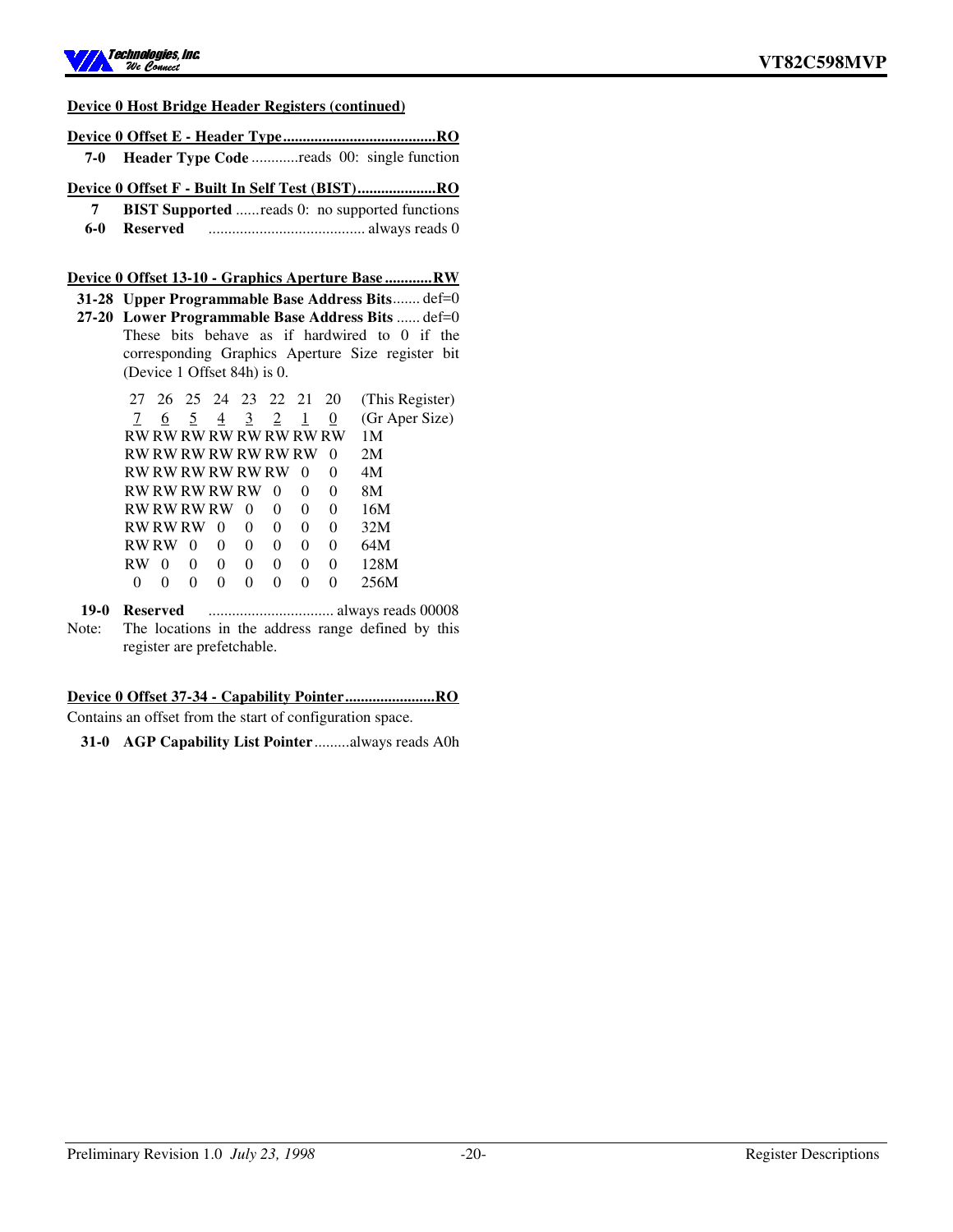

#### **Device 0 Configuration Registers - Host Bridge**

#### **Cache Control**

#### **Device 0 Offset 50 - Cache Control 1 ............................... RW**

- **7-6 Cache Enable / Initialize**
	- 00 Cache disable .........................................default
	- 01 Cache Initialize always does L2 fill
	- 10 Cache enable (normal operation)
	- 11 Reserved (do not use)
- **5 Linear Burst**
	- 0 Disable ...................................................default
- 1 Enable

#### **4-3 Tag Configuration**

- 00 8+0 8 Tag bits, no alt (dirty) bit...........default
- 01  $7+1$  7 Tag bits + alternate (dirty) bit
- 1x Reserved
- **2-0 Reserved** ..........................................always read 0

#### **Device 0 Offset 51 - Cache Control 2 ............................... RW**

#### **7-6 Reserved (no function)**........................................ RW

**5 Backoff CPU**

Set to one to backoff CPU when non-streaming access to fill L2 cache. Used when register 52h bit-2 is set for "L2 fill when CACHE# is inactive". This bit should normally be set to 0 for best performance, but performance differences are typically not significantly noticeable at the system level.

- 0 Defer ready return until L2 is filled........default
	- 1 Backoff CPU until L2 is filled
- **4 Reserved** ........................................ always reads 0
- **3 SRAM Banks**.......(default set from inverse of HA29) 0 1 Bank
	- 1 2 Banks
- **2 Reserved** ........................................ always reads 0
- **1-0 Cache Size** (bit-0 default set from inverse of HA31)
	- 00 256K 01 512K
	- 10 1M
	-
	- 11 2M

| 7                | C0000-C7FFF Cacheable & Write-Protectdef=0                |
|------------------|-----------------------------------------------------------|
| 6                | <b>D0000-DFFFF Cacheable &amp; Write-Protect</b> def=0    |
| 5                | E0000-EFFFF Cacheable & Write-Protect $def=0$             |
| $\boldsymbol{4}$ | F0000-FFFFF Cacheable & Write-Protect  def=0              |
| 3                | <b>Reserved</b>                                           |
| $\overline{2}$   | L <sub>2</sub> Fill on Single Read                        |
|                  | Normal L2 cache filldefault<br>0.                         |
|                  | Force the requested data to be filled into the<br>1       |
|                  | L2 cache (provided that L2 cache is enabled),             |
|                  | even if the CPU does a read cycle with                    |
|                  | CACHE# de-asserted. Setting this bit                      |
|                  | significantly improves performance.                       |
| 1                |                                                           |
| 0                | <b>L2 Write Thru/Write-Back</b>                           |
|                  | $\Omega$                                                  |
|                  | Write-Thru<br>1                                           |
|                  | <b>Device 0 Offset 53 - System Performance Control RW</b> |
| 7                | <b>Read Around Write</b>                                  |
|                  | 0                                                         |
|                  | Enable<br>1                                               |

- **6 Cache Read Pipeline Cycle** 0 Disable................................................... default 1 Enable **5 Cache Write Pipeline Cycle**
	- 0 Disable................................................... default 1 Enable
- **4 DRAM Read Pipeline Cycle**
	- 0 Disable................................................... default
		- 1 Enable
- **3-0 Reserved** ........................................always reads 0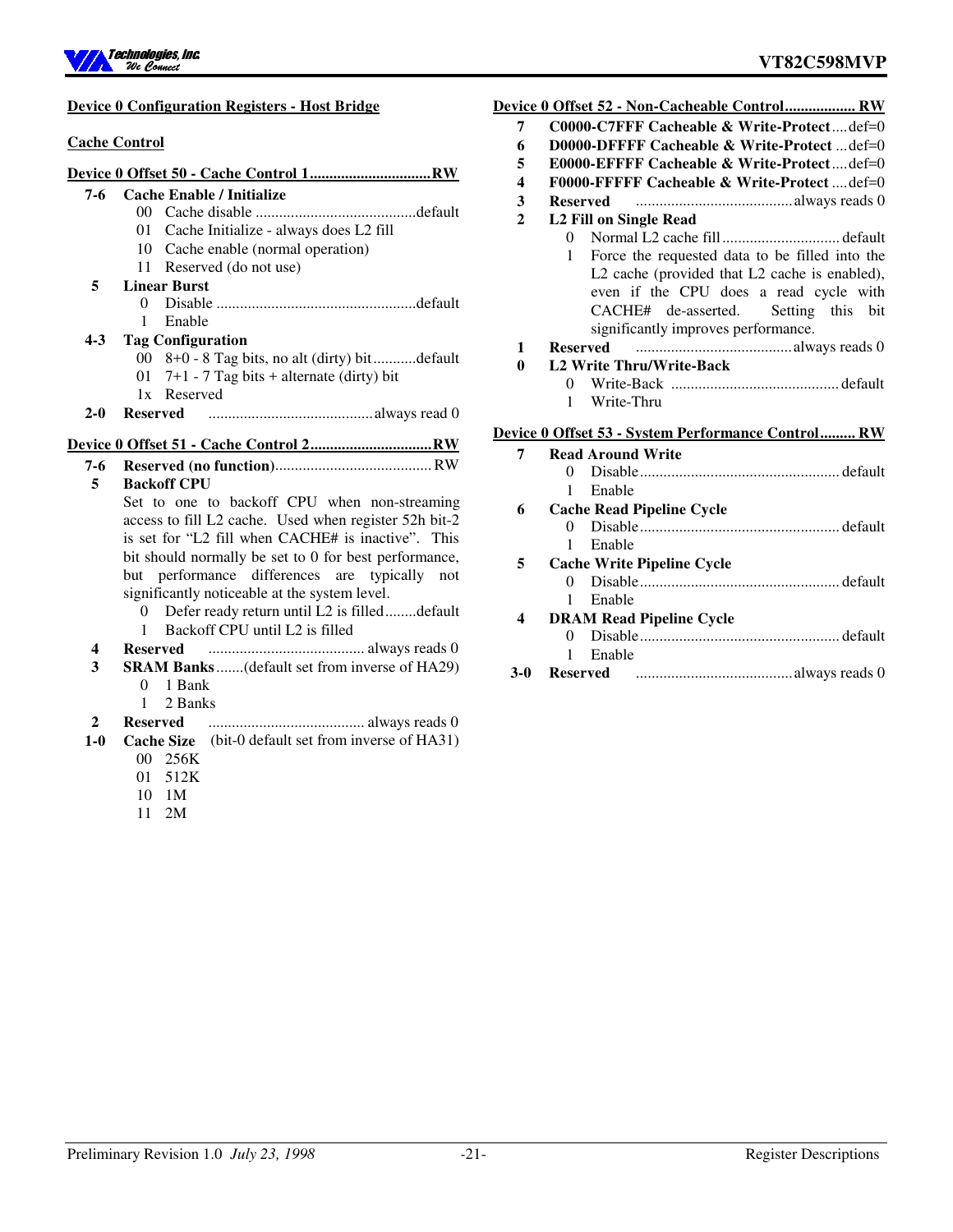

#### **Device 0 Offset 55-54 - Non-Cacheable Region #1 ......... RW**

**15-3 Base Address** - A<28:16>........................... default=0 As noted below, the base address must be a multiple of the region size.

### **2-0 Range (Region Size)**

- 000 Disable ...................................................default 001 64K
- 010 128K (Base Address A16 must be 0)
- 011 256K (Base Address A16-17 must be 0)
- 100 512K (Base Address A16-18 must be 0)
- 101 1M (Base Address A16-19 must be 0)
- 110 2M (Base Address A16-20 must be 0)
- 111 4M (Base Address A16-21 must be 0)

#### **Device 0 Offset 57-56 - Non-Cacheable Region #2 ......... RW**

**15-3 Base Address MSBs** - A<28:16> ................default=0 As noted below, the base address must be a multiple of the region size.

#### **2-0 Range (Region Size)**

- 000 Disable................................................... default 001 64K
- 010 128K (Base Address A16 must be 0)
- 011 256K (Base Address A16-17 must be 0)
- 100 512K (Base Address A16-18 must be 0)
- 101 1M (Base Address A16-19 must be 0)
- 110 2M (Base Address A16-20 must be 0)
- 111 4M (Base Address A16-21 must be 0)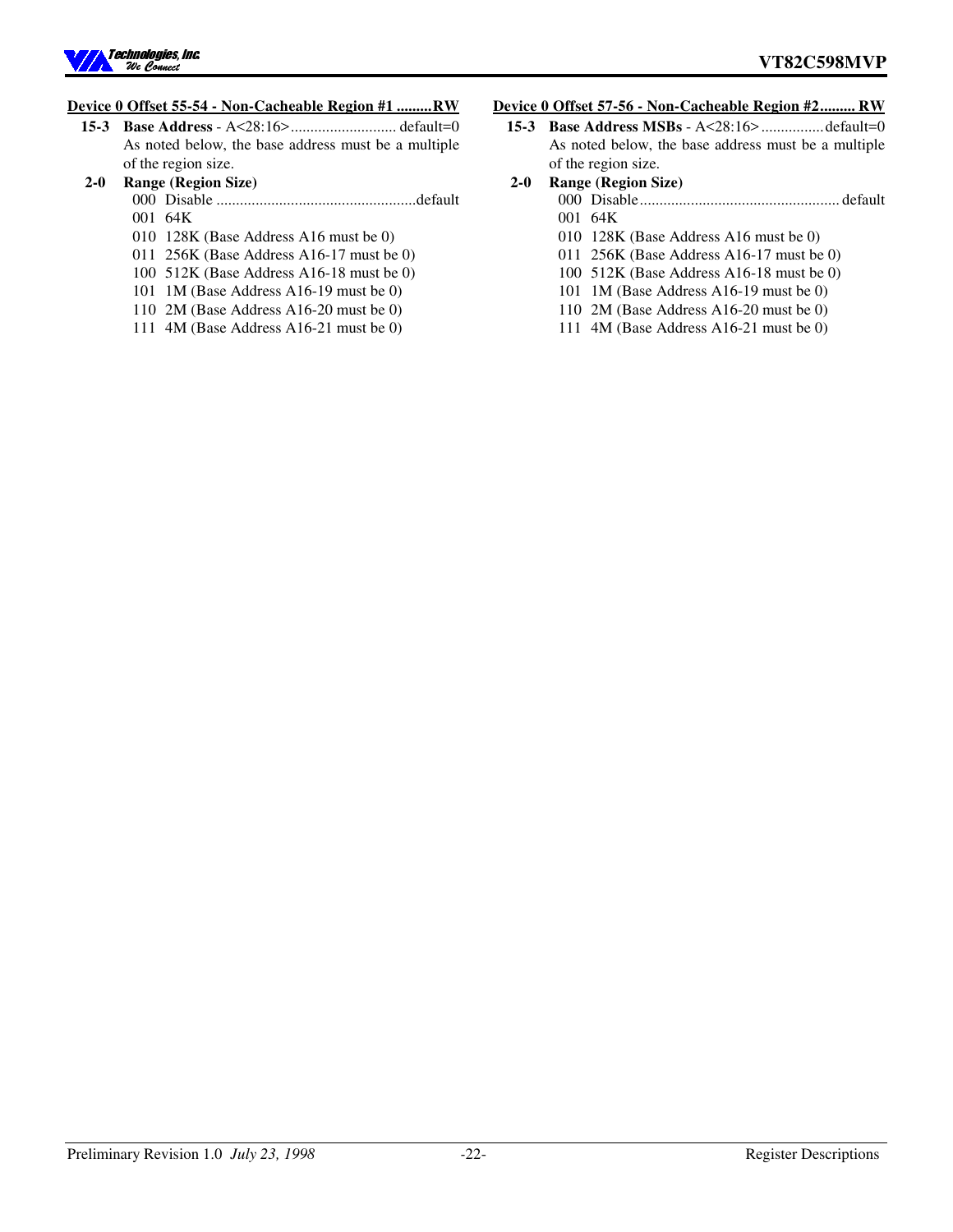

#### **DRAM Control**

These registers are normally set at system initialization time and not accessed after that during normal system operation. Some of these registers, however, may need to be programmed using specific sequences during power-up initialization to properly detect the type and size of installed memory (refer to the VIA Technologies 82C598MVP BIOS porting guide for details).

#### **Table 3. System Memory Map**

|             | <b>Space Start</b> | Size                     | <b>Address Range</b>     | Comment         |
|-------------|--------------------|--------------------------|--------------------------|-----------------|
| DOS         | $\Omega$           | 640K                     | 00000000-0009FFFF        | Cacheable       |
| VGA         | 640K               | 128K                     | 000A0000-000BFFFF        | Used for SMM    |
|             | <b>BIOS 768K</b>   | 16K                      | 000C0000-000C3FFF        | Shadow Ctrl 1   |
| <b>BIOS</b> | 784K               | 16K                      | 000C4000-000C7FFF        | Shadow Ctrl 1   |
| <b>BIOS</b> | 800K               | 16K                      | 000C8000-000CBFFF        | Shadow Ctrl 1   |
| <b>BIOS</b> | 816K               | 16K                      | 000CC000-000CFFFF        | Shadow Ctrl 1   |
| <b>BIOS</b> | 832K               | 16K                      | 000D0000-000D3FFF        | Shadow Ctrl 2   |
| <b>BIOS</b> | 848K               | 16K                      | 000D4000-000D7FFF        | Shadow Ctrl 2   |
| <b>BIOS</b> | 864K               | 16K                      | 000D8000-000DBFFF        | Shadow Ctrl 2   |
| <b>BIOS</b> | 880K               | 16K                      | 000DC000-000DFFFF        | Shadow Ctrl 2   |
| <b>BIOS</b> | 896K               | 64K                      | 000E0000-000EFFFF        | Shadow Ctrl 3   |
| <b>BIOS</b> | 960K               | 64K                      | 000F0000-000FFFFF        | Shadow Ctrl 3   |
| Sys         | 1MB                | $\overline{\phantom{0}}$ | 00100000-DRAM Top        | Can have hole   |
| <b>Bus</b>  | D Top              |                          | <b>DRAM Top-FFFEFFFF</b> |                 |
| Init        | 4G-64K             | 64K                      | FREERER PREEREE          | 000 Fxxxx alias |

#### **Device 0 Offset 59-58 - DRAM MA Map Type ............... RW**

|          | 15-13 Bank 5/4 MA Map Type (EDO/FPG)                                                 |
|----------|--------------------------------------------------------------------------------------|
|          | 000 8-bit Column Address                                                             |
|          | 001 9-bit Column Address                                                             |
|          |                                                                                      |
|          | 011 11-bit Column Address                                                            |
|          | 100 12-bit Column Address (64Mb)                                                     |
|          | 101 Reserved                                                                         |
|          | 11x Reserved                                                                         |
|          | <b>Bank 5/4 MA Map Type (SDRAM)</b>                                                  |
|          |                                                                                      |
|          | 100 64Mbit SDRAM (x4, x8, x16, 4-bank x32)                                           |
|          | 101 Reserved                                                                         |
|          | 11x Reserved                                                                         |
| 12       | <b>Bank 5/4 Virtual Channel Enable</b> default=0                                     |
|          |                                                                                      |
| 7-5<br>4 | Bank 1/0 MA Map Type (see above)<br><b>Bank 1/0 Virtual Channel Enable</b> default=0 |

#### **3-1 Bank 3/2 MA Map Type (see above)**

**0 Bank 3/2 Virtual Channel Enable**............. default=0

#### **Device 0 Offset 5A-5F – DRAM Row Ending Address:**

All of the registers in this group default to 01h:

| <b>RW</b>                                                                                                                                                    |
|--------------------------------------------------------------------------------------------------------------------------------------------------------------|
| RW                                                                                                                                                           |
|                                                                                                                                                              |
|                                                                                                                                                              |
|                                                                                                                                                              |
|                                                                                                                                                              |
| Note :BIOS is required to fill the ending address registers<br>for all banks even if no memory is populated. The<br>endings have to be in incremental order. |

#### **Device 0 Offset 60 – DRAM Type ................................... RW**

| 7-6     | Reserved                                 |
|---------|------------------------------------------|
| $5-4$   | <b>DRAM Type for Bank 5/4</b>            |
|         | 00 Fast Page Mode DRAM (FPG)default      |
|         | 01 EDO DRAM (EDO)                        |
|         | 10 SDRAM Double Data Rate (DDR SDRAM-II) |
|         | 11 SDRAM Single Data Rate (SDR SDRAM)    |
| $3 - 2$ | DRAM Type for Bank 3/2default=FPG        |
| $1-0$   | DRAM Type for Bank 1/0default=FPG        |

#### **Table 4. Memory Address Mapping Table**

#### **EDO/FP DRAM**

| ----       |    |           |    |    |    |    |    |    |    |                |    |    |    |                  |                 |
|------------|----|-----------|----|----|----|----|----|----|----|----------------|----|----|----|------------------|-----------------|
| MA:        | 13 | 12        |    | 10 | 9  | 8  |    | 6  | 5  | $\overline{4}$ | 3  | ∠  |    | $\boldsymbol{0}$ |                 |
| 8-bit Col  |    | 23        | 22 | 21 |    | 20 | 19 | 18 | 17 | 16             | 15 | 14 | 13 | 12               | <b>Row Bits</b> |
| (000)      |    |           |    |    |    |    | 10 | 9  | 8  |                | 6  |    | 4  | 3                | Col Bits        |
| 9-bit Col  |    | <u>24</u> | 23 | 22 | 21 | 20 | 19 | 18 | 17 | 16             | 15 | 14 | 13 |                  | 12 Row Bits     |
| (001)      |    |           |    |    |    | 11 | 10 | 9  | 8  |                | 6  |    | 4  | 3                | Col Bits        |
| 10-bit Col |    | 25        | 24 | 23 | 21 | 20 | 19 | 18 |    | 16             | 15 | 14 | 13 | 12               | <b>Row Bits</b> |
| (010)      |    |           |    |    | 22 | 11 | 10 | 9  | 8  |                | 6  |    | 4  | 3                | Col Bits        |
| 11-bit Col |    | 26        | 25 | 23 | 21 | 20 | 19 | 18 | 17 | 16             | 15 | 14 | 13 |                  | 12 Row Bits     |
| (011)      |    |           |    | 24 | 22 | 11 | 10 | 9  | 8  |                | 6  |    | 4  | 3                | Col Bits        |
| 12-bit Col |    | 27        | 25 | 23 | 21 | 20 | 19 | 18 |    | 16             | 15 | 14 | 13 | 12               | <b>Row Bits</b> |
| (100)      |    |           |    | 24 |    |    |    | Q  | 8  |                | 6  |    | 4  | 3                | Col Bits        |

### **SDRAM**

| МA           |     |  |  | 8               | $\overline{\mathbf{o}}$ |   | $\overline{4}$ |  | $\mathbf 0$ |                             |
|--------------|-----|--|--|-----------------|-------------------------|---|----------------|--|-------------|-----------------------------|
| 16Mb(0xx)    |     |  |  |                 |                         |   |                |  |             | 14 13 12 Row Bits           |
|              |     |  |  |                 |                         | 8 |                |  |             | Col Bits                    |
| 64Mb (100)   |     |  |  |                 |                         |   | 16             |  |             | $14$   11   23   x4: 10 col |
| $2/4$ bank   | 241 |  |  | 25 <sup>1</sup> |                         | 8 |                |  | 3           | $x8:9$ col                  |
| x4, x8, x16; |     |  |  |                 |                         |   |                |  |             | $x16:8$ col                 |
| 4-bank x32   |     |  |  |                 |                         |   |                |  |             | $x32:8$ col                 |

<sup>&</sup>quot;PC" = "Precharge Control" (refer to SDRAM specifications)

16Mb 11x10, 11x9, and 11x8 configurations supported

|  | 64Mb x4: 12x10 4bank, 13x10 2bank |              |
|--|-----------------------------------|--------------|
|  | $x8: 12x9$ 4bank.                 | $13x9$ 2bank |

- x16: 12x8 4bank, 13x8 2bank
- x32: 11x8 4bank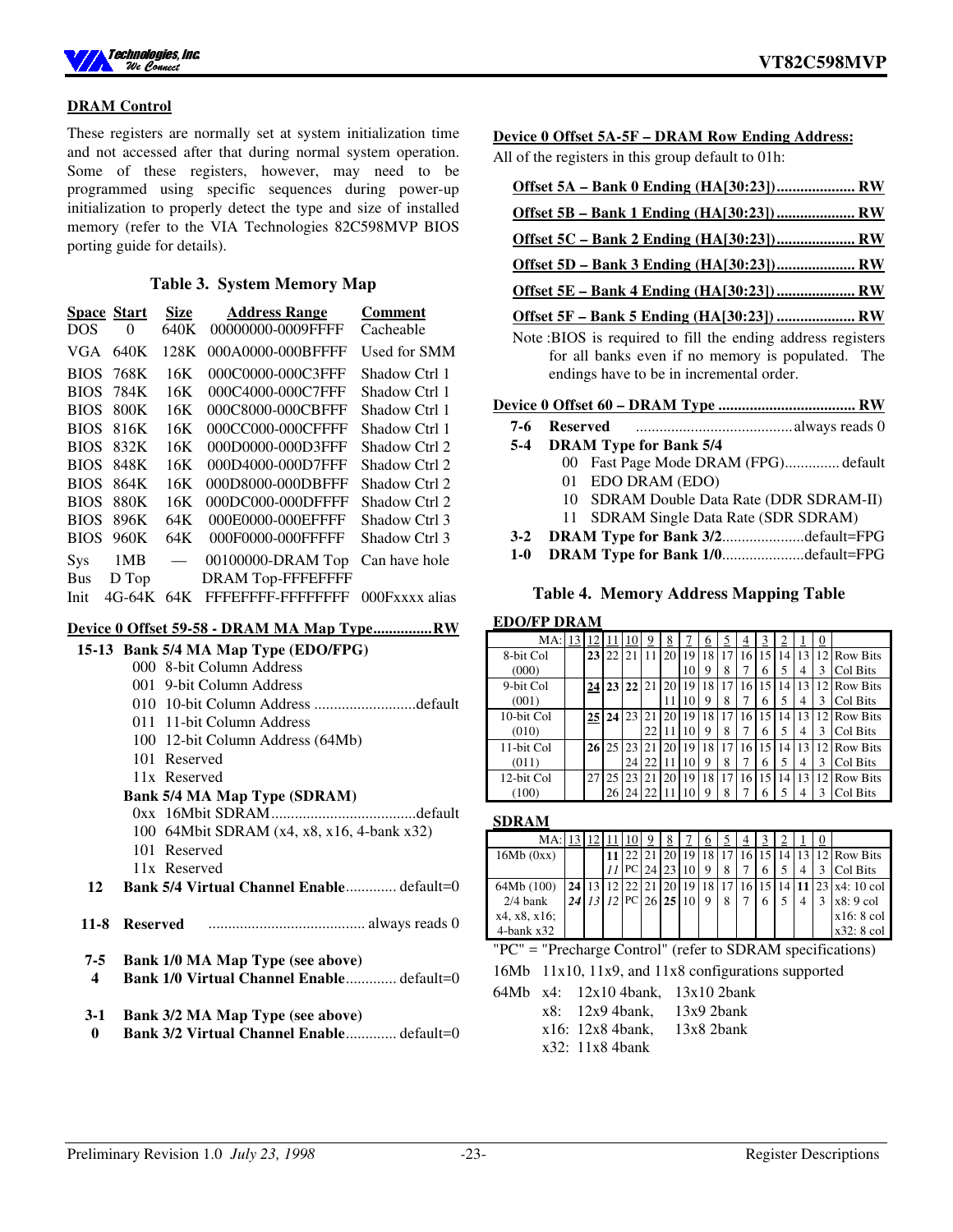

# **Device 0 Offset 61 - Shadow RAM Control 1 ................. RW**

|         |                 | $\cdots$<br>******<br>Control 1 <b></b> **   |
|---------|-----------------|----------------------------------------------|
| $7-6$   |                 | <b>CC000h-CFFFFh</b>                         |
|         | 00 <sup>1</sup> |                                              |
|         | 01              | Write enable                                 |
|         | 10              | Read enable                                  |
|         | 11              | Read/write enable                            |
| $5-4$   |                 | C8000h-CBFFFh                                |
|         | 00              |                                              |
|         | 01              | Write enable                                 |
|         | 10              | Read enable                                  |
|         | 11              | Read/write enable                            |
| $3-2$   |                 | C4000h-C7FFFh                                |
|         | $00\,$          |                                              |
|         | 01              | Write enable                                 |
|         | 10              | Read enable                                  |
|         | 11              | Read/write enable                            |
| $1 - 0$ |                 | C0000h-C3FFFh                                |
|         |                 |                                              |
|         | 01              | Write enable                                 |
|         | 10              | Read enable                                  |
|         | 11              | Read/write enable                            |
|         |                 | Device 0 Offset 62 - Shadow RAM Control 2 RW |
| 7-6     |                 | DC000h-DFFFFh                                |
|         | 00 <sup>1</sup> |                                              |
|         | 01              | Write enable                                 |
|         | 10              | Read enable                                  |
|         | 11              | Read/write enable                            |
| $5-4$   |                 | D8000h-DBFFFh                                |
|         | 00 <sup>1</sup> |                                              |
|         | 01              | Write enable                                 |
|         | 10              | Read enable                                  |
|         | 11              | Read/write enable                            |
| $3-2$   |                 | D4000h-D7FFFh                                |
|         |                 |                                              |
|         | 01              | Write enable                                 |
|         | 10              | Read enable                                  |
|         | 11              | Read/write enable                            |
| $1-0$   |                 | D0000h-D3FFFh                                |
|         |                 |                                              |
|         | 01.             | Write enable                                 |
|         | 10.             | Read enable                                  |
|         | 11              | Read/write enable                            |

|  |  | Device 0 Offset 63 - Shadow RAM Control 3 RW |  |
|--|--|----------------------------------------------|--|
|  |  |                                              |  |

#### **7-6 E0000h-EFFFFh**

- 00 Read/write disable ................................. default
	- 01 Write enable
	- 10 Read enable
	- 11 Read/write enable

#### **5-4 F0000h-FFFFFh**

- 00 Read/write disable ................................. default
- 01 Write enable
- 10 Read enable
- 11 Read/write enable

#### **3-2 Memory Hole**

- 00 None .................................................... default
	- 01 512K-640K
- 10 15M-16M (1M)
- 11 14M-16M (2M)

#### **1-0 SMI Mapping Control**

- 00 Disable SMI Address Redirection ......... default
- 01 Allow access to DRAM Axxxx-Bxxxx for both normal and SMI cycles
- 10 Reserved
- 11 Allow SMI Axxxx-Bxxxx DRAM access

Note: The A0000-BFFFF address range is reserved for use by VGA controllers for system access to the VGA frame buffer. Since frame buffer accesses are normally directed to the system VGA controller (with its separate memory subsystem), system DRAM locations in the A0000-BFFFF range would normally be unused. Setting the above bits appropriately allows this block of system memory to be used by directing Axxxx-Bxxxx accesses to corresponding memory addresses in system DRAM instead of directing those accesses to the PCI bus for VGA frame buffer access.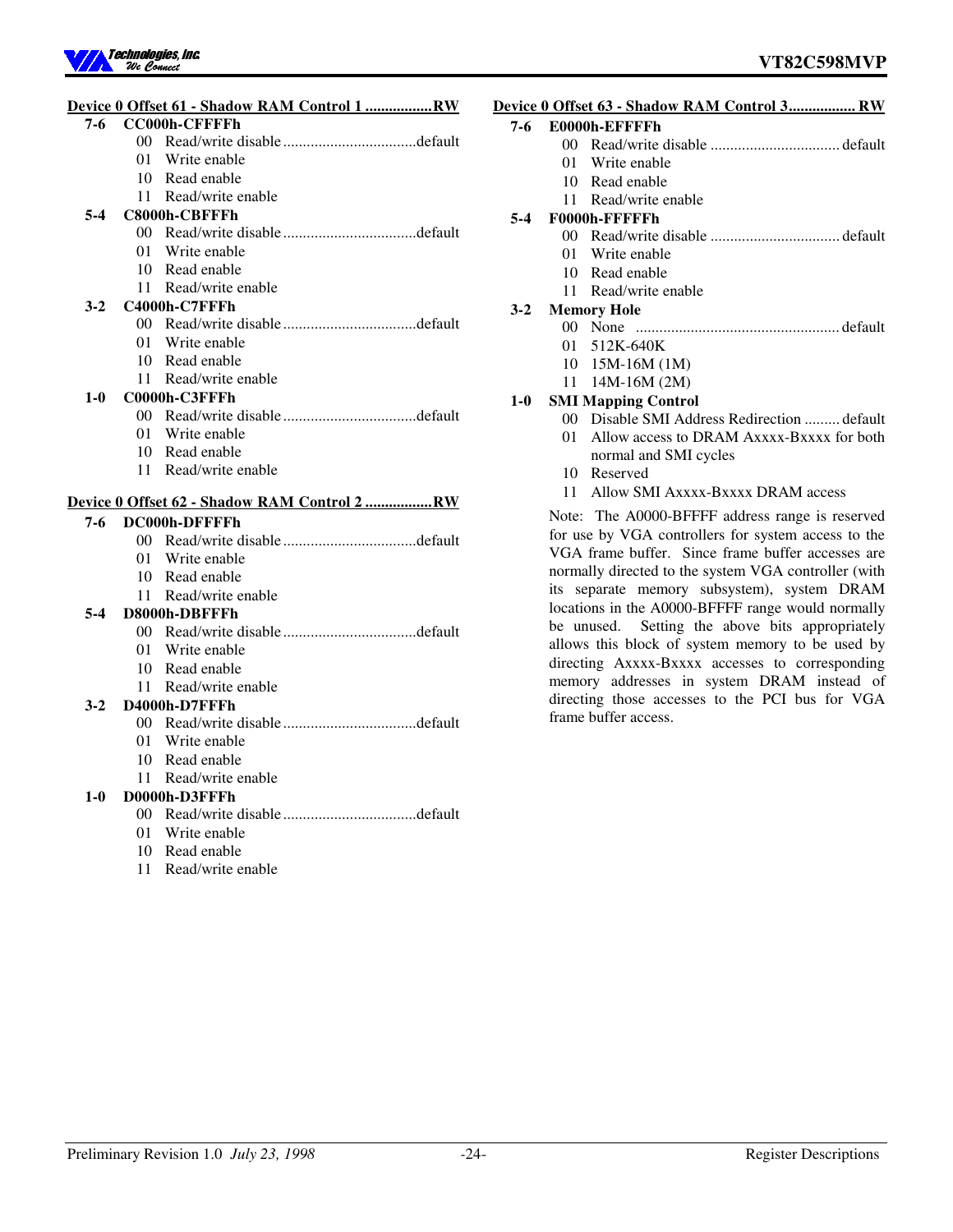

|              |                             | Device 0 Offset 64 - DRAM Timing for Banks 0,1 RW |
|--------------|-----------------------------|---------------------------------------------------|
|              |                             |                                                   |
|              |                             | Device 0 Offset 65 - DRAM Timing for Banks 2,3 RW |
|              |                             | Device 0 Offset 66 - DRAM Timing for Banks 4,5 RW |
|              |                             | FPG / EDO Settings for Registers 64-66            |
| 7            | <b>RAS Precharge Time</b>   |                                                   |
|              | 3T<br>$\Omega$              |                                                   |
|              | 4T<br>1                     |                                                   |
| 6            | <b>RAS Pulse Width</b>      |                                                   |
|              | 4T<br>$\Omega$              |                                                   |
|              | 5T<br>1                     |                                                   |
| $5 - 4$      | <b>CAS Read Pulse Width</b> |                                                   |
|              | 00 <sup>°</sup><br>1T       |                                                   |
|              | 01 2T                       |                                                   |
|              | $10 \quad 3T$               |                                                   |
|              | $11 \quad 4T$               |                                                   |
|              |                             | Note: EDO will not automatically reduce the CAS   |
|              |                             | pulse width. For EDO type DRAMs, use 00 if CAS    |
|              | width $= 1$ is to be used.  |                                                   |
| 3            |                             | <b>CAS Write Pulse Width</b>                      |
|              | 1T<br>$\Omega$              |                                                   |
|              | 2T<br>1                     |                                                   |
| $\mathbf{2}$ | <b>MA-to-CAS Delay</b>      |                                                   |
|              | 1T<br>$\Omega$              |                                                   |
|              | 2T<br>1                     |                                                   |
| 1            | <b>RAS to MA Delay</b>      |                                                   |
|              | 1T<br>$\theta$              |                                                   |
|              | 2T<br>1                     |                                                   |
| 0            | <b>Reserved</b>             |                                                   |

|              |              |                         | <b>SDRAM Settings for Registers 64-66</b> |                                                   |
|--------------|--------------|-------------------------|-------------------------------------------|---------------------------------------------------|
| 7            |              |                         |                                           | <b>Precharge Command to Active Command Period</b> |
|              | 0            | $T_{RP} = 2T$           |                                           |                                                   |
|              | $\mathbf{1}$ |                         |                                           |                                                   |
| 6            |              |                         |                                           | <b>Active Command to Precharge Command Period</b> |
|              |              | $0$ Tras = 5T           |                                           |                                                   |
|              |              |                         |                                           |                                                   |
|              |              | 5-4 CAS Latency         |                                           |                                                   |
|              |              |                         | SDRAM SDRAM-II                            |                                                   |
|              |              | 00 1T $n/a$             |                                           |                                                   |
|              |              | $01 \quad 2T \quad n/a$ |                                           |                                                   |
|              |              |                         |                                           | 10 3T 2T, 2.5T default                            |
|              |              | $11 \quad n/a$          | $\overline{3T}$                           |                                                   |
| 3            |              |                         | <b>DDR Write Enable (SDRAM-II Only)</b>   |                                                   |
|              | 0            | Disable                 |                                           |                                                   |
|              | $\mathbf{1}$ |                         |                                           |                                                   |
| $\mathbf{2}$ |              |                         |                                           | <b>ACTIVE Command to CMD Command Period</b>       |
|              |              | 0 <sub>2</sub> T        |                                           |                                                   |
|              | $\mathbf{1}$ | 3T                      |                                           |                                                   |
| $1-0$        |              | <b>Bank Interleave</b>  |                                           |                                                   |
|              |              |                         |                                           |                                                   |
|              |              | $01 \quad 2$ -way       |                                           |                                                   |
|              |              | 10 4-way                |                                           |                                                   |
|              |              | 11 Reserved             |                                           |                                                   |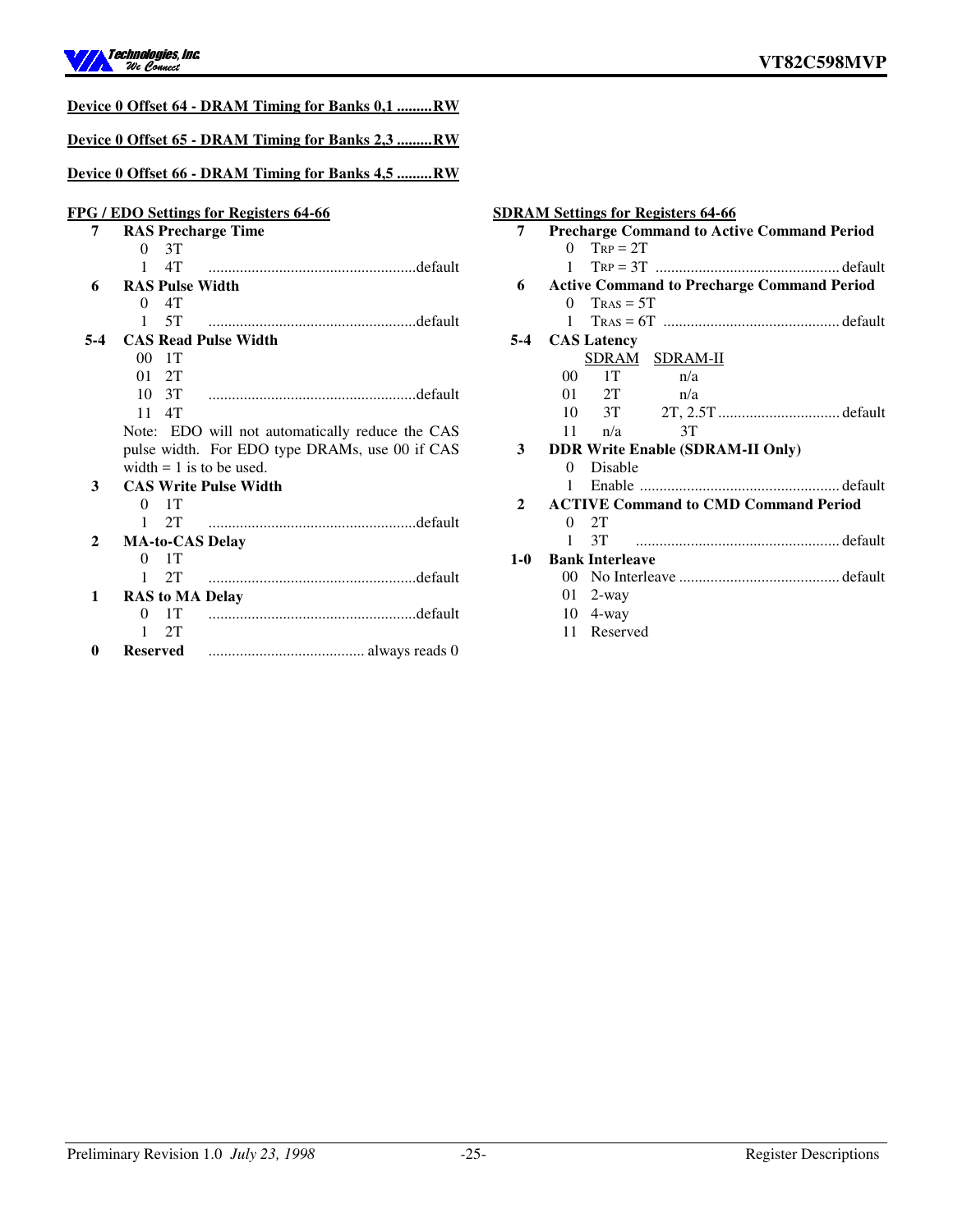

## **Device 0 Offset 68 - DRAM Control ................................ RW**

|              | OILOVE VU<br><u> EXTERNAL CONTROL DEMONSTRATIVE CONTROL DEL CONTROL DE PRESENTANT DE PRESENTANT DE PRESENTANT DE PRESENTANT DE PRESENTANT DE PRESENTANT DE PRESENTANT DE PRESENTANT DE PRESENTANT DE PRESENT DE PRESENT DE PRESENT DE PRESENT</u> |
|--------------|---------------------------------------------------------------------------------------------------------------------------------------------------------------------------------------------------------------------------------------------------|
| 7            | <b>SDRAM Open Page Control</b>                                                                                                                                                                                                                    |
|              | Always precharge SDRAM banks when<br>0                                                                                                                                                                                                            |
|              | accessing EDO/FPG DRAMsdefault                                                                                                                                                                                                                    |
|              | SDRAM banks remain active when accessing<br>1                                                                                                                                                                                                     |
|              | EDO/FPG banks                                                                                                                                                                                                                                     |
| 6            | <b>Bank Page Control</b>                                                                                                                                                                                                                          |
|              | Allow only pages of the same bank active def<br>$^{(1)}$                                                                                                                                                                                          |
|              | Allow pages of different banks to be active<br>1                                                                                                                                                                                                  |
| 5            | <b>EDO Pipeline Burst Rate</b>                                                                                                                                                                                                                    |
|              | 0                                                                                                                                                                                                                                                 |
|              | $X-2-2-3-2-2-2$<br>$\mathbf{1}$                                                                                                                                                                                                                   |
| 4            |                                                                                                                                                                                                                                                   |
| 3            | <b>EDO Test Mode</b>                                                                                                                                                                                                                              |
|              | 0                                                                                                                                                                                                                                                 |
|              | Enable<br>1                                                                                                                                                                                                                                       |
| $\mathbf{2}$ | <b>Burst Refresh</b>                                                                                                                                                                                                                              |
|              | 0                                                                                                                                                                                                                                                 |
|              | Enable (burst 4 times)<br>1                                                                                                                                                                                                                       |
| $1-0$        |                                                                                                                                                                                                                                                   |
|              | $x0$ CPU/PCI Frequency Ratio = 2x (66 MHz)                                                                                                                                                                                                        |
|              | $CPU/PCI$ Frequency Ratio = 3x (100 MHz)<br>01                                                                                                                                                                                                    |
|              | CPU/PCI Frequency Ratio = $2.5x$ (75/83 MHz)<br>11                                                                                                                                                                                                |
|              | These bits are latched from HA27-26 at the rising                                                                                                                                                                                                 |
|              | edge of RESET#.                                                                                                                                                                                                                                   |

Note: MD0 is internally pulled up for EDO detection.

#### **Device 0 Offset 69 – DRAM Clock Select ........................ RW**

- **7 DRAM Operating Frequency** ............................. RO 0 Same as CPU Frequency (66/75/83/100 MHz)
	- 1 Same as AGP Frequency (66 MHz)
	- This bit is latched from HA25 at the rising edge of RESET#.
- **6-0 Reserved** ........................................ always reads 0

# **Device 0 Offset 6A - Refresh Counter ............................. RW**

# **7-0 Refresh Counter** (in units of 16 CPUCLKs)

- 00 DRAM Refresh Disabled....................... default
- 01 32 CPUCLKs
- 02 48 CPUCLKs
- 03 64 CPUCLKs
- 04 80 CPUCLKs
- 05 96 CPUCLKs

… …

The programmed value is the desired number of 16- CPUCLK units minus one.

#### **Device 0 Offset 6B - DRAM Arbitration Control .......... RW**

#### **7-6 Arbitration Parking Policy**

- 00 Park at last bus owner ............................ default
- 01 Park at CPU side
- 10 Park at AGP side
- 11 Reserved

#### **5-1 Reserved** ........................................always reads 0

#### **0 Multi-Page Open**

- 0 Disable (page registers marked invalid and no page register update which causes non pagemode operation)
- 1 Enable.................................................... default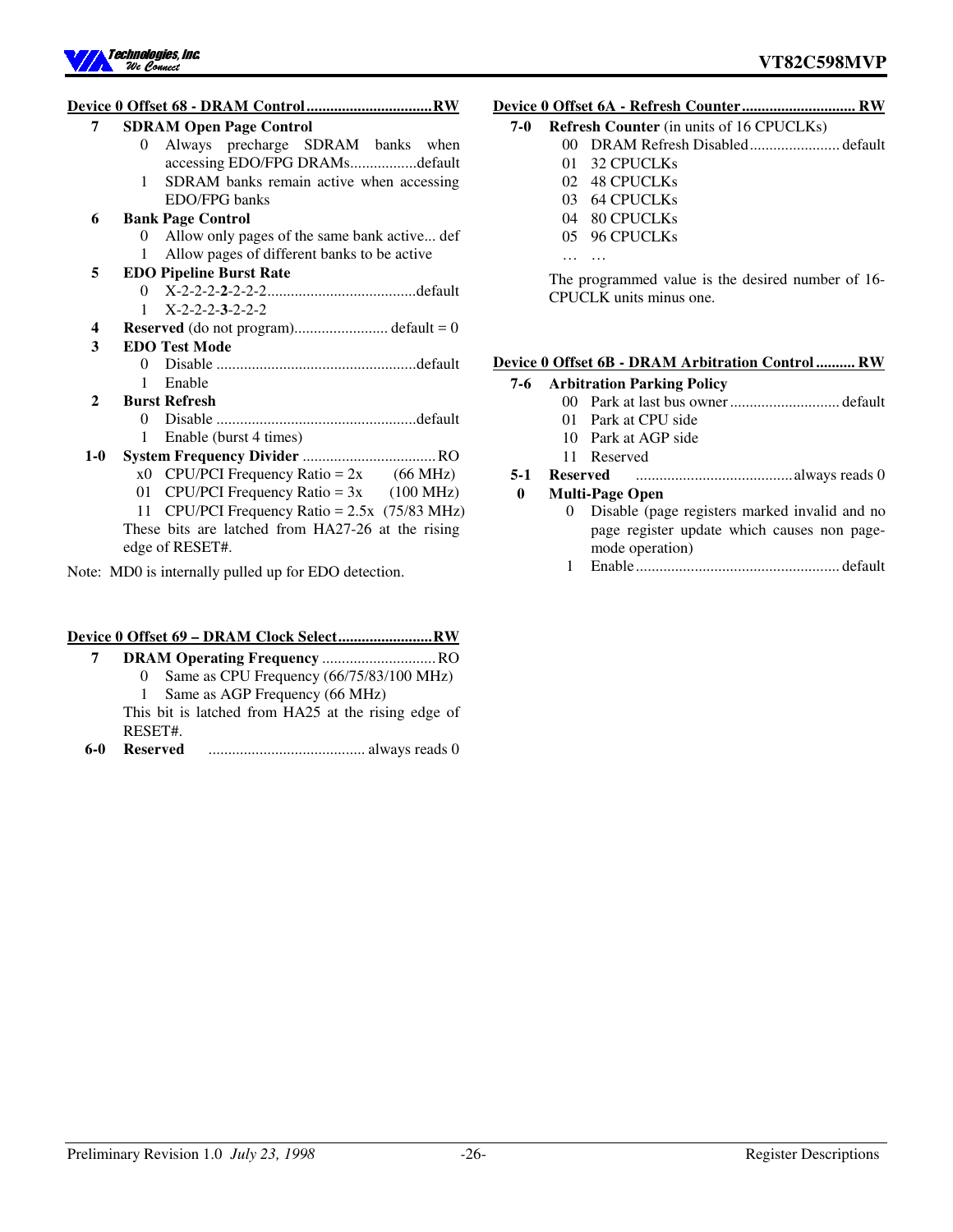

# **Device 0 Offset 6C - SDRAM Control ............................. RW**

| 7                | <b>Reserved</b> |                                               |
|------------------|-----------------|-----------------------------------------------|
| 6                |                 | <b>DRAM Start Cycle</b>                       |
|                  | 0               | Concurrent with cache hit detection           |
|                  |                 | (for 66MHz operation) default                 |
|                  | 1               | After cache hit detection                     |
|                  |                 | (for 100MHz operation)                        |
| 5                |                 | <b>MD-to-HD Pop</b>                           |
|                  | $\Omega$        |                                               |
|                  | 1               | Add 1T latency to improve MD setup time at    |
|                  |                 | 100 MHz                                       |
| $\boldsymbol{4}$ |                 | <b>DDR Write-to-Read Turnaround</b>           |
|                  | 0               | 1T Turnaround (i.e., 3T from Write command    |
|                  |                 |                                               |
|                  | 1               | 2T Turnaround                                 |
| 3                |                 | <b>Single RW Burst Stop Command</b>           |
|                  | 0               |                                               |
|                  | 1               | Enable BST command to SDRAM to allow          |
|                  |                 | fast single-cycle pipeline                    |
| $2 - 0$          |                 | <b>SDRAM Operation Mode Select</b>            |
|                  |                 |                                               |
|                  |                 | 001 NOP Command Enable                        |
|                  |                 | 010 All-Banks-Precharge Command Enable        |
|                  |                 | (CPU-to-DRAM cycles are converted             |
|                  |                 | to All-Banks-Precharge commands).             |
|                  |                 | 011 MSR Enable                                |
|                  |                 | CPU-to-DRAM cycles are converted<br>to        |
|                  |                 | commands and the commands are driven on       |
|                  |                 | MA[13:0]. The BIOS selects an appropriate     |
|                  |                 | host address for each row of memory such that |

host address for each row of memory such that the right commands are generated on MA[13:0].

- 100 CBR Cycle Enable (if this code is selected, CAS-before-RAS refresh is used; if it is not selected, RAS-Only refresh is used)
- 101 Reserved
- 11x Reserved

|              |                 | Device 0 Offset 6D - DRAM Drive Strength RW     |
|--------------|-----------------|-------------------------------------------------|
| 7            |                 |                                                 |
| 6-5          |                 | <b>Delay DRAM Read Latch</b>                    |
|              |                 |                                                 |
|              |                 | $01 \quad 0.5 \text{ ns}$                       |
|              |                 | $10 \t1.0$ ns                                   |
|              |                 | $11 \quad 2.0 \text{ ns}$                       |
| 4            | <b>MD</b> Drive |                                                 |
|              |                 |                                                 |
|              |                 | $1\quad 6 \text{ mA}$                           |
| 3            |                 | <b>SDRAM Command Drive (SRAS#, SCAS#, SWE#)</b> |
|              |                 |                                                 |
|              |                 | $1 \quad 24 \text{mA}$                          |
| $\mathbf{2}$ |                 | MA[2:13] / WE# Drive                            |
|              |                 |                                                 |
|              | $1 \quad$       | 24mA                                            |
| 1            |                 | <b>CAS# Drive</b>                               |
|              |                 |                                                 |
|              | 1.              | $12 \text{ mA}$                                 |
| 0            |                 | <b>RAS# Drive</b>                               |
|              |                 |                                                 |
|              | 1               | 24mA                                            |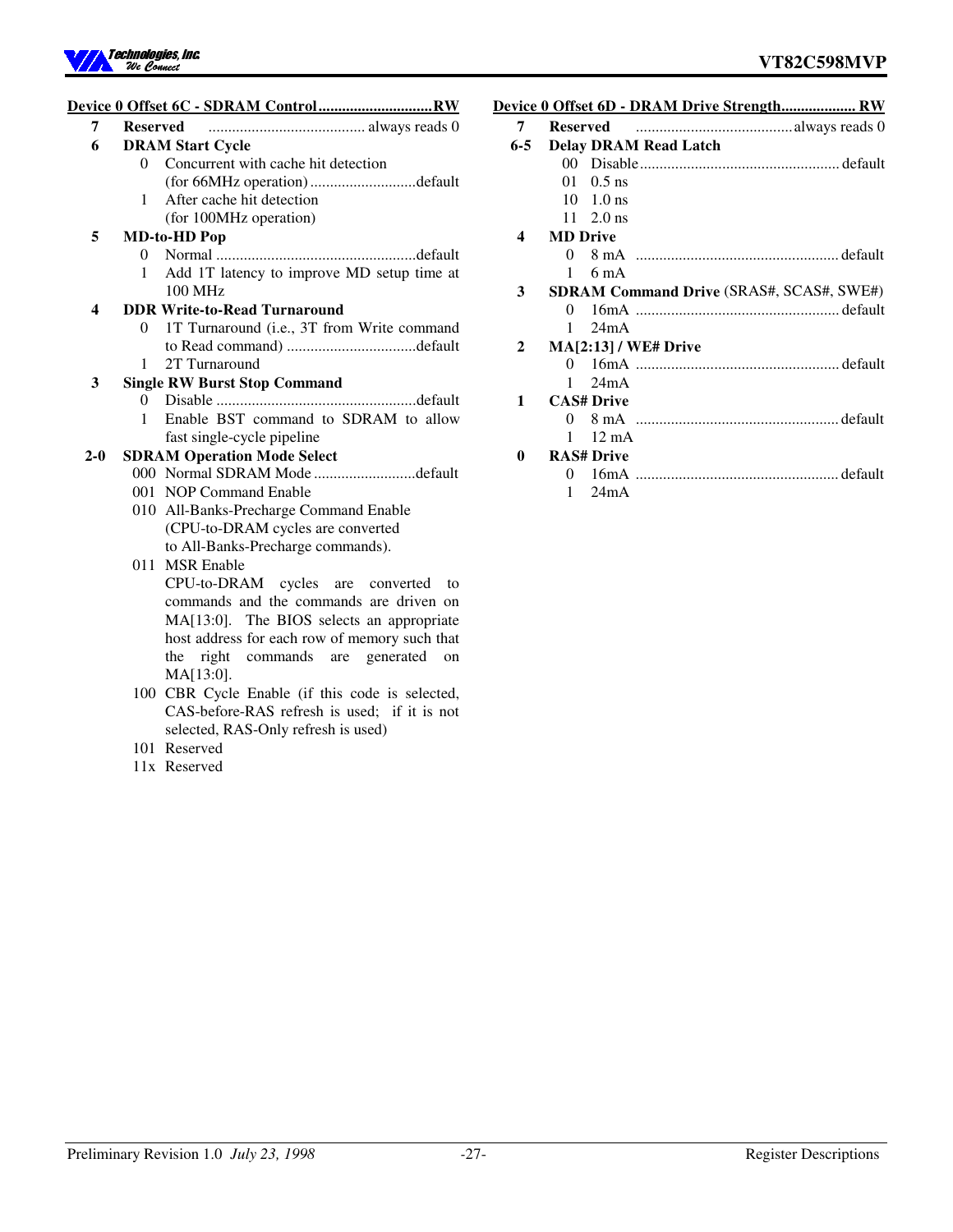

### **Device 0 Offset 6E - ECC Control ................................... RW**

- **7 ECC / ECMode Select**
	- 0 ECC Checking and Reporting ................default
	- 1 ECC Checking, Reporting, and Correcting
- **6 Reserved** ........................................ always reads 0
- **5 Enable SERR# on ECC / EC Multi-Bit Error**
	- 0 Don't assert SERR# for multi-bit errors..... def 1 Assert SERR# for multi-bit errors
- **4 Enable SERR# on ECC / EC Single-Bit Error**
	- 0 Don't assert SERR# for single-bit errors..... def
		- 1 Assert SERR# for single-bit errors
- **3 Reserved** ........................................ always reads 0
- **2 ECC / EC Enable Bank 5/4 (DIMM 2)**
	- 0 Disable (no ECC or EC for banks 5/4)...default 1 Enable (ECC or EC per bit-7)
- **1 ECC / EC Enable Bank 3/2 (DIMM 1)**
	- 0 Disable (no ECC or EC for banks 3/2)...default 1 Enable (ECC or EC per bit-7)
- **0 ECC / EC Enable Bank 1/0 (DIMM 0)**
	- 0 Disable (no ECC or EC for banks 1/0)...default
	- 1 Enable (ECC or EC per bit-7)

Error checking / correction may be enabled bank-pair by bank-pair (DIMM by DIMM) by using bits 0-2 above. Bank pairs must be populated with 72-bit memory to enable for EC or ECC since the additional data bits must be present in either case. For this reason, if 64-bit memory is populated in a particular bank pair, the corresponding bit 0-2 should be set to 0 to disable both EC and ECC for that bank pair. For those bank pairs that have 72-bit memory available (and have the corresponding bit 0-2 set), either EC or ECC may be selected via bit-7 above (i.e., all enabled bank pairs will use EC or all will use ECC).

If error checking / reporting only (EC) is selected, all read and write cycles will use normal timing. Partial writes (with EC or ECC enabled) will use read-modify-write cycles to maintain correct error correction codes in the additional 8 data bits. If EC and ECC are disabled for a particular bank pair, partial writes to that bank pair will use the byte enables to write only the selected bytes (using normal write cycles and cycle timing). If error correction (ECC) is selected, the first read of a transaction will always have one additional cycle of latency.

|              |               |            |     | <b>Bit-7 Bits 2-0 RMW Error Checking Error Correction</b> |
|--------------|---------------|------------|-----|-----------------------------------------------------------|
| 0/1          | $\theta$      | No.        | No. | No.                                                       |
| $\mathbf{O}$ | and the state | <b>Yes</b> | Yes | No.                                                       |
|              | - 1 - 1       | <b>Yes</b> | Yes | Yes                                                       |

**Device 0 Offset 6F - ECC Status ................................... RWC**

- **7 Multi-bit Error Detected**............... write of '1' resets
- **6-4 Multi-bit Error DRAM Bank**....................default=0 Encoded value of the bank with the multi-bit error.
- **3 Single-bit Error Detected**.............. write of '1' resets
- **2-0 Single-bit Error DRAM Bank** ..................default=0 Encoded value of the bank with the single-bit error.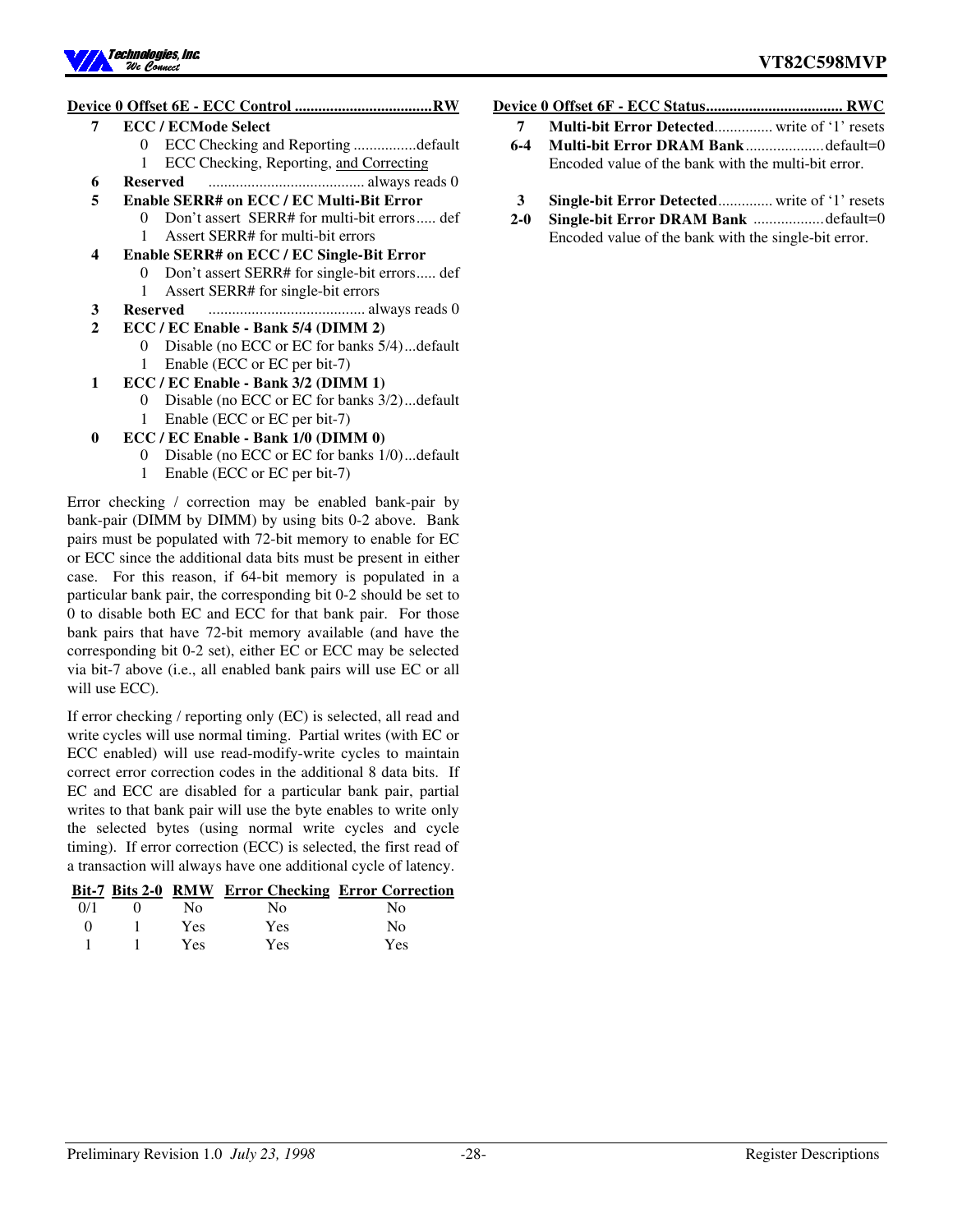

#### **PCI Bus #1 Control**

These registers are normally programmed once at system initialization time.

#### **Device 0 Offset 70 - PCI Buffer Control ......................... RW**

- **7 CPU to PCI Post-Write** 0 Disable ...................................................default 1 Enable
- **6 PCI Master to DRAM Post-Write**
	- 0 Disable ...................................................default 1 Enable
- **5 CPU-to-PCI Prefetch**
	- 0 Disable ...................................................default 1 Enable
- **4 PCI Master to DRAM Prefetch Disable**
	- 0 Enable.....................................................default 1 Disable
- **3 Reserved** (do not program)........................ default = 0
- **2 PCI Master Read Caching**
	- 0 Disable ...................................................default 1 Enable
- **1 Delay Transaction**
	- 0 Disable ...................................................default 1 Enable
- **0 Reserved** (do not program)........................ default = 0

#### **Device 0 Offset 71 - CPU to PCI Flow Control 1 ........... RW**

|                |                  | <u>evice 0 Offset 71 - CPU to PCI Flow Control 1  RW</u> |
|----------------|------------------|----------------------------------------------------------|
| 7              |                  | <b>Dynamic Burst</b>                                     |
|                | 0                |                                                          |
|                | 1                | Enable (see note under bit-3 below)                      |
| 6              |                  | <b>Byte Merge</b>                                        |
|                | $\Omega$         |                                                          |
|                | 1                | Enable                                                   |
| 5              |                  |                                                          |
| 4              |                  | PCI I/O Cycle Post Write                                 |
|                | 0                |                                                          |
|                | 1                | Enable                                                   |
| 3              | <b>PCI Burst</b> |                                                          |
|                | $\theta$         |                                                          |
|                | 1                | Enable ( $bit7=1$ will override this option)             |
|                | $bit-7 bit-3$    | Operation                                                |
| $\Omega$       | $\Omega$         | Every write goes into the write buffer and no            |
|                |                  | PCI burst operations occur.                              |
| $\overline{0}$ | 1                | If the write transaction is a burst transaction,         |
|                |                  | the information goes into the write buffer and           |
|                |                  | burst transfers are later performed on the PCI           |
|                |                  | bus. If the transaction is not a burst, PCI write        |
|                |                  | occurs immediately (after a write buffer flush).         |
| 1              | $\mathbf{x}$     | Every write transaction goes to the write                |
|                |                  | buffer; burstable transactions will then burst           |
|                |                  | on the PCI bus and non-burstable won't. This             |
|                |                  | is the normal setting.                                   |
| $\mathbf{2}$   |                  | <b>PCI Fast Back-to-Back Write</b>                       |
|                | 0                |                                                          |
|                | 1                | Enable                                                   |
| 1              |                  | <b>Quick Frame Generation</b>                            |
|                | $\Omega$         |                                                          |
| 0              | 1                | Enable                                                   |
|                | 0                | 1 Wait State PCI Cycles                                  |
|                | 1                | Enable                                                   |
|                |                  |                                                          |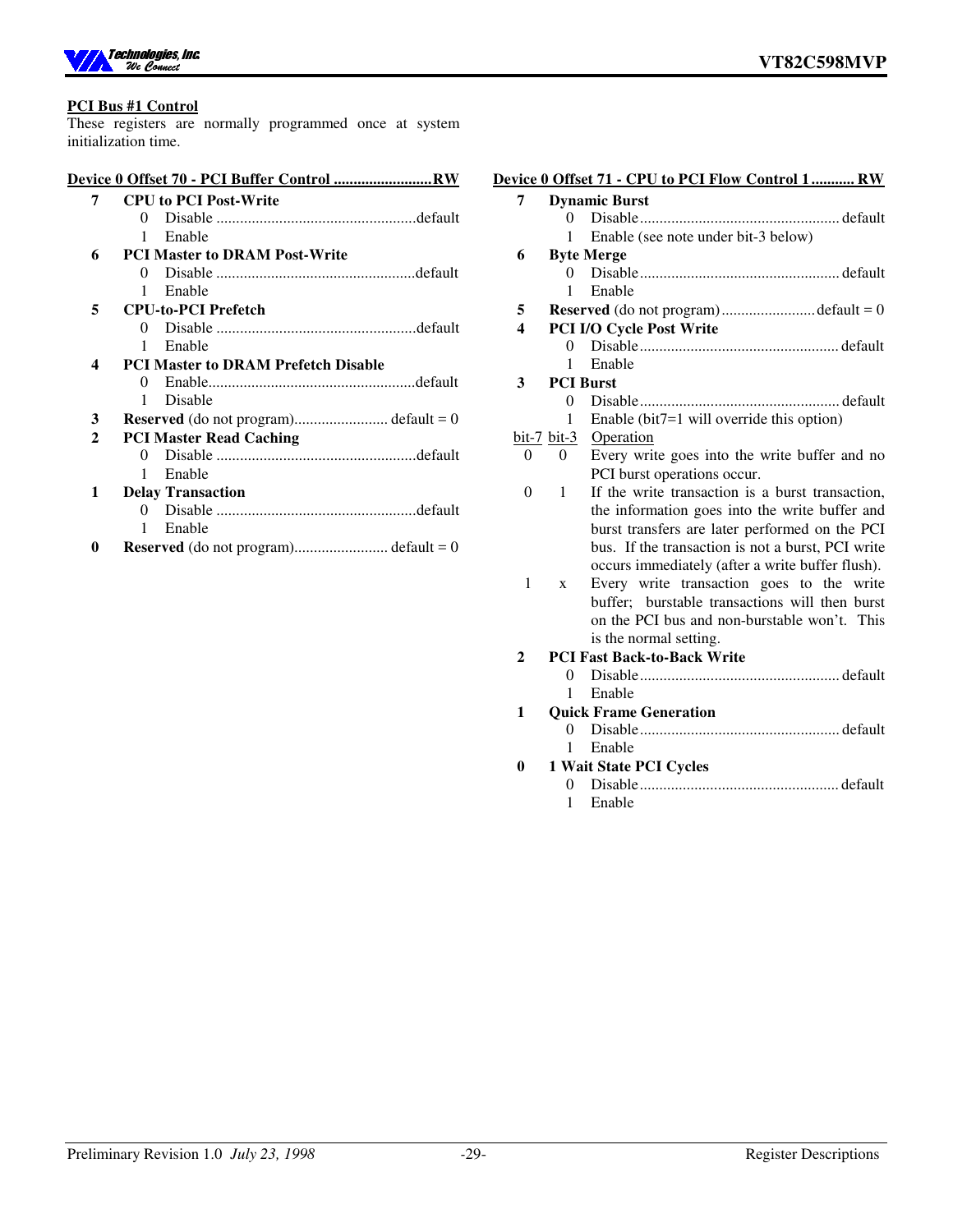

#### **Device 0 Offset 72 - CPU to PCI Flow Control 2 ......... RWC**

| <b>Retry Status</b><br>7 |
|--------------------------|
|--------------------------|

- 0 Retry occurred less than retry limit ........default
- 1 Retry occurred more than x times (where x is
- defined by bits 5-4) .................**write 1 to clear**

# **6 Retry Timeout Action**

0 Retry Forever (record status only)..........default 1 Flush buffer for write or return all 1s for read

#### **5-4 Retry Limit**

- 00 Retry 2 times ..........................................default
- 01 Retry 16 times
- 10 Retry 4 times
- 11 Retry 64 times

#### **3 Clear Failed Data and Continue Retry**

- 0 Flush the entire post-write buffer ...........default 1 When data is posting and master (or target)
- abort fails, pop the failed data if any, and keep posting

#### **2 CPU Backoff on PCI Read Retry Failure**

0 Disable ...................................................default 1 Backoff CPU when reading data from PCI and retry fails

### **1 Reduce 1T for FRAME# Generation**

- 0 Disable ...................................................default 1 Enable
- **0 Reserved** (do not program)........................ default = 0

#### **7 Reserved** ........................................always reads 0 **6 PCI Master 1-Wait-State Write** 0 Zero wait state TRDY# response........... default 1 One wait state TRDY# response **5 PCI Master 1-Wait-State Read** 0 Zero wait state TRDY# response........... default 1 One wait state TRDY# response **4 Prefetch Disable** 0 Enable.................................................... default 1 Disable **3 Assert STOP# after PCI Master Write Timeout** 0 Disable................................................... default 1 Enable **2 Assert STOP# after PCI Master Read Timeout** 0 Disable................................................... default 1 Enable **1 LOCK# Function** 0 Disable................................................... default 1 Enable **0 PCI Master Broken Timer Enable** 0 Disable................................................... default 1 Enable. Force into arbitration when there is no FRAME# 16 PCICLK's after the grant. Does not apply to south bridge PREQ# input **Device 0 Offset 74 - PCI Master Control 2 ..................... RW 7 PCI Master Read Prefetch by Enhance Command**

**Device 0 Offset 73 - PCI Master Control 1 ..................... RW**

- 0 Always Prefetch..................................... default
	- 1 Prefetch only if Enhance command

#### **6 PCI Master Write Merge**

- 0 Disable................................................... default
- 1 Enable
- **5-0 Reserved** ........................................always reads 0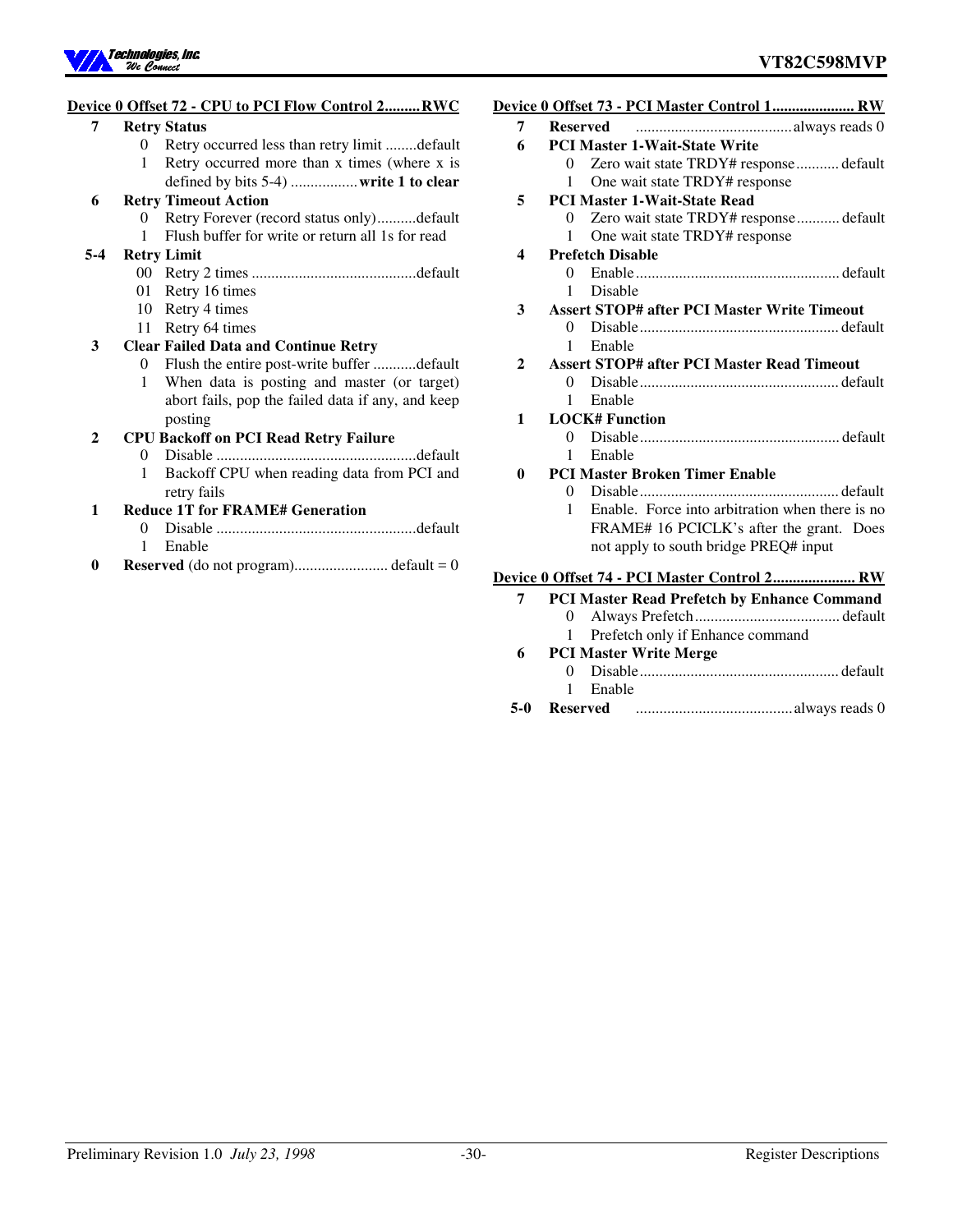

#### **Device 0 Offset 75 - PCI Arbitration 1 ............................ RW**

**7 Arbitration Mechanism** 0 PCI has priority ......................................default 1 Fair arbitration between PCI and CPU **6 Arbitration Mode** 0 REQ-based (arbitrate at end of REQ#)...default 1 Frame-based (arbitrate at FRAME# assertion) **5-4 Latency Timer** ........... read only, reads Rx0D bits 2:1 **3-0 PCI Master Bus Time-Out** (force into arbitration after a period of time) 0000 Disable ...................................................default 0001 1x32 PCICLKs 0010 2x32 PCICLKs 0011 3x32 PCICLKs

> 0100 4x32 PCICLKs 1111 15x32 PCICLKs

#### **Device 0 Offset 76 - PCI Arbitration 2 ............................ RW**

#### **7 PCI #2 Master Access PCI #1 Retry Disconnect**

- 0 Disable (PCI #2 will not be disconnected until access finishes).......................................default 1 Enable (PCI #2 will be disconnected if max
- retries are attempted without success)
- **6 CPU Latency Timer Bit-0**.................................... RO 0 CPU has at least 1 PCLK time slot when CPU has PCI bus
	- 1 CPU has no time slot

#### **5-4 Master Priority Rotation Control**

- 00 Disabled (arbitration per Rx75 bit-7) .....default
- 01 Grant to CPU after every PCI master grant
- 10 Grant to CPU after every 2 PCI master grants
- 11 Grant to CPU after every 3 PCI master grants

With setting 01, the CPU will always be granted access after the current bus master completes, no matter how many PCI masters are requesting. With setting 10, if other PCI masters are requesting during the current PCI master grant, the highest priority master will get the bus after the current master completes, but the CPU will be guaranteed to get the bus after that master completes. With setting 11, if other PCI masters are requesting, the highest priority will get the bus next, then the next highest priority will get the bus, then the CPU will get the bus. In other words, with the above settings, even if multiple PCI masters are continuously requesting the bus, the CPU is guaranteed to get access after every master grant (01), after every other master grant (10) or after every third master grant (11).

**3-0 Reserved** ........................................ always reads 0

### **Device 0 Offset 77 - Chip Test Mode ............................... RW**

# **7-6 Reserved (no function)**....................... always reads 0

**5-0 Reserved (do not use)**................................. default=0

### **Device 0 Offset 78 - PMU Control ................................... RW**

#### **7 I/O Port 22 Access**

- 0 CPU access to I/O address 22h is passed on to the PCI bus ............................................ default
- 1 CPU access to I/O address 22h is processed internally
- **6 Suspend Refresh Type**
	- 0 CBR Refresh.......................................... default
	- 1 Self Refresh

## **5 Normal Refresh**

0 Suspend refresh using SUSCLK ............ default 1 Normal refresh

#### **4 Dynamic Clock Control**

- 0 Normal (clock is always running) .......... default
- 1 Clock to various internal functional blocks is disabled when those blocks are not being used

#### **3 GCKRUN# De-assertion**

- 0 GCKRUN# always low.......................... default 1 GCKRUN# could be high due to PCKRUN#
- 
- **2 Reserved** ........................................always reads 0
- **1 PCKRUN# / GCKRUN# Pin Control**
	- 0 Disable (A21=GPAR,C20=GSERR#) ... default
	- 1 Enable (A21=GCKRUN#, C20=PCKRUN#)

#### **0 Memory Clock Enable (CKE) Function**

- 0 CKE Disable (pins T1, R4, M2, M3 used for normal DRAM signals).......................... default
- 1 CKE Enable (pins T1, R4, M2, M3 used for CKE# signals)

#### **Device 0 Offset 7E – DLL Test Mode .............................. RW**

- **7-6 Reserved (status)** ..................................................RO
- **5-0 Reserved (do not use)** .................................default=0

### **Device 0 Offset 7F – DLL Test Mode .............................. RW**

**7-0 Reserved (do not use)** .................................default=0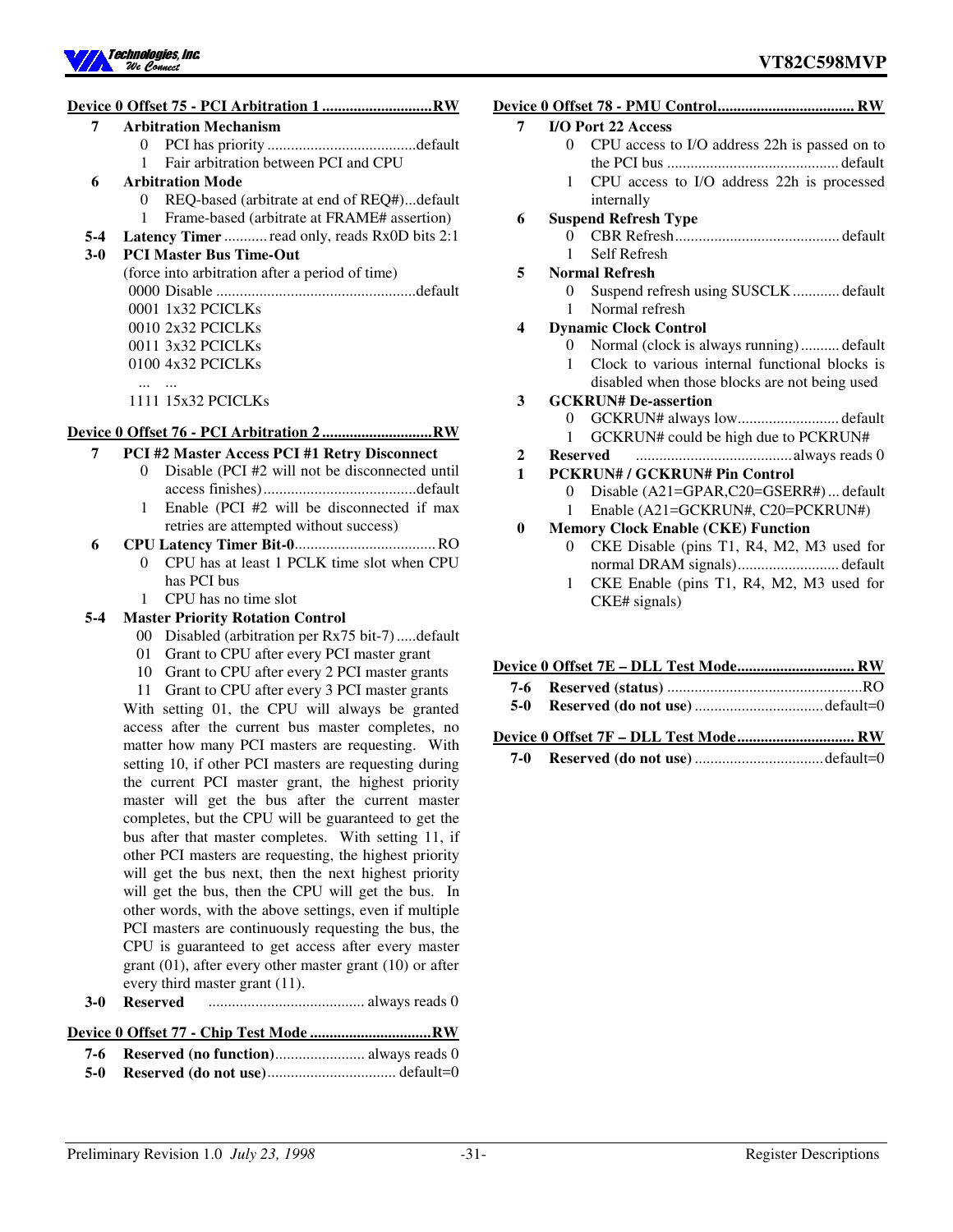

#### **GART / Graphics Aperture Control**

The function of the Graphics Address Relocation Table (GART) is to translate virtual 32-bit addresses issued by an AGP device into 4K-page based physical addresses for system memory access. In this translation, the upper 20 bits (A31- A12) are remapped, while the lower 12 address bits (A11-A0) are used unchanged.

A one-level fully associative lookup scheme is used to implement the address translation. In this scheme, the upper 20 bits of the virtual address are used to point to an entry in a page table located in system memory. Each page table entry contains the upper 20 bits of a physical address (a "physical page" address). For simplicity, each page table entry is 4 bytes. The total size of the page table depends on the GART range (called the "aperture size") which is programmable in the VT82C598MVP.

This scheme is shown in the figure below.



**Figure 6. Graphics Aperture Address Translation**

Since address translation using the above scheme requires an access to system memory, an on-chip cache (called a "Translation Lookaside Buffer" or TLB) is utilized to enhance performance. The TLB in the 82C598MVP contains 16 entries. Address "misses" in the TLB require an access of system memory to retrieve translation data. Entries in the TLB are replaced using an LRU (Least Recently Used) algorithm.

Addresses are translated only for accesses within the "Graphics Aperture" (GA). The Graphics Aperture can be any power of two in size from 1MB to 256MB (i.e., 1MB, 2MB, 4MB, 8MB, etc). The base of the Graphics Aperture can be anywhere in the system virtual address space on an address boundary determined by the aperture size (e.g., if the aperture size is 4MB, the base must be on a 4MB address boundary). The Graphics Aperture Base is defined in register offset 10 of device 0. The Graphics Aperture Size and TLB Table Base are defined in the following register group (offsets 84 and 88 respectively) along with various control bits.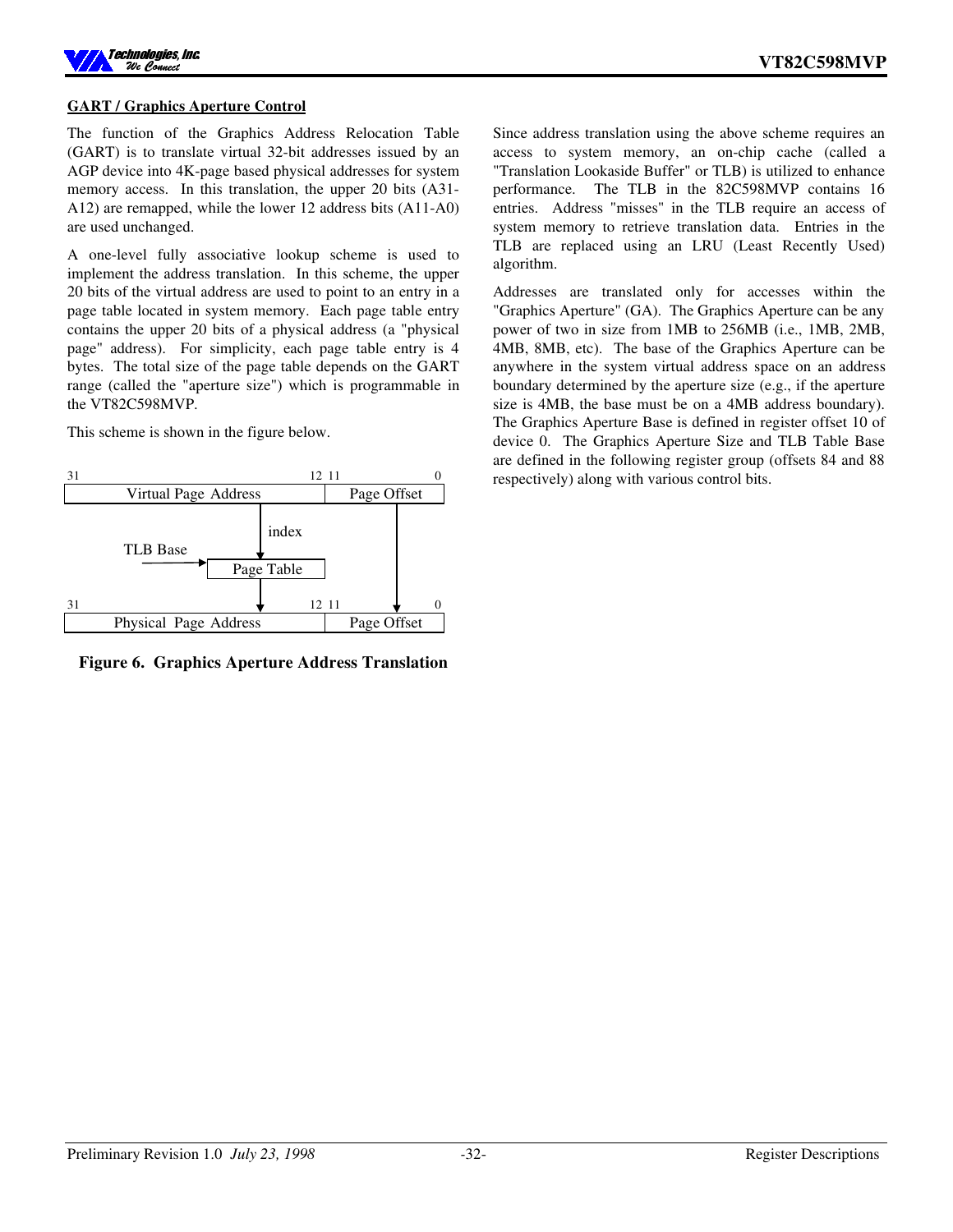| 7            | <b>Flush Page TLB</b>                                  |
|--------------|--------------------------------------------------------|
|              | 0                                                      |
|              | 1<br>Enable                                            |
| $6 - 4$      |                                                        |
| 3            | <b>PCI#1 Master Address Translation for GA Access</b>  |
|              | Addresses generated by PCI #1 Master<br>0              |
|              | accesses of the Graphics Aperture will not be          |
|              |                                                        |
|              | PCI#1 Master GA addresses will be translated<br>1      |
| $\mathbf{2}$ | <b>PCI#2 Master Address Translation for GA Access</b>  |
|              | Addresses generated by PCI #2 Master<br>0              |
|              | accesses of the Graphics Aperture will not be          |
|              |                                                        |
|              | PCI#2 Master GA addresses will be translated<br>1      |
| 1            | <b>CPU Address Translation for GA Access</b>           |
|              | Addresses generated by CPU accesses of the<br>$^{(1)}$ |
|              | Graphics Aperture will not be translated def           |
|              | CPU GA addresses will be translated<br>1               |
| 0            | <b>AGP Address Translation for GA Access</b>           |
|              | Addresses generated by AGP accesses of the<br>0        |
|              | Graphics Aperture will not be translated def           |

1 AGP GA addresses will be translated

Note: For any master access to the Graphics Aperture range, snoop will not be performed.

|     |                               | Device 0 Offset 84 - Graphics Aperture Size………………… RW |
|-----|-------------------------------|-------------------------------------------------------|
| 7-0 | <b>Graphics Aperture Size</b> |                                                       |
|     | 1111111 1M                    |                                                       |
|     | 11111110 2M                   |                                                       |
|     | 11111100 4M                   |                                                       |
|     | 11111000 8M                   |                                                       |
|     | 11110000 16M                  |                                                       |
|     | 11100000 32M                  |                                                       |
|     | 11000000 64M                  |                                                       |
|     | 10000000 128M                 |                                                       |
|     | 00000000 256M                 |                                                       |
| 3-0 | Reserved                      |                                                       |

# **Offset 8B-88 - GA Translation Table Base ..................... RW**

- **31-12 Graphics Aperture Translation Table Base.** Pointer to the base of the translation table in system memory used to map addresses in the aperture range (the pointer to the base of the "Directory" table).
- **11-3 Reserved** ........................................always reads 0
- **2 PCI Master Directly Accesses DRAM if in GART Range**
	- 0 Disable................................................... default
- 1 Enable **1 Graphics Aperture Enable**
	- 0 Disable................................................... default 1 Enable

Note: To disable the Graphics Aperture, set this bit to 0 and set all bits of the Graphics Aperture Size to 0. To enable the Graphics Aperture, set this bit to 1 and program the Graphics Aperture Size to the desired aperture size.

#### **0 Translation Table Noncachable**

- 0 Cachable ................................................ default
- 1 Non-cachable
- Note: Setting this bit will make the address range programmed in bits 31-12 of this register noncachable to L1/L2 with the following bits masked per the Graphics Aperture Size (offset 84 described above):

Address bit 17 masked if Size bit- $7 = 0$ Address bit 16 masked if Size bit- $6 = 0$ Address bit 15 masked if Size bit- $5 = 0$ Address bit 14 masked if Size bit- $4 = 0$ Address bit 13 masked if Size bit- $3 = 0$ Address bit 12 masked if Size bit- $2 = 0$ Address bit 11 masked if Size bit- $1 = 0$ Address bit 10 masked if Size bit- $0 = 0$ 

Note: If TLB miss, the TLB table is fetched by the address:

Gr Ap Trans Table Base [31:12] + A[27:22], A[21:12], 2'b00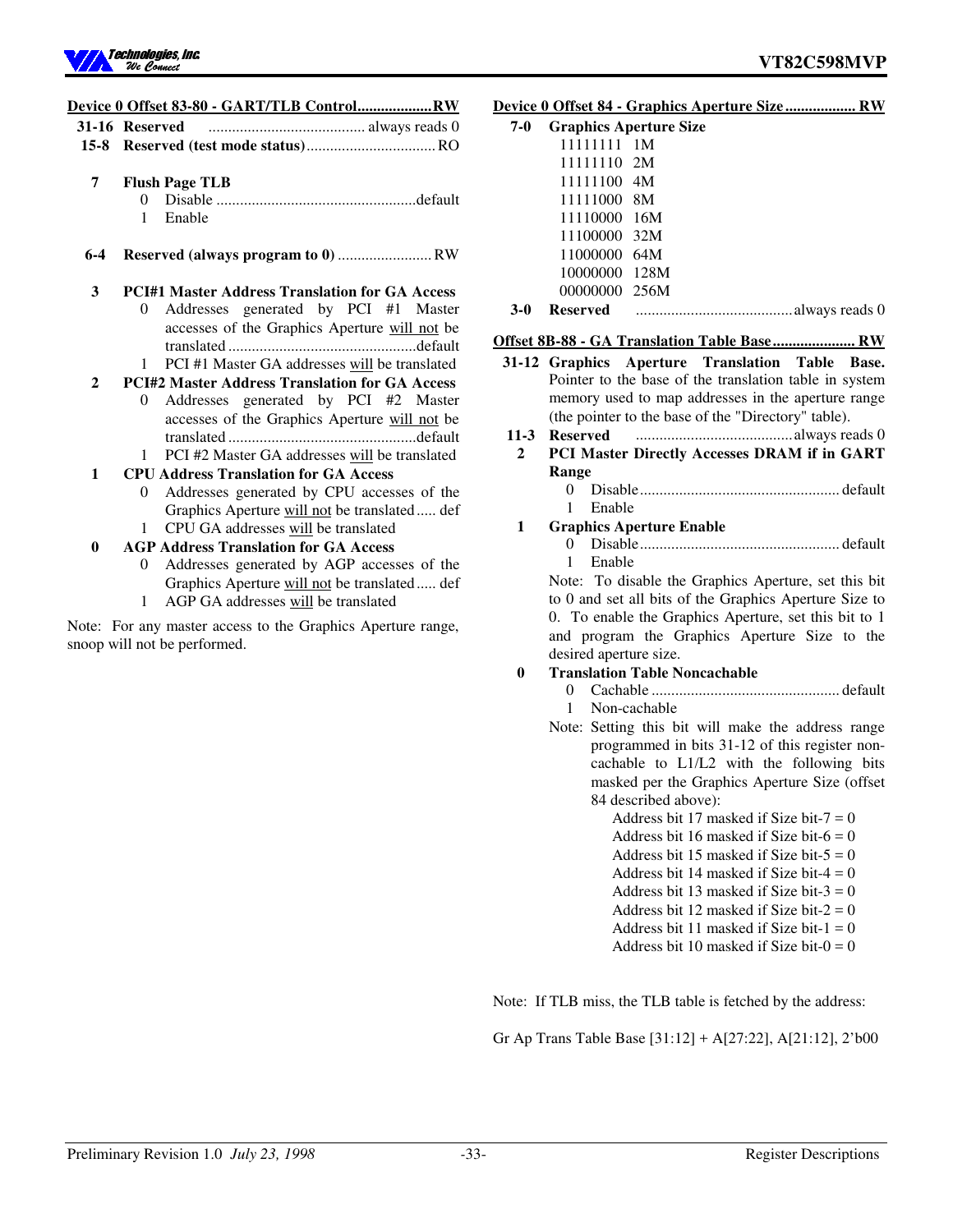

#### **AGP Control**

#### **Device 0 Offset A3-A0 - AGP Capability Identifier ........ RO**

- **31-24 Reserved** ...................................... always reads 00
- **23-20 Major Specification Revision** ..... always reads 0001 Major revision # of AGP spec device conforms to
- **19-16 Minor Specification Revision** ..... always reads 0000 Minor revision # of AGP spec device conforms to
- **15-8 Pointer to Next Item**........ always reads 00 (last item)
- **7-0 AGP ID** .. (always reads 02 to indicate it is AGP)

# **Device 0 Offset A7-A4 - AGP Status ................................. RO**

- **31-24 Maximum AGP Requests** ................ always reads 07 Max # of AGP requests the device can manage (8)
- **23-10 Reserved** .......................................always reads 0s
- **9 Supports SideBand Addressing** ........ always reads 1
- **8-2 Reserved** .......................................always reads 0s **1 2X Rate Supported** Value returned can be programmed by writing to RxAC[3]
- **0 1X Rate Supported**............................. always reads 1

|         | Device 0 Offset AB-A8 - AGP Command  RW                          |
|---------|------------------------------------------------------------------|
|         | <b>31-24 Request Depth</b> (reserved for target) always reads 0s |
| $23-10$ | Reserved                                                         |
| 9       | <b>SideBand Addressing Enable</b>                                |
|         | $^{\circ}$                                                       |
|         | Enable<br>1                                                      |
| 8       | <b>AGP Enable</b>                                                |
|         |                                                                  |
|         | Enable<br>1                                                      |
| $7-2$   |                                                                  |
| 1       | 2X Mode Enable                                                   |
|         | $^{\circ}$                                                       |
|         | Enable<br>1                                                      |
| 0       | <b>1X Mode Enable</b>                                            |
|         | 0                                                                |
|         | 1<br>Enable                                                      |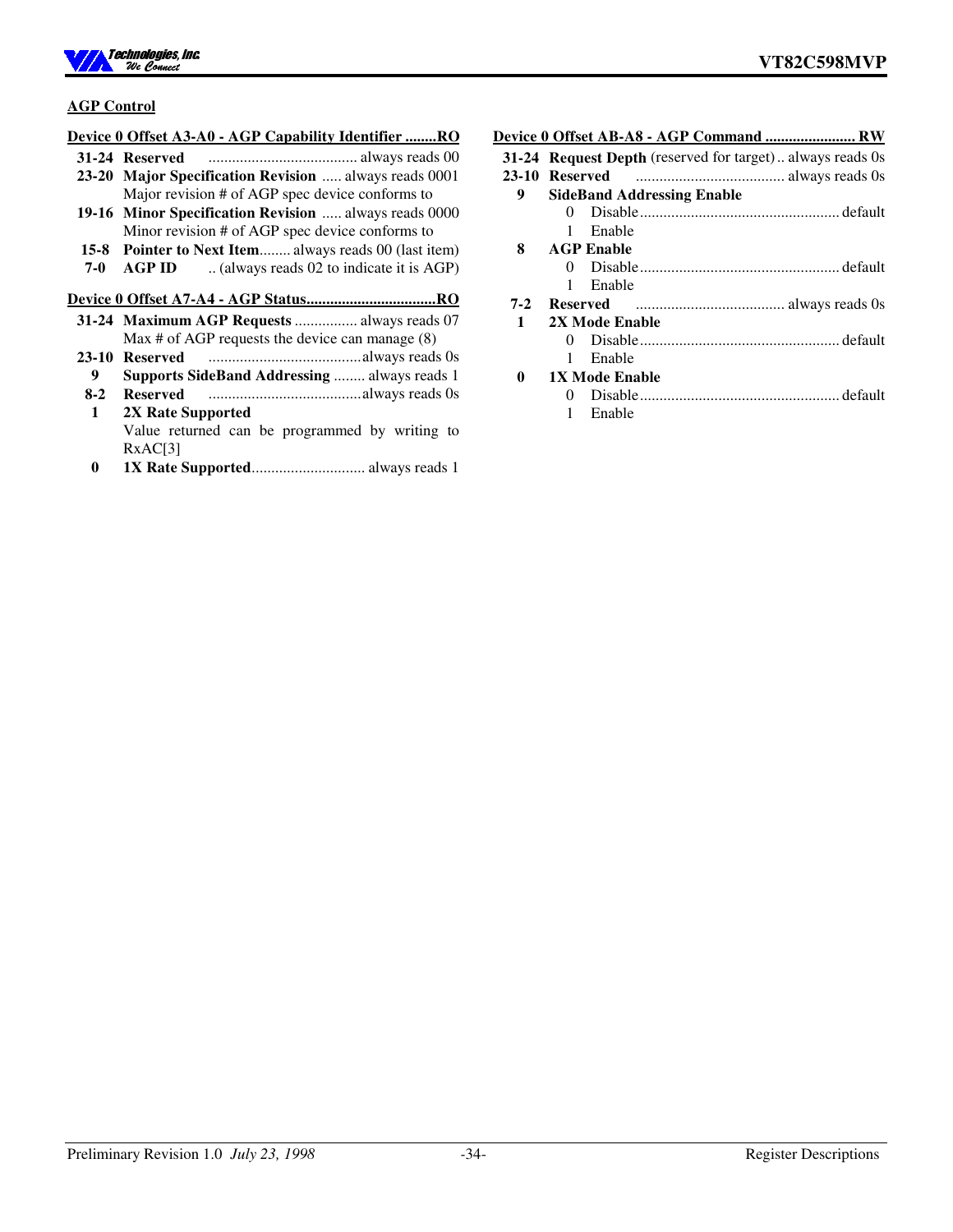

#### **Device 0 Offset AC - AGP Control .................................. RW**

- **7-4 Reserved** .......................................always reads 0s
	- **3 2X Rate Supported** (read also at RxA4[1])
		- 0 Not supported.........................................default 1 Supported
	- **2 LPR In-Order Access** (**Force Fence)**
		- 0 Fence/Flush functions not guaranteed. AGP read requests (low/normal priority and high priority) may be executed before previously issued write requests...............................default
		- 1 Force all requests to be executed in order (automatically enables Fence/Flush functions). Low (i.e., normal) priority AGP read requests will never be executed before previously issued writes. High priority AGP read requests may still be executed prior to previously issued write requests as required.

#### **1 AGP Arbitration Parking**

- 0 Disable ...................................................default
- 1 Enable (GGNT# remains asserted until either GREQ# de-asserts or data phase ready)
- **0 Arbitration Priority Between CPU-to-PCI Post Write and PCI Master Request After PCI Master Access**
	- 0 CPU-to-PCI write buffer has priority .....default
	- 1 PCI master has priority

| 15-1 Reserved |  |
|---------------|--|

**0 Reserved (Do Not Program)** ....................default = 0

### **Device 0 Offset FF-FE – Reserved .................................. RW**

**15-0 Reserved** ............................................default = 00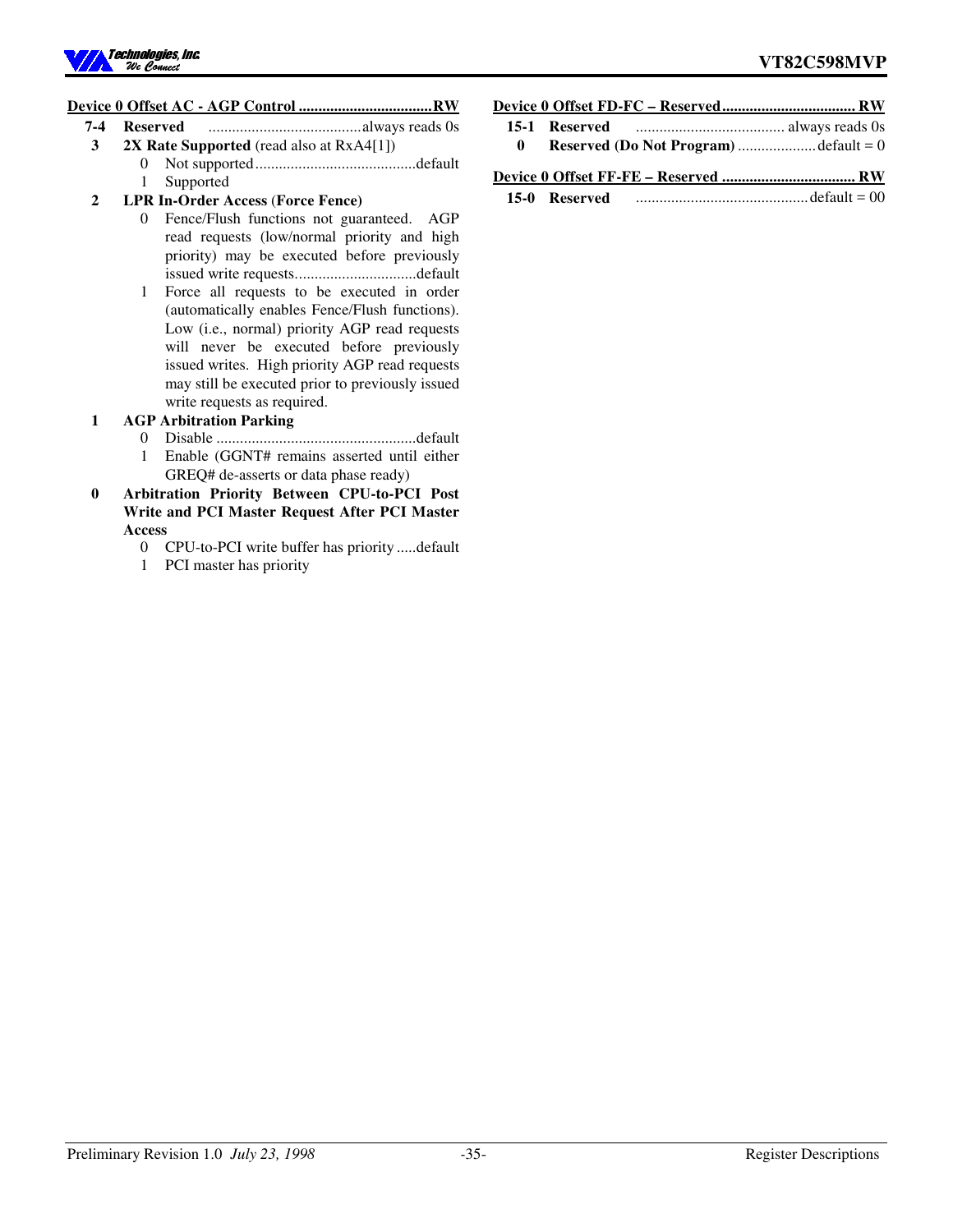

### **VT82C598MVP**

#### **Device 1 Header Registers - PCI-to-PCI Bridge**

All registers are located in PCI configuration space. They should be programmed using PCI configuration mechanism 1 through CF8 / CFC with bus number of 0 and function number equal to 0 and device number equal to one.

#### **Device 1 Offset 1-0 - Vendor ID ........................................ RO**

**15-0 ID Code** (reads 1106h to identify VIA Technologies)

#### **Device 1 Offset 3-2 - Device ID .......................................... RO**

|                                       |  |  |  |  |  | 15-0 ID Code (reads 8598h to identify the |  |
|---------------------------------------|--|--|--|--|--|-------------------------------------------|--|
| VT82C598MVP PCI-to-PCI Bridge device) |  |  |  |  |  |                                           |  |

# **Device 1 Offset 5-4 - Command ........................................ RW**

| 15-10 Reserved |                |                                                          |
|----------------|----------------|----------------------------------------------------------|
| 9              |                | Fast Back-to-Back Cycle Enable  RO                       |
|                | $^{(1)}$       | Fast back-to-back transactions only allowed to           |
|                |                |                                                          |
|                | 1              | Fast back-to-back transactions allowed to                |
|                |                | different agents                                         |
| 8              |                |                                                          |
|                | 0              |                                                          |
|                | 1              | SERR# driver enabled                                     |
|                |                | (SERR# is used to report parity errors if bit-6 is set). |
| 7              |                |                                                          |
|                |                | Device never does steppingdefault                        |
|                | 1              | Device always does stepping                              |
| 6              |                |                                                          |
|                | 0              | Ignore parity errors & continue default                  |
|                | 1              | Take normal action on detected parity errors             |
| 5              |                |                                                          |
|                | $\overline{0}$ | Treat palette accesses normally default                  |
|                | 1              | Don't respond to palette writes on PCI bus               |
|                |                | (10-bit decode of I/O addresses 3C6-3C9 hex)             |
| 4              |                | Memory Write and Invalidate CommandRO                    |
|                | $\theta$       | Bus masters must use Mem Write default                   |
|                | 1              | Bus masters may generate Mem Write & Inval               |
| 3              |                |                                                          |
|                | $\overline{0}$ | Does not monitor special cycles default                  |
|                | 1              | Monitors special cycles                                  |
| 2              |                |                                                          |
|                | 0              | Never behaves as a bus master                            |
|                | 1              | Enable to operate as a bus master on the                 |
|                |                | primary interface on behalf of a master on the           |
|                |                |                                                          |
| 1              |                |                                                          |
|                | $\overline{0}$ | Does not respond to memory space                         |
|                | $\mathbf{1}$   | Enable memory space access default                       |
| $\bf{0}$       |                |                                                          |
|                | 0              | Does not respond to I/O space                            |
|                | $1 \quad$      | Enable I/O space access default                          |
|                |                |                                                          |

|                  | Device 1 Offset 7-6 - Status (Primary Bus) RWC                          |
|------------------|-------------------------------------------------------------------------|
| 15               | Detected Parity Error  always reads 0                                   |
| 14               | Signaled System Error (SERR#)always reads 0                             |
| 13               | <b>Signaled Master Abort</b>                                            |
|                  | 0                                                                       |
|                  | Transaction aborted by the master with<br>1                             |
|                  | Master-Abort (except Special Cycles)                                    |
|                  |                                                                         |
| 12               | <b>Received Target Abort</b>                                            |
|                  | 0                                                                       |
|                  | Transaction aborted by the target with Target-<br>1                     |
|                  |                                                                         |
| 11               | Signaled Target Abortalways reads 0                                     |
| $10-9$           | <b>DEVSEL#Timing</b>                                                    |
|                  | 00 Fast                                                                 |
|                  | 01                                                                      |
|                  | Slow<br>10                                                              |
|                  | 11<br>Reserved                                                          |
| 8                | Data Parity Error Detected  always reads 0                              |
| 7                | Fast Back-to-Back Capable  always reads 0                               |
| 6                | User Definable Featuresalways reads 0                                   |
| 5                |                                                                         |
| 4                | Supports New Capability list always reads 0                             |
| $3-0$            | <b>Reserved</b>                                                         |
|                  |                                                                         |
|                  |                                                                         |
| $7-0$            | VT82C598MVP Chip Revision Code (00=First                                |
|                  | Silicon)                                                                |
|                  |                                                                         |
|                  | Device 1 Offset 9 - Programming Interface RO                            |
|                  | This register is defined in different ways for each Base/Sub-           |
|                  | Class Code value and is undefined for this type of device.              |
| 7-0              |                                                                         |
|                  |                                                                         |
|                  |                                                                         |
|                  |                                                                         |
| 7-0              |                                                                         |
|                  | Sub Class Code .reads 04 to indicate PCI-PCI Bridge                     |
|                  |                                                                         |
| 7-0              | <b>Base Class Code</b> reads 06 to indicate Bridge Device               |
|                  |                                                                         |
|                  |                                                                         |
| $7 - 0$          | <b>Reserved</b>                                                         |
|                  |                                                                         |
|                  |                                                                         |
| 7-0              | Header Type Codereads 01: PCI-PCI Bridge                                |
|                  |                                                                         |
|                  | Device 1 Offset F - Built In Self Test (BIST)  RO                       |
| 7                | <b>BIST Supported</b> reads 0: no supported functions                   |
| 6                | write 1 to start but writes ignored<br><b>Start Test</b>                |
| $5 - 4$<br>$3-0$ | <b>Reserved</b><br><b>Response Code</b> 0 = test completed successfully |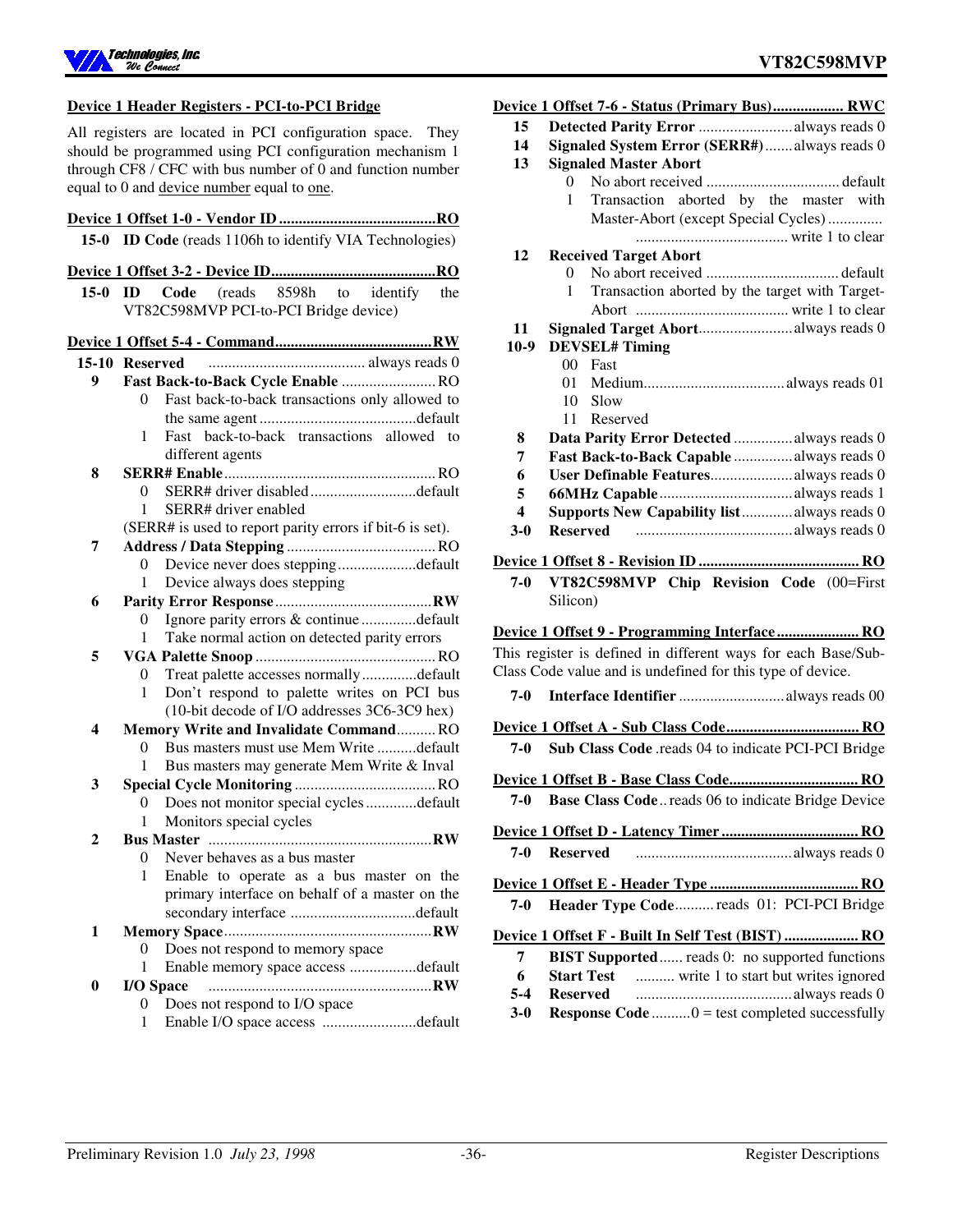

#### **Device 1 Offset 18 - Primary Bus Number ...................... RW**

**7-0 Primary Bus Number**............................... default = 0 This register is read write, but internally the chip always uses bus 0 as the primary.

#### **Device 1 Offset 19 - Secondary Bus Number .................. RW**

**7-0 Secondary Bus Number** ........................... default = 0 Note: PCI#2 must use these bits to convert Type 1 to Type 0.

#### **Device 1 Offset 1A - Subordinate Bus Number .............. RW**

**7-0 Primary Bus Number**............................... default = 0 Note: PCI#2 must use these bits to decide if Type 1 to Type 1 command passing is allowed.

| 7-4 I/O Base AD[15:12]default = 1111b                                                                                                                                                                                                                                                                                                                                                                                                                                                      |  |
|--------------------------------------------------------------------------------------------------------------------------------------------------------------------------------------------------------------------------------------------------------------------------------------------------------------------------------------------------------------------------------------------------------------------------------------------------------------------------------------------|--|
|                                                                                                                                                                                                                                                                                                                                                                                                                                                                                            |  |
|                                                                                                                                                                                                                                                                                                                                                                                                                                                                                            |  |
| $\blacksquare$ $\blacksquare$ $\blacksquare$ $\blacksquare$ $\blacksquare$ $\blacksquare$ $\blacksquare$ $\blacksquare$ $\blacksquare$ $\blacksquare$ $\blacksquare$ $\blacksquare$ $\blacksquare$ $\blacksquare$ $\blacksquare$ $\blacksquare$ $\blacksquare$ $\blacksquare$ $\blacksquare$ $\blacksquare$ $\blacksquare$ $\blacksquare$ $\blacksquare$ $\blacksquare$ $\blacksquare$ $\blacksquare$ $\blacksquare$ $\blacksquare$ $\blacksquare$ $\blacksquare$ $\blacksquare$ $\blacks$ |  |

**7-4 I/O Limit AD[15:12]** ................................ default = 0 **3-0 I/O Addressing Capability**....................... default = 0

|               | Device 1 Offset 1F-1E - Secondary Status  RO |  |
|---------------|----------------------------------------------|--|
| 15-0 Reserved |                                              |  |

| $15 - 4$ | <b>Memory Base AD[31:20]</b> default = 0FFFh                         |
|----------|----------------------------------------------------------------------|
| 3-0      |                                                                      |
|          | Device 1 Offset 23-22 - Memory Limit (Inclusive)  RW                 |
|          | 15-4 Memory Limit AD[31:20] default = 0                              |
| $3-0$    |                                                                      |
|          | Device 1 Offset 25-24 - Prefetchable Memory Base RW                  |
|          | 15-4 Prefetchable Memory Base AD[31:20] $\text{def} = \text{OFFF}$ h |
| $3-0$    | <b>Reserved</b>                                                      |
|          | Device 1 Offset 27-26 - Prefetchable Memory Limit  RW                |

|              | 15-4 Prefetchable Memory Limit AD[31:20] |  |  |  |
|--------------|------------------------------------------|--|--|--|
|              |                                          |  |  |  |
| 3-0 Reserved |                                          |  |  |  |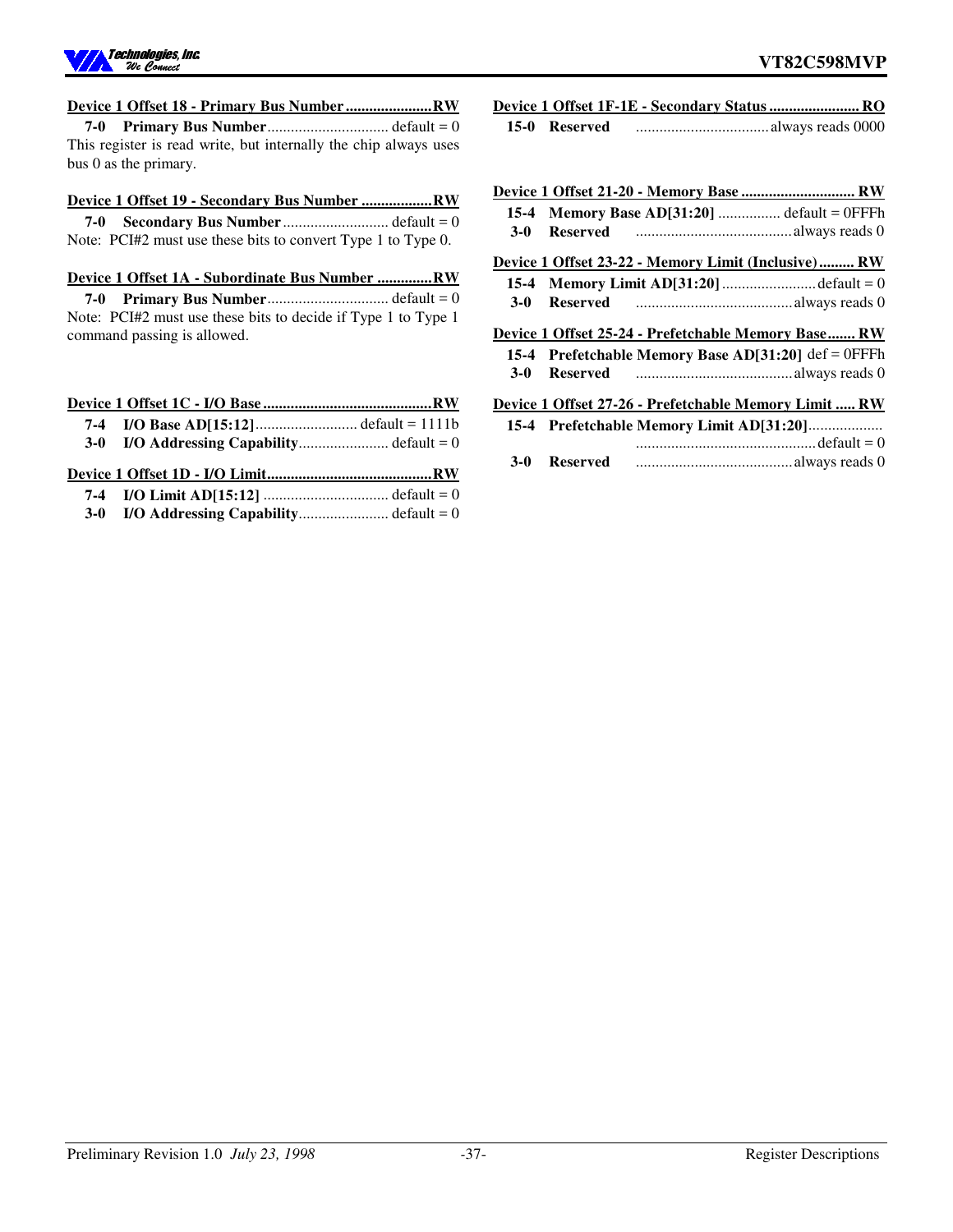

#### **Device 1 Offset 3F-3E – PCI-to-PCI Bridge Control ..... RW**

- **15-4 Reserved** ........................................ always reads 0 **3 VGA-Present on AGP**
	- 0 Forward VGA accesses to PCI Bus #1...default
		- 1 Forward VGA accesses to PCI Bus #2 / AGP

Note: VGA addresses are memory A0000-BFFFFh and I/O addresses 3B0-3BBh, 3C0-3CFh and 3D0- 3DFh (10-bit decode). "Mono" text mode uses B0000-B7FFFh and "Color" Text Mode uses B8000- BFFFFh. Graphics modes use Axxxxh. Mono VGA uses I/O addresses 3Bx-3Cxh and Color VGA uses 3Cx-3Dxh. If an MDA is present, a VGA will not use the 3Bxh I/O addresses and B0000-B7FFFh memory space; if not, the VGA will use those addresses to emulate MDA modes.

#### **2 Block / Forward ISA I/O Addresses**

- 0 Forward all I/O accesses to the AGP bus if they are in the range defined by the I/O Base and I/O Limit registers (device 1 offset 1C-1D) .....................................................default
- 1 Do not forward I/O accesses to the AGP bus that are in the 100-3FFh address range even if they are in the range defined by the I/O Base and I/O Limit registers.

**1-0 Reserved** ........................................ always reads 0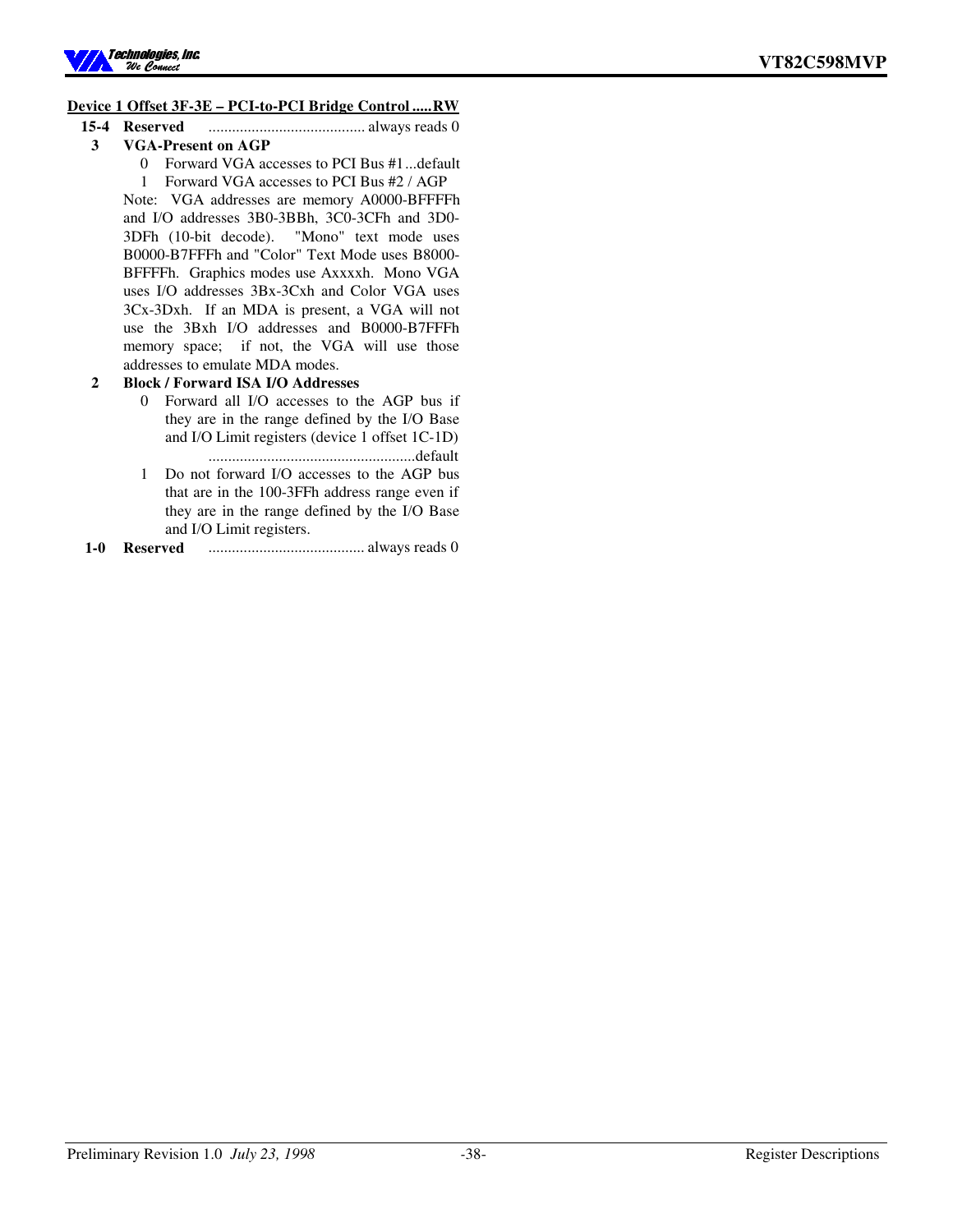

|              | <b>Device 1 Configuration Registers - PCI-to-PCI Bridge</b>             |
|--------------|-------------------------------------------------------------------------|
|              | <b>PCI Bus #2 Control</b>                                               |
|              | Device 1 Offset 40 - CPU-to-PCI #2 Flow Control 1RW                     |
| 7            | <b>CPU-PCI #2 Post Write</b>                                            |
|              |                                                                         |
|              | Enable<br>1                                                             |
| 6            | <b>CPU-PCI #2 Dynamic Burst</b>                                         |
|              |                                                                         |
|              | 1<br>Enable                                                             |
| 5            | <b>CPU-PCI #2 One Wait State Burst Write</b>                            |
|              |                                                                         |
|              | Enable<br>1                                                             |
| 4            | <b>PCI #2 to DRAM Prefetch</b>                                          |
|              |                                                                         |
|              | 1<br>Enable                                                             |
| 3            | PCI Master Allowed Before CPU-to-PCI Post                               |
|              | <b>Write Buffer is not Flushed</b>                                      |
|              | 0<br>1                                                                  |
|              | Enable                                                                  |
| $\mathbf{2}$ | This option is always enabled for PCI #1<br><b>MDA Present on PCI#2</b> |
|              | Forward MDA accesses to AGPdefault<br>0                                 |
|              | Forward MDA accesses to PCI #1<br>1                                     |
|              | Note: Forward despite IO / Memory Base / Limit                          |
|              | MDA (Monochrome Display Adapter)<br>Note:                               |
|              | addresses are memory addresses B0000h-B7FFFh                            |
|              | and I/O addresses 3B4-3B5h, 3B8-3BAh, and 3BFh                          |
|              | (10-bit decode). 3BC-3BE are reserved for printers.                     |
|              | Note: If Rx3E bit-3 is 0, this bit is a don't care (MDA                 |
|              | accesses are forwarded to the PCI bus).                                 |
| 1            | <b>PCI #2 Master Read Caching</b>                                       |
|              | 0.                                                                      |
|              | Enable<br>1                                                             |
| 0            | <b>PCI #2 Delay Transaction</b>                                         |
|              |                                                                         |

# **Table 5. VGA/MDA Memory/IO Redirection**

1 Enable

|            |            |                |            |            | $ 3E[3] 40[2] VGA MDA Axxxx,  B0000 3Cx,$ |            |                         |
|------------|------------|----------------|------------|------------|-------------------------------------------|------------|-------------------------|
| <b>VGA</b> | <b>MDA</b> | i <sub>S</sub> | is         | B8xxx      | $-B7FFF$                                  | 3Dx        | 3Bx                     |
| Pres.      | Pres.      | $_{\text{on}}$ | on         | Access     | Access                                    | <u>I/O</u> | $\underline{\text{IO}}$ |
| 0          |            | <b>PCI</b>     | <b>PCI</b> | <b>PCI</b> | <b>PCI</b>                                | <b>PCI</b> | <b>PCI</b>              |
|            |            | AGP            | AGP        | AGP        | AGP                                       | AGP        | AGP                     |
|            |            | AGP            | <b>PCI</b> | AGP        | <b>PCI</b>                                | AGP        | <b>PCI</b>              |

| Device 1 Offset 41 - CPU-to-PCI #2 Flow Control 2  RWC |  |
|--------------------------------------------------------|--|
| 7 Retry Status                                         |  |
|                                                        |  |
|                                                        |  |

#### **6 Retry Timeout Action**

- 0 No action taken except to record status ....... def
- 1 Flush buffer for write or return all 1s for read

# **5-4 Retry Count**

- 00 Retry 2, backoff CPU ............................ default
- 01 Retry 4, backoff CPU
- 10 Retry 16, backoff CPU
- 11 Retry 64, backoff CPU

#### **3 Post Write Data on Abort**

- 0 Flush entire post-write buffer on target-abort or master abort....................................... default
- 1 Pop one data output on target-abort or masterabort

# **2 CPU Backoff on PCI #2 Read Retry Timeout**

0 Disable................................................... default

#### 1 Enable **1 CPU to PCI #2 I/O Write Posting**

- 0 Disable................................................... default 1 Enable
- **0 Reserved** ........................................always reads 0

### **Device 1 Offset 42 - PCI #2 Master Control ................... RW**

- **7 Read Prefetch for Enhance Command** 0 Always Perform Prefetch....................... default
- 1 Prefetch only if Enhance Command **6 PCI #2 Master One Wait State Write**
	- 0 Disable................................................... default 1 Enable
- **5 PCI #2 Master One Wait State Read** 0 Disable................................................... default 1 Enable
- **4 Extend PCI #2 Internal Master for Efficient Handling of Dummy Request Cycles** 0 Disable................................................... default
	- 1 Enable
	- This bit is normally set to 1.
- **3 PCI #2 Master Write Timeout Asserts STOP#**
	- 0 Disable................................................... default 1 Enable
- **2 PCI #2 Master Read Timeout Asserts STOP#** 0 Disable................................................... default 1 Enable
- **1-0 Reserved** ........................................always reads 0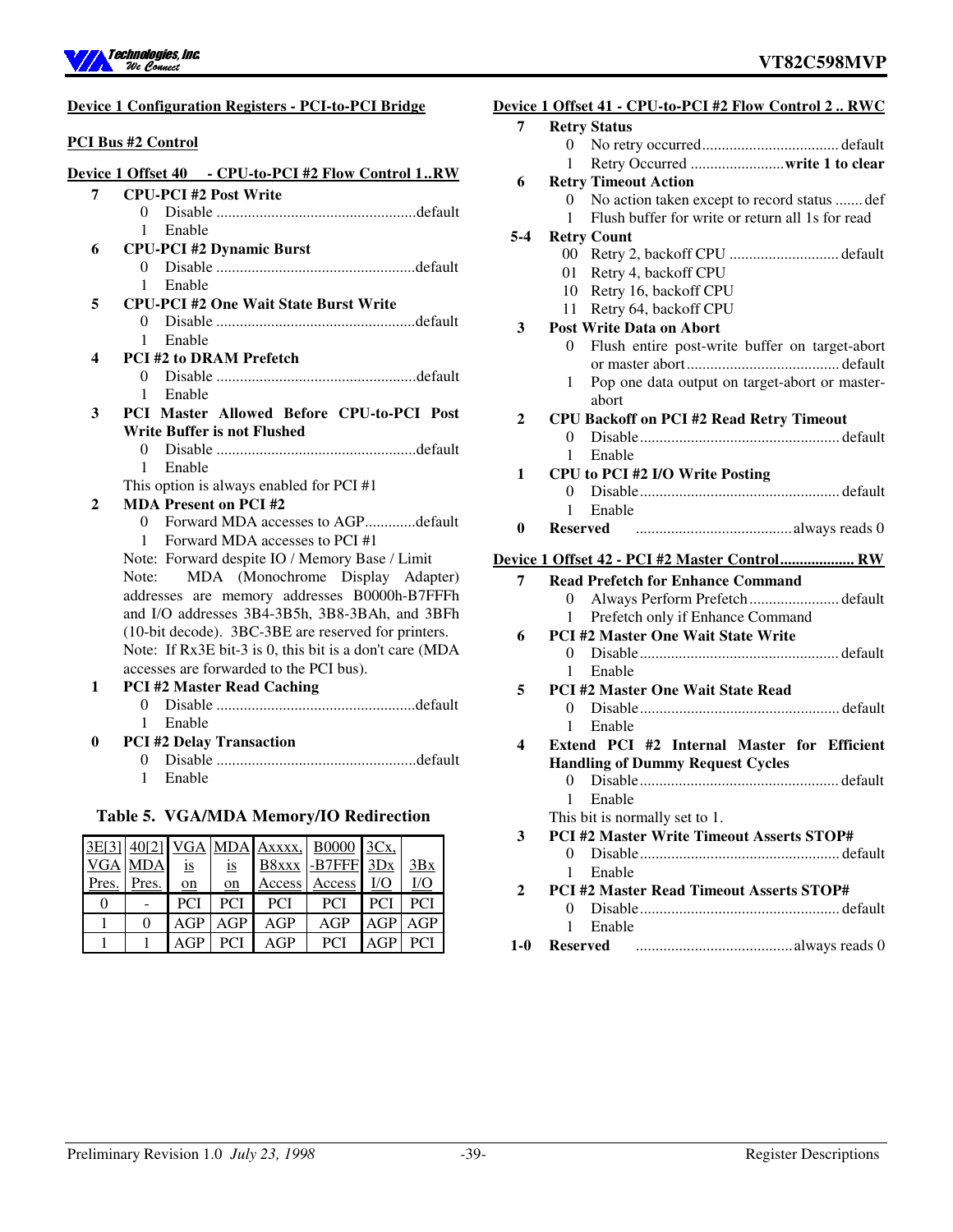

# **ELECTRICAL SPECIFICATIONS**

# **Absolute Maximum Ratings**

| <b>Parameter</b>                        | Min    | <b>Max</b>         | Unit           |
|-----------------------------------------|--------|--------------------|----------------|
| Ambient operating temperature           |        | 70                 | 0 <sup>C</sup> |
| Storage temperature                     | $-55$  | 125                | $\circ$        |
| Input voltage                           | $-0.5$ | 5.5                | Volts          |
| Output voltage ( $V_{CC}$ = 3.1 - 3.6V) | $-0.5$ | $V_{\rm CC}$ + 0.5 | Volts          |

Note: Stress above the conditions listed may cause permanent damage to the device. Functional operation of this device should be restricted to the conditions described under operating conditions.

# **DC Characteristics**

TA-0-70<sup>o</sup>C, V<sub>CC</sub>=5V+/-5%, GND=0V

| <b>Symbol</b> | Parameter                | Min     | <b>Max</b>    | Unit | Condition                             |
|---------------|--------------------------|---------|---------------|------|---------------------------------------|
| $V_{IL}$      | Input low voltage        | $-0.50$ | 0.8           | V    |                                       |
| $V_{IH}$      | Input high voltage       | 2.0     | $V_{CC}$ +0.5 | V    |                                       |
| $\rm V_{OL}$  | Output low voltage       |         | 0.45          | V    | $I_{OL} = 4.0 \text{mA}$              |
| $\rm V_{OH}$  | Output high voltage      | 2.4     |               | V    | $IOH=-1.0mA$                          |
| $I_{IL}$      | Input leakage current    |         | $+/-10$       | uA   | 0 < V <sub>IN</sub> < V <sub>CC</sub> |
| $I_{OZ}$      | Tristate leakage current |         | $+/-20$       | uA   | $0.45 < VOUT < VCC$                   |
| $I_{CC}$      | Power supply current     |         |               | mA   |                                       |

### **AC Timing Specifications**

AC timing specifications provided are based on external zero-pf capacitance load. Min/max cases are based on the following table:

**Table 6. AC Timing Min / Max Conditions**

| Parameter                               | Min   | Max   | Unit           |
|-----------------------------------------|-------|-------|----------------|
| 3.3V Power (VCC, VCCI, VTT, AVCC, HVCC) | 3.135 | 3.465 | Volts          |
| 5V Reference (5VREF)                    | 4.75  | 5.25  | Volts          |
| Temperature                             |       | 70    | 0 <sub>C</sub> |

Drive strength for each output pin is programmable. See Rx6D for details.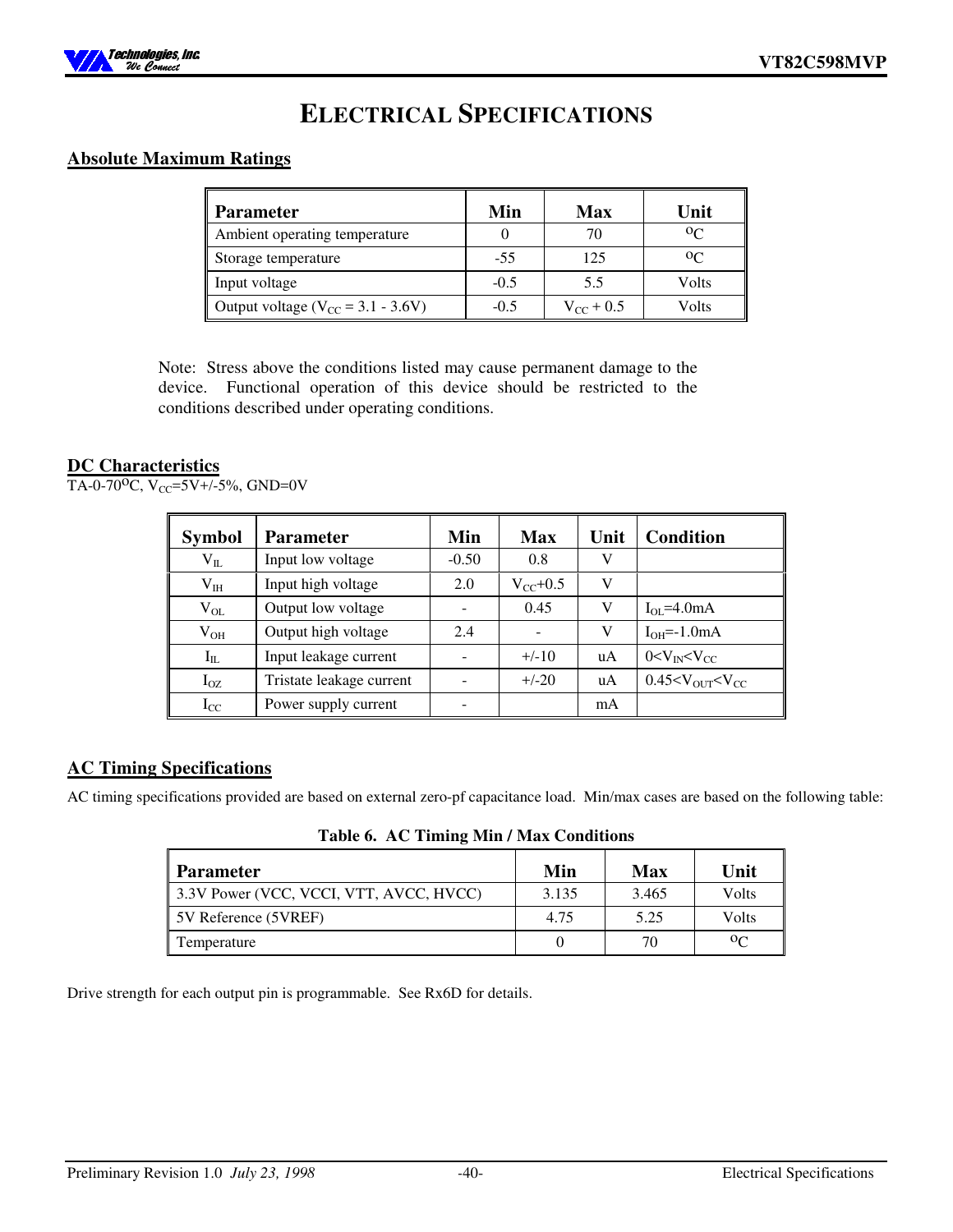

| <b>Parameter</b> |                  |      |                    | Min              | <b>Max</b> | Unit | <b>Notes</b> |
|------------------|------------------|------|--------------------|------------------|------------|------|--------------|
| ADS#             | Setup Time       | to   | <b>HCLK</b> Rising | 3.5              |            | ns   | 0pf          |
| WR#              | Setup Time       | to   | <b>HCLK</b> Rising | 3.3              |            | ns   |              |
| M/IO#            | Setup Time       | to   | <b>HCLK Rising</b> | 1.7              |            | ns   |              |
| D/C#             | Setup Time       | to   | <b>HCLK</b> Rising | 1.0              |            | ns   |              |
| HITM#            | Setup Time       | to   | <b>HCLK</b> Rising | 3.6              |            | ns   |              |
| CACHE#           | Setup Time       | to   | <b>HCLK</b> Rising | 1.6              |            | ns   |              |
| LOCK#            | Setup Time       | to   | <b>HCLK Rising</b> | 3.1              |            | ns   |              |
| BE[7:0]#         | Setup Time       | to   | <b>HCLK</b> Rising | 2.8              |            | ns   |              |
| HA[31:3]         | Setup Time       | to   | <b>HCLK</b> Rising | 2.5              |            | ns   |              |
| HD[63:0]         | Setup Time       | to   | <b>HCLK</b> Rising | 1.6              |            | ns   |              |
| ADS#             | Hold Time        | from | <b>HCLK</b> Rising | $\boldsymbol{0}$ |            | ns   |              |
| WR#              | <b>Hold Time</b> | from | <b>HCLK</b> Rising | $\boldsymbol{0}$ |            | ns   |              |
| MIO#             | <b>Hold Time</b> | from | <b>HCLK</b> Rising | $\boldsymbol{0}$ |            | ns   |              |
| DC#              | Hold Time        | from | <b>HCLK</b> Rising | $\boldsymbol{0}$ |            | ns   |              |
| HITM#            | Hold Time        | from | <b>HCLK</b> Rising | $\overline{0}$   |            | ns   |              |
| CACHE#           | Hold Time        | from | <b>HCLK</b> Rising | $\boldsymbol{0}$ |            | ns   |              |
| BE[7:0]#         | <b>Hold Time</b> | from | <b>HCLK</b> Rising | $\boldsymbol{0}$ |            | ns   |              |
| HA[31:3]         | Hold Time        | from | <b>HCLK</b> Rising | $\boldsymbol{0}$ |            | ns   |              |
| HD[63:0]         | Hold Time        | from | <b>HCLK</b> Rising | $\boldsymbol{0}$ |            | ns   |              |
| BRDY#            | Valid Delay      | from | <b>HCLK</b> Rising | 0.9              | 1.7        | ns   |              |
| NA#              | Valid Delay      |      | from HCLK Rising   | 0.9              | 1.7        | ns   |              |
| <b>AHOLD</b>     | Valid Delay      | from | <b>HCLK</b> Rising | 0.8              | 1.7        | ns   |              |
| BOFF#            | Valid Delay      |      | from HCLK Rising   | 1.0              | 2.0        | ns   |              |
| EADS#            | Valid Delay      | from | <b>HCLK</b> Rising | 1.2              | 2.5        | ns   |              |
| KEN# / INV#      | Valid Delay      |      | from HCLK Rising   | 1.0              | 1.9        | ns   |              |
| BE[7:0]#         | Valid Delay      | from | <b>HCLK</b> Rising | 2.9              | 3.6        | ns   |              |
| HA[31:3]         | Valid Delay      |      | from HCLK Rising   | 1.2              | 3.8        | ns   |              |
| HD[63:0]         | Valid Delay      |      | from HCLK Rising   | 0.9              | 2.2        | ns   |              |

# **Table 7. AC Characteristics – 66/75/83/100 MHz CPU Cycle Timing**

#### **Table 8. AC Characteristics – 66/75/83/100 MHz L2 Cache Timing**

| <b>Parameter</b> |             |    |                    | Min | <b>Max</b> | Unit          | <b>Notes</b> |
|------------------|-------------|----|--------------------|-----|------------|---------------|--------------|
| COE#             | Valid Delay |    | from HCLK Rising   | 1.8 | 3.6        | ns            | 0pf          |
| TA[7:0]          | Valid Delay |    | from HCLK Rising   | 1.7 | 4.3        | ns            |              |
| TWE#             | Valid Delay |    | from HCLK Rising   | 1.0 | 2.2        | ns            |              |
| GWE#             | Valid Delay |    | from HCLK Rising   | 0.8 | 1.6        | <sub>ns</sub> |              |
| BWE#             | Valid Delay |    | from HCLK Rising   | 0.8 | 1.6        | ns            |              |
| CADS#            | Valid Delay |    | from HCLK Rising   | 0.9 | 1.8        | ns            |              |
| CADV#            | Valid Delay |    | from HCLK Rising   | 0.9 | 1.8        | ns            |              |
| TA[7:0]          | Setup Time  | to | <b>HCLK</b> Rising | 3.7 |            | ns            |              |
| TA[7:0]          | Hold Time   |    | from HCLK Rising   | 0.0 |            | ns            |              |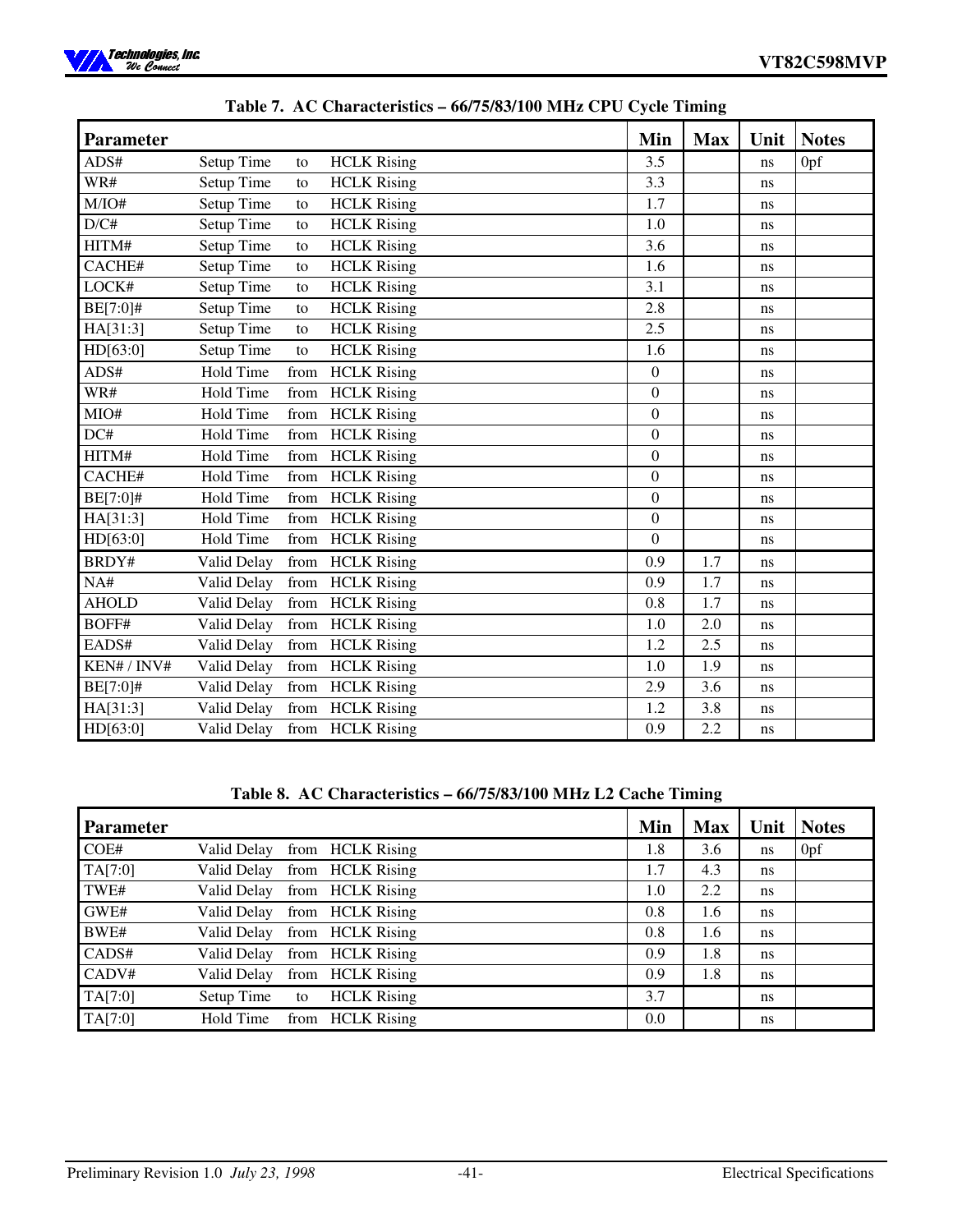

| <b>Parameter</b> |             |        |                                                      | Min | <b>Max</b> |               | Unit   Notes |
|------------------|-------------|--------|------------------------------------------------------|-----|------------|---------------|--------------|
| $RAS[5:0]$ #     | Valid Delay | from   | GCLK / HCLK† Rising (EDO)                            |     | 4.3        | ns.           | 0pf          |
| $CS[5:0]$ #      | Valid Delay | from   | GCLK / HCLK† Rising (SDRAM)                          |     | 1.6        | ns            |              |
| $CAS[7:0]$ #     | Valid Delay | from   | GCLK / HCLK† Rising (EDO)                            |     | 1.8        | ns            |              |
| $DQM[7:0]$ #     | Valid Delay | from   | GCLK / HCLK† Rising (SDRAM)                          |     | 1.8        | <sub>ns</sub> |              |
| $SRAS[A,B,C]\#$  | Valid Delay | from   | GCLK / HCLK† Rising (SDRAM)                          |     | 7.4        | <sub>ns</sub> |              |
| $SCAS[A,B,C]\#$  | Valid Delay | from   | GCLK / HCLK† Rising (SDRAM)                          |     | 8.2        | <sub>ns</sub> |              |
| $SWE[A,B,C]\#$   | Valid Delay | from   | GCLK / HCLK† Rising (SDRAM)                          |     | 8.9        | <sub>ns</sub> |              |
| $SWE[A,B,C]\#$   | Valid Delay | from   | GCLK / HCLK† Rising (EDO)                            |     | 5.6        | ns            |              |
| MA[11:2]         | Valid Delay | from   | GCLK / HCLK† Rising (first clock after RAS# asserts) |     | 5.8        | <sub>ns</sub> |              |
| MA[1:0]          | Valid Delay | from   | GCLK / HCLK† Rising (Burst)                          |     | 4.2        | ns.           |              |
| MD[63:0]         | Valid Delay | from   | GCLK / HCLK† Rising (EDO / SDRAM Write)              |     | 2.8        | <sub>ns</sub> |              |
| MD[63:0]         | Setup Time  | before | GCLK / HCLK† Rising (SDRAM Read)                     | 1.7 |            | ns            |              |
| MD[63:0]         | Hold Time   | after  | GCLK / HCLK† Rising (SDRAM Read)                     | 0.4 |            | ns            |              |

# **Table 9. AC Characteristics – 66/75/83/100 MHz DRAM Interface Timing**

† Note: Memory system timing may be programmed to be synchronous with either the CPU (HCLK) or the AGP bus (GCLK).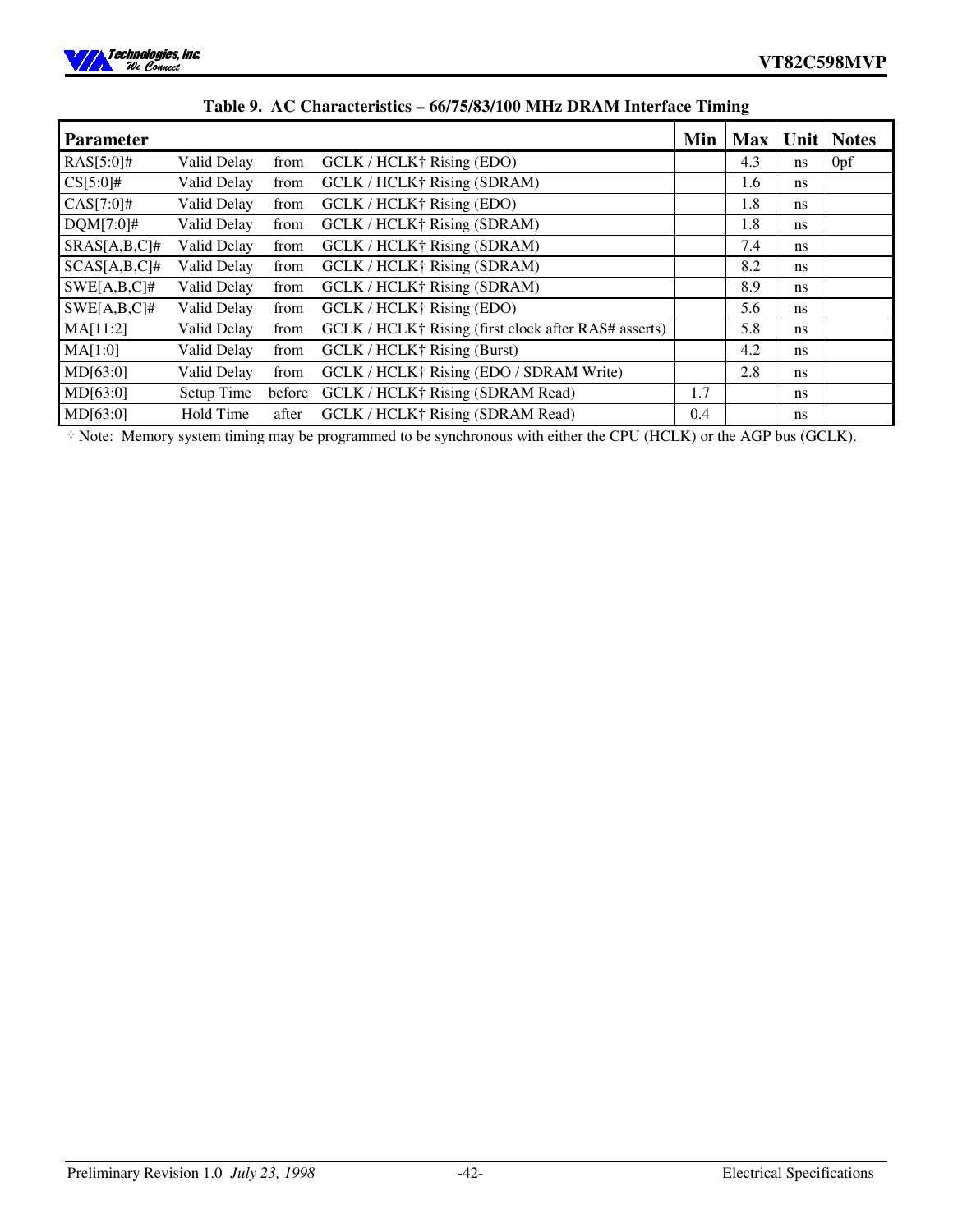

| <b>Parameter</b> |                    |      |                             | Min            | <b>Max</b>      | Unit | <b>Notes</b> |
|------------------|--------------------|------|-----------------------------|----------------|-----------------|------|--------------|
| AD[31:0]         | Setup Time         | to   | <b>PCLK Rising</b>          | 7              |                 | ns   | 50pf         |
| CBE[3:0]#        | Setup Time         | to   | <b>PCLK Rising</b>          | $\overline{7}$ |                 | ns   |              |
| FRAME#           | Setup Time         | to   | <b>PCLK Rising</b>          | $\overline{7}$ |                 | ns   |              |
| TRDY#            | <b>Setup Time</b>  | to   | <b>PCLK Rising</b>          | $\overline{7}$ |                 | ns   |              |
| IRDY#            | Setup Time         | to   | <b>PCLK Rising</b>          | $\overline{7}$ |                 | ns   |              |
| STOP#            | Setup Time         | to   | <b>PCLK Rising</b>          | $\overline{7}$ |                 | ns   |              |
| DEVSEL#          | Setup Time         | to   | <b>PCLK Rising</b>          | $\overline{7}$ |                 | ns   |              |
| REQ[3:0]#        | Setup Time         | to   | <b>PCLK Rising</b>          | 12             |                 | ns   |              |
| AD[31:0]         | <b>Hold Time</b>   | from | <b>PCLK Rising</b>          | 1              |                 | ns   |              |
| CBE[3:0]#        | <b>Hold Time</b>   | from | <b>PCLK Rising</b>          | 1              |                 | ns   |              |
| FRAME#           | Hold Time          | from | <b>PCLK Rising</b>          | $\mathbf{1}$   |                 | ns   |              |
| TRDY#            | <b>Hold Time</b>   | from | <b>PCLK Rising</b>          | $\mathbf{1}$   |                 | ns   |              |
| IRDY#            | Hold Time          | from | <b>PCLK Rising</b>          | $\mathbf{1}$   |                 | ns   |              |
| STOP#            | <b>Hold Time</b>   | from | <b>PCLK Rising</b>          | $\mathbf{1}$   |                 | ns   |              |
| DEVSEL#          | Hold Time          | from | <b>PCLK Rising</b>          | $\mathbf{1}$   |                 | ns   |              |
| REQ[3:0]#        | Hold Time          | from | <b>PCLK Rising</b>          | $\mathbf{1}$   |                 | ns   |              |
| AD[31:0]         | Valid Delay        | from | PCLK Rising (Address Phase) | $\overline{c}$ | 11              | ns   |              |
| AD[31:0]         | Valid Delay        | from | PCLK Rising (Data Phase)    | $\overline{2}$ | 11              | ns   |              |
| CBE[3:0]#        | Valid Delay        | from | <b>PCLK Rising</b>          | $\overline{c}$ | 11              | ns   |              |
| FRAME#           | Valid Delay        | from | <b>PCLK Rising</b>          | $\overline{c}$ | 11              | ns   |              |
| TRDY#            | Valid Delay        | from | <b>PCLK Rising</b>          | $\overline{2}$ | 11              | ns   |              |
| IRDY#            | Valid Delay        | from | <b>PCLK Rising</b>          | $\overline{2}$ | 11              | ns   |              |
| STOP#            | Valid Delay        | from | <b>PCLK Rising</b>          | $\overline{2}$ | 11              | ns   |              |
| DEVSEL#          | Valid Delay        | from | <b>PCLK Rising</b>          | $\overline{c}$ | 11              | ns   |              |
| $GNT[3:0]$ #     | Valid Delay        | from | <b>PCLK Rising</b>          | $\overline{2}$ | 11              | ns   |              |
| $CBE[3:0]$ #     | <b>Float Delay</b> | from | <b>PCLK Rising</b>          | $\overline{c}$ | 11              | ns   |              |
| FRAME#           | <b>Float Delay</b> | from | <b>PCLK Rising</b>          | $\overline{c}$ | 11              | ns   |              |
| TRDY#            | <b>Float Delay</b> | from | <b>PCLK Rising</b>          | $\overline{2}$ | $\overline{11}$ | ns   |              |
| IRDY#            | <b>Float Delay</b> | from | <b>PCLK Rising</b>          | $\overline{2}$ | 11              | ns   |              |
| STOP#            | <b>Float Delay</b> | from | <b>PCLK Rising</b>          | $\overline{c}$ | 11              | ns   |              |
| DEVSEL#          | <b>Float Delay</b> | from | <b>PCLK Rising</b>          | $\overline{2}$ | 11              | ns   |              |

|  |  | Table 10. AC Characteristics - PCI Bus Cycle Timing |  |  |  |
|--|--|-----------------------------------------------------|--|--|--|
|--|--|-----------------------------------------------------|--|--|--|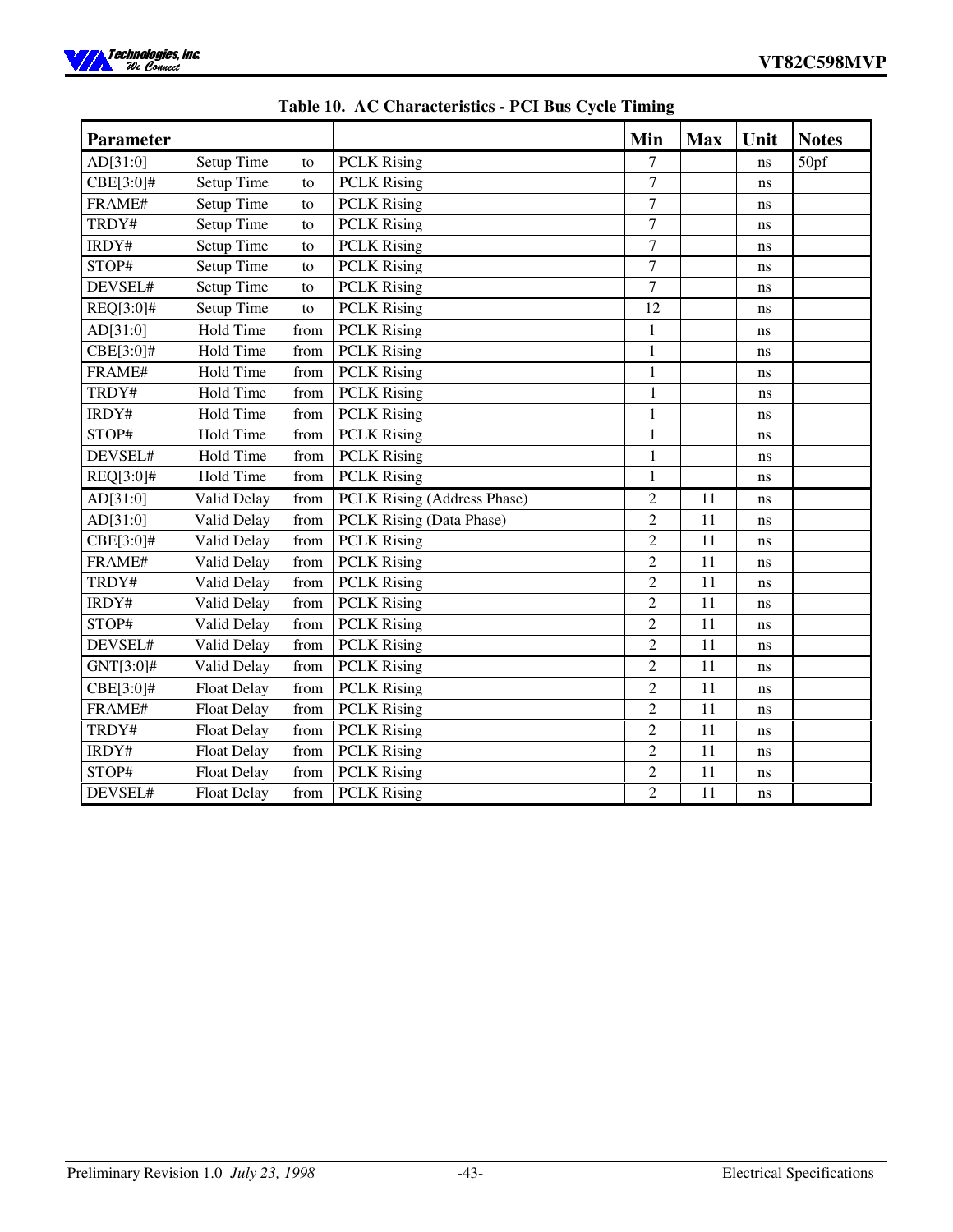

| <b>Parameter</b> |             |      |                                  | Min          | <b>Max</b> | Unit          | <b>Notes</b> |
|------------------|-------------|------|----------------------------------|--------------|------------|---------------|--------------|
| GD[31:0]         | Setup Time  | to   | <b>GCLK</b> Rising               | 5            |            | ns            | $0$ pF       |
| GBE[3:0]#        | Setup Time  | to   | <b>GCLK</b> Rising               | 5            |            | <sub>ns</sub> |              |
| GFRM#            | Setup Time  | to   | <b>GCLK</b> Rising               | 5            |            | ns            |              |
| GTRDY#           | Setup Time  | to   | <b>GCLK</b> Rising               | 5            |            | ns            |              |
| GIRDY#           | Setup Time  | to   | <b>GCLK Rising</b>               | 5            |            | <sub>ns</sub> |              |
| GSTOP#           | Setup Time  | to   | <b>GCLK</b> Rising               | 5            |            | <sub>ns</sub> |              |
| GDSEL#           | Setup Time  | to   | <b>GCLK</b> Rising               | 5            |            | ns            |              |
| GD[31:0]         | Hold Time   | from | <b>GCLK</b> Rising               | 1            |            | ns            |              |
| GBE[3:0]#        | Hold Time   | from | <b>GCLK</b> Rising               | $\mathbf{1}$ |            | <sub>ns</sub> |              |
| GFRM#            | Hold Time   | from | <b>GCLK</b> Rising               | $\mathbf{1}$ |            | ns            |              |
| GTRDY#           | Hold Time   | from | <b>GCLK</b> Rising               | $\mathbf{1}$ |            | ns            |              |
| GIRDY#           | Hold Time   | from | <b>GCLK</b> Rising               | $\mathbf{1}$ |            | ns            |              |
| GSTOP#           | Hold Time   | from | <b>GCLK</b> Rising               | $\mathbf{1}$ |            | ns            |              |
| GDSEL#           | Hold Time   | from | <b>GCLK</b> Rising               | 1            |            | ns            |              |
| GD[31:0]         | Valid Delay |      | from GCLK Rising (Address Phase) | 1.5          | 6          | ns            |              |
| GD[31:0]         | Valid Delay | from | <b>GCLK</b> Rising (Data Phase)  | 1.5          | 6          | <sub>ns</sub> |              |
| GBE[3:0]#        | Valid Delay | from | <b>GCLK</b> Rising               | 1.5          | 6          | ns            |              |
| GFRM#            | Valid Delay | from | <b>GCLK</b> Rising               | 1.5          | 6          | ns            |              |
| GTRDY#           | Valid Delay | from | <b>GCLK</b> Rising               | 1.5          | 6          | ns            |              |
| GIRDY#           | Valid Delay | from | <b>GCLK</b> Rising               | 1.5          | 6          | ns            |              |
| GSTOP#           | Valid Delay | from | <b>GCLK</b> Rising               | 1.5          | 6          | ns            |              |
| GDSEL#           |             |      | Valid Delay from GCLK Rising     | 1.5          | 6          | ns            |              |

|  |  | Table 11. AC Characteristics – AGP Bus PCI Slave Cycle Timing |  |  |  |  |  |  |
|--|--|---------------------------------------------------------------|--|--|--|--|--|--|
|--|--|---------------------------------------------------------------|--|--|--|--|--|--|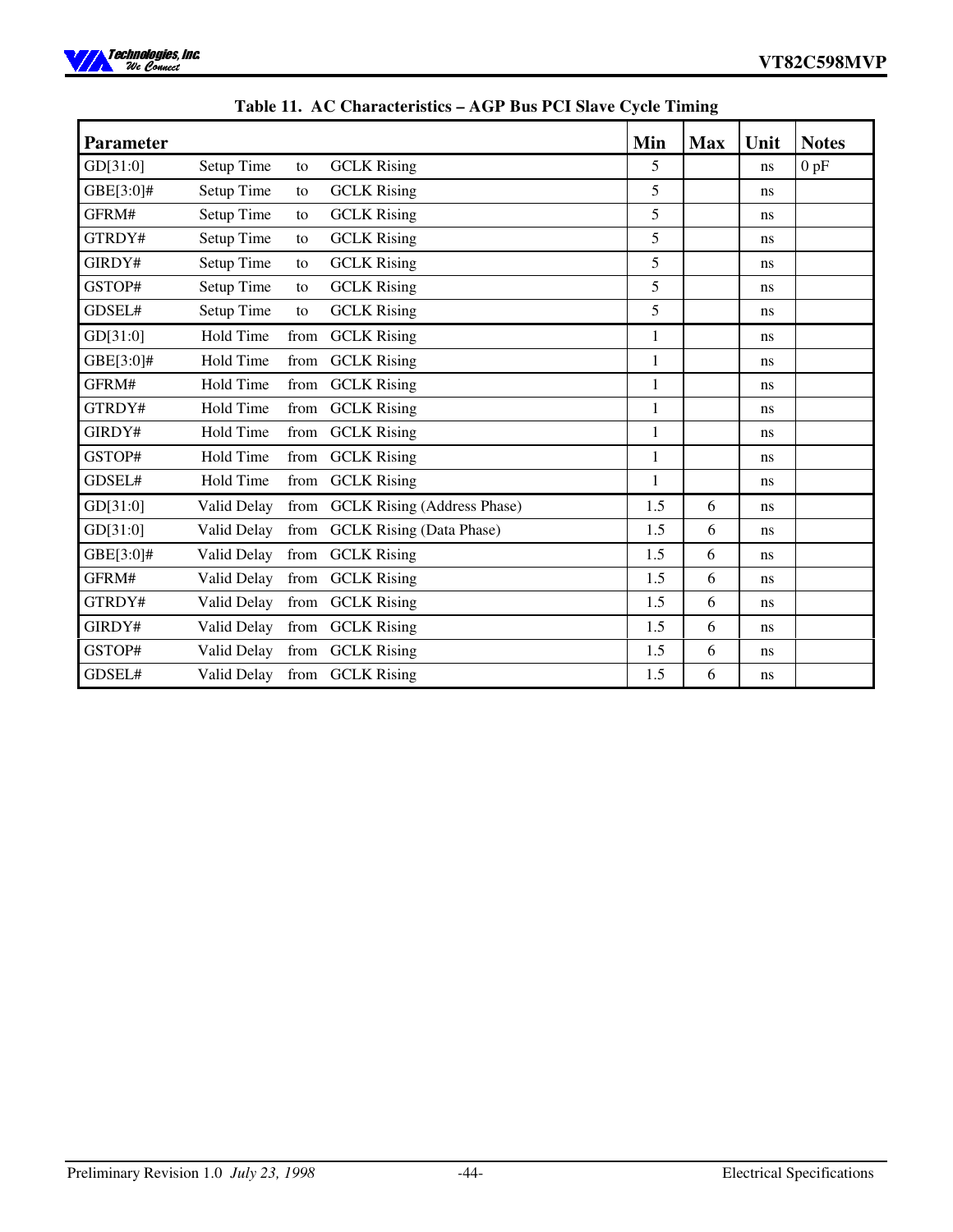

| <b>Parameter</b> |             |      |                                    | Min              | <b>Max</b> | Unit          | <b>Notes</b>    |
|------------------|-------------|------|------------------------------------|------------------|------------|---------------|-----------------|
| GD[31:0]         | Setup Time  | to   | <b>GCLK Rising (Request Phase)</b> | 5                |            | ns            | 0 <sub>pf</sub> |
| GBE[3:0]#        | Setup Time  | to   | <b>GCLK</b> Rising                 | 5                |            | <sub>ns</sub> |                 |
| GPIPE#           | Setup Time  | to   | <b>GCLK</b> Rising                 | 5                |            | ns            |                 |
| SBA[7:0]         | Setup Time  | to   | <b>GCLK</b> Rising                 | 5                |            | ns            |                 |
| GIRDY#           | Setup Time  | to   | <b>GCLK</b> Rising                 | 5                |            | ns            |                 |
| GRBF#            | Setup Time  | to   | <b>GCLK Rising</b>                 | 5                |            | ns            |                 |
| GREQ#            | Setup Time  | to   | <b>GCLK</b> Rising                 | 5                |            | ns            |                 |
| GD[31:0]         | Hold Time   | from | <b>GCLK</b> Rising (Data Phase)    | $\boldsymbol{0}$ |            | ns            |                 |
| GBE[3:0]#        | Hold Time   | from | <b>GCLK</b> Rising                 | $\boldsymbol{0}$ |            | ns            |                 |
| GPIPE#           | Hold Time   | from | <b>GCLK</b> Rising                 | $\boldsymbol{0}$ |            | ns            |                 |
| SBA[7:0]         | Hold Time   |      | from GCLK Rising                   | $\overline{0}$   |            | ns            |                 |
| GIRDY#           | Hold Time   |      | from GCLK Rising                   | $\overline{0}$   |            | ns            |                 |
| GRBF#            | Hold Time   | from | <b>GCLK</b> Rising                 | $\overline{0}$   |            | ns            |                 |
| GREQ#            | Hold Time   | from | <b>GCLK</b> Rising                 | $\overline{0}$   |            | ns            |                 |
| GD[31:0]         | Valid Delay |      | from GCLK Rising (Data Phase)      |                  | 1.8        | ns            |                 |
| ST[2:0]          | Valid Delay |      | from GCLK Rising                   | 1.5              | 4.6        | ns            |                 |
| GTRDY#           | Valid Delay |      | from GCLK Rising                   | 1.5              | 4.6        | ns            |                 |
| GGNT#            | Valid Delay |      | from GCLK Rising                   | 1.5              | 6          | ns            |                 |

**Table 12. AC Characteristics - AGP Bus 1X Mode (PCI-66) Cycle Timing**

**Table 13. AC Characteristics – AGP Bus 2X Mode Cycle Timing**

| <b>Parameter</b> |                      |        |                      | Min              | <b>Max</b> | Unit          | <b>Notes</b>    |
|------------------|----------------------|--------|----------------------|------------------|------------|---------------|-----------------|
| GD[31:0]         | Setup Time           | to     | $GDS[1:0]$ #         | 0.6              |            | ns            | 0 <sub>pf</sub> |
| GBE[3:0]#        | Setup Time           | to     | $GDS[1:0]$ #         | 0.6              |            | <sub>ns</sub> |                 |
| SBA[7:0]         | Setup Time           | to     | SBS#                 | 0.8              |            | <sub>ns</sub> |                 |
| $GDS[1:0]$ #     | Setup Time           | to     | GCLK Rising (T2)     | 5                |            | <sub>ns</sub> |                 |
| SBS#             | Setup Time           | to     | <b>GCLK</b> Rising   | 4                |            | <sub>ns</sub> |                 |
| GD[31:0]         | Hold Time            | from   | $GDS[1:0]$ # Falling | 0.5              |            | ns            |                 |
| GBE[3:0]#        | Hold Time            | from   | $GDS[1:0]$ # Falling | 0.5              |            | ns            |                 |
| SBA[7:0]         | Hold Time            | from   | SBS# Falling         | $\boldsymbol{0}$ |            | ns            |                 |
| $GDS[1:0]$ #     | Hold Time            | from   | GCLK Rising (T2)     | $\overline{0}$   |            | ns            |                 |
| SBS#             | Hold Time            | from   | <b>GCLK Rising</b>   | $\overline{0}$   |            | ns            |                 |
| GD[31:0]         | Valid Delay          | before | $GDS[1:0]$ #         |                  | 2.9        | ns            |                 |
| GD[31:0]         | Valid Delay          | from   | $GDS[1:0]$ #         |                  | 3.6        | ns            |                 |
| GD[31:0]         | <b>Active Delay</b>  | from   | Float                |                  | 7.9        | <sub>ns</sub> |                 |
| GD[31:0]         | <b>Float Delay</b>   | from   | Active               |                  | 8.1        | ns            |                 |
| $GDS[1:0]$ #     | <b>Falling Delay</b> | from   | <b>GCLK</b> Rising   |                  | 11.4       | ns            |                 |
| $GDS[1:0]$ #     | <b>Rising Delay</b>  | from   | <b>GCLK</b> Rising   |                  | 19.4       | ns            |                 |